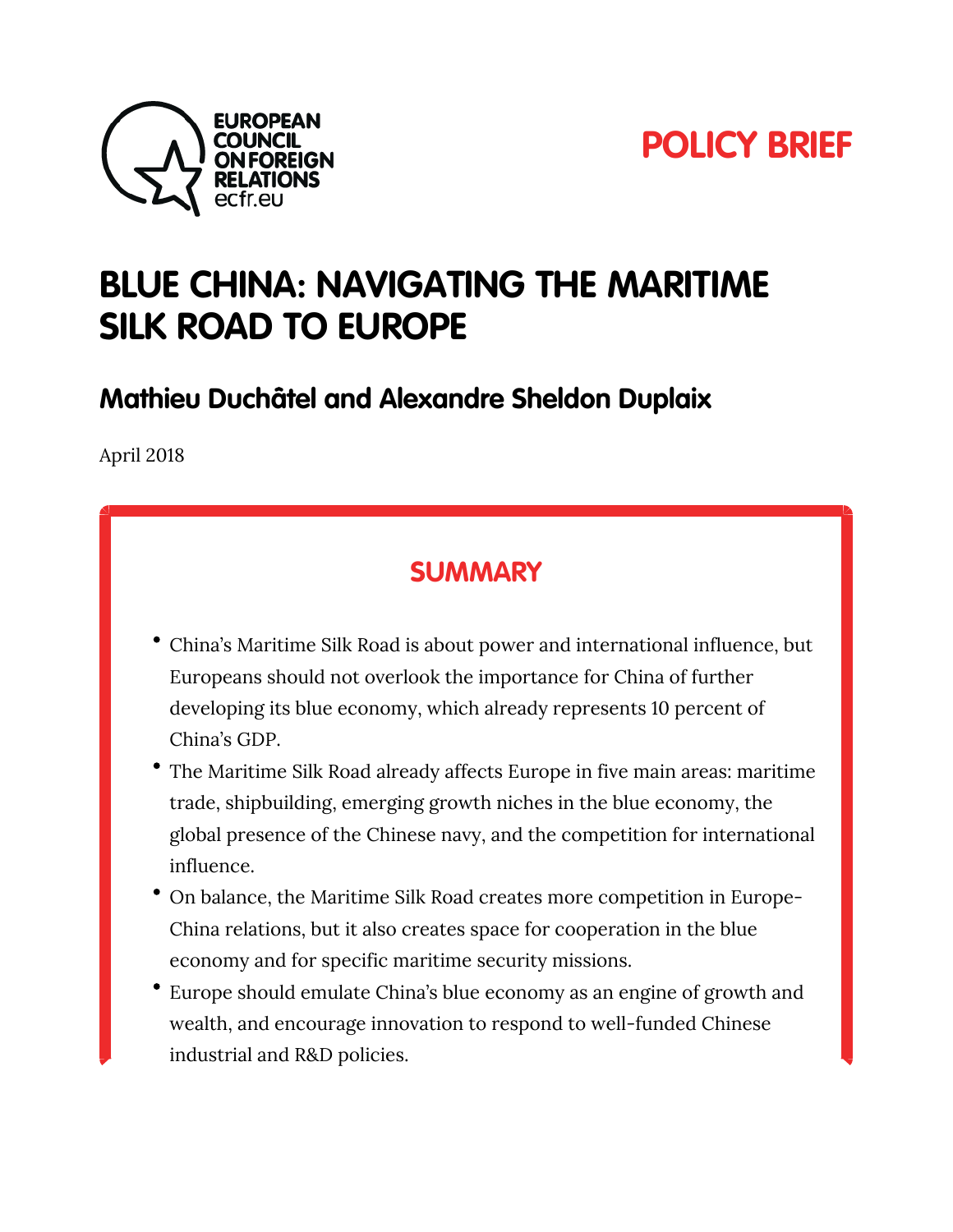Europeans should strengthen their contribution to maintaining a strategic  $\bullet$ balance in the Indo-Pacific region and uphold their vision of a rules-based maritime order.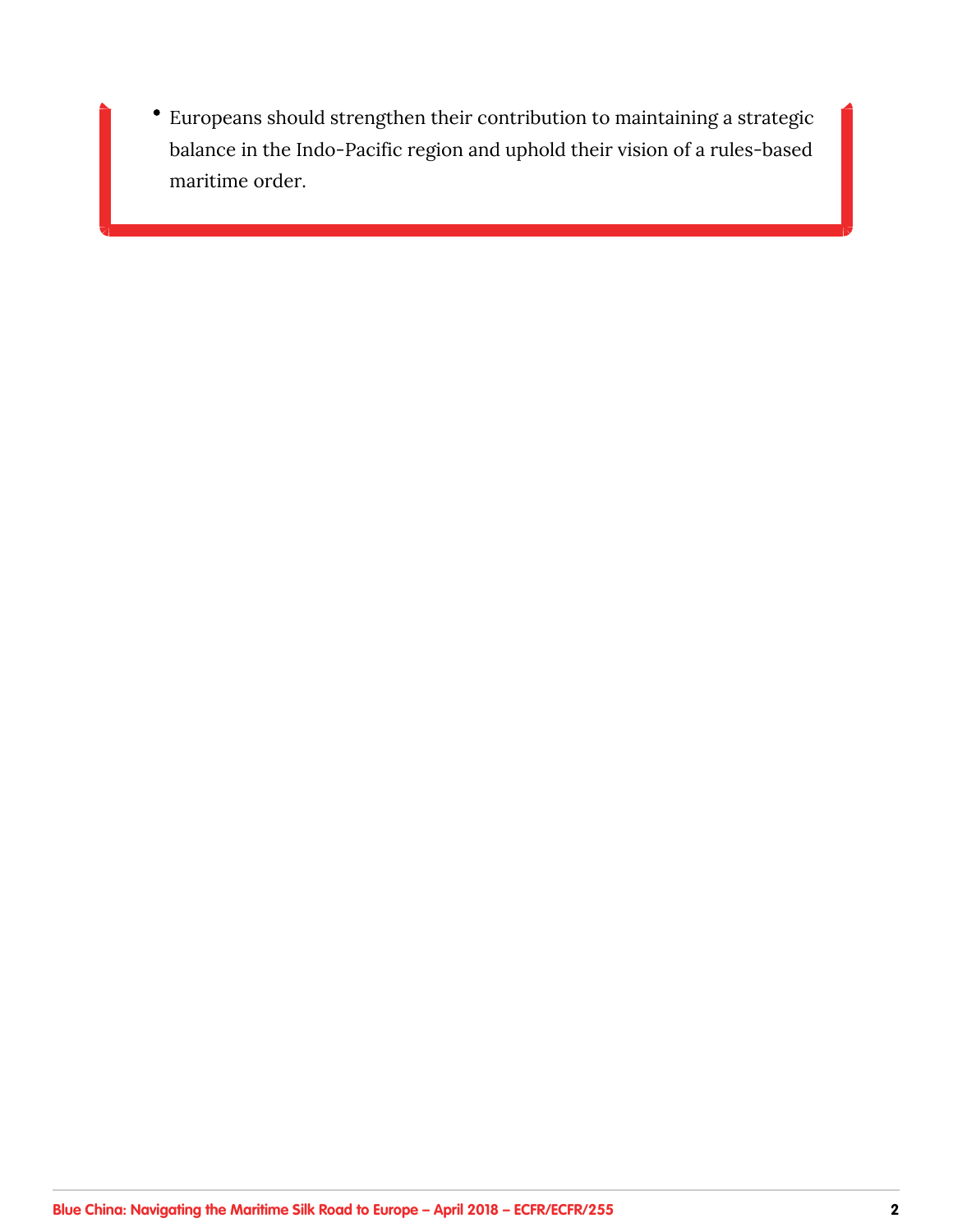### <span id="page-2-0"></span>**Introduction**

"If you want to be rich, build a road first" (要想富, 先修路). There is rarely a conversation about Xi Jinping's Belt and Road Initiative (BRI) – his plan for greater connectivity for China across both land and sea – in which this six-character proverb does not crop up. But in the shape of the Maritime Silk Road part of the strategy, the route exists already and is vital to China's ever-growing wealth. The sea lanes of communication from China to Europe through the Malacca-Suez route are among the busiest in the world. Twenty-five percent of world trade passes through the Malacca Strait alone. China-Europe maritime trade is three times larger than trade by air freight and Eurasian railways, while the last alternative – the Northern Route through the Arctic Ocean, that China dubs the "Ice Silk Road" – is only just starting to develop.

But China intends to go much further down this road, almost literally. The State Oceanic Administration (SOA) – the lead agency developing policy on the blue economy (蓝色经济) – defines the 21<sup>st</sup> century as "the century of oceans: the status of oceans in national development dominates more than in any other period of human history"[.\[1\]](#page-40-0) Its 2017 annual Ocean Development Report reported that China's "marine GDP" (including marine industries, exploitation of ocean resources, and services such as tourism and transport) represented 9.5 percent of its total GDP in 2016[.\[2\]](#page-41-0) If it was a country, at more than \$1,000 billion China's blue economy would rank 15<sup>th</sup> in the world by GDP.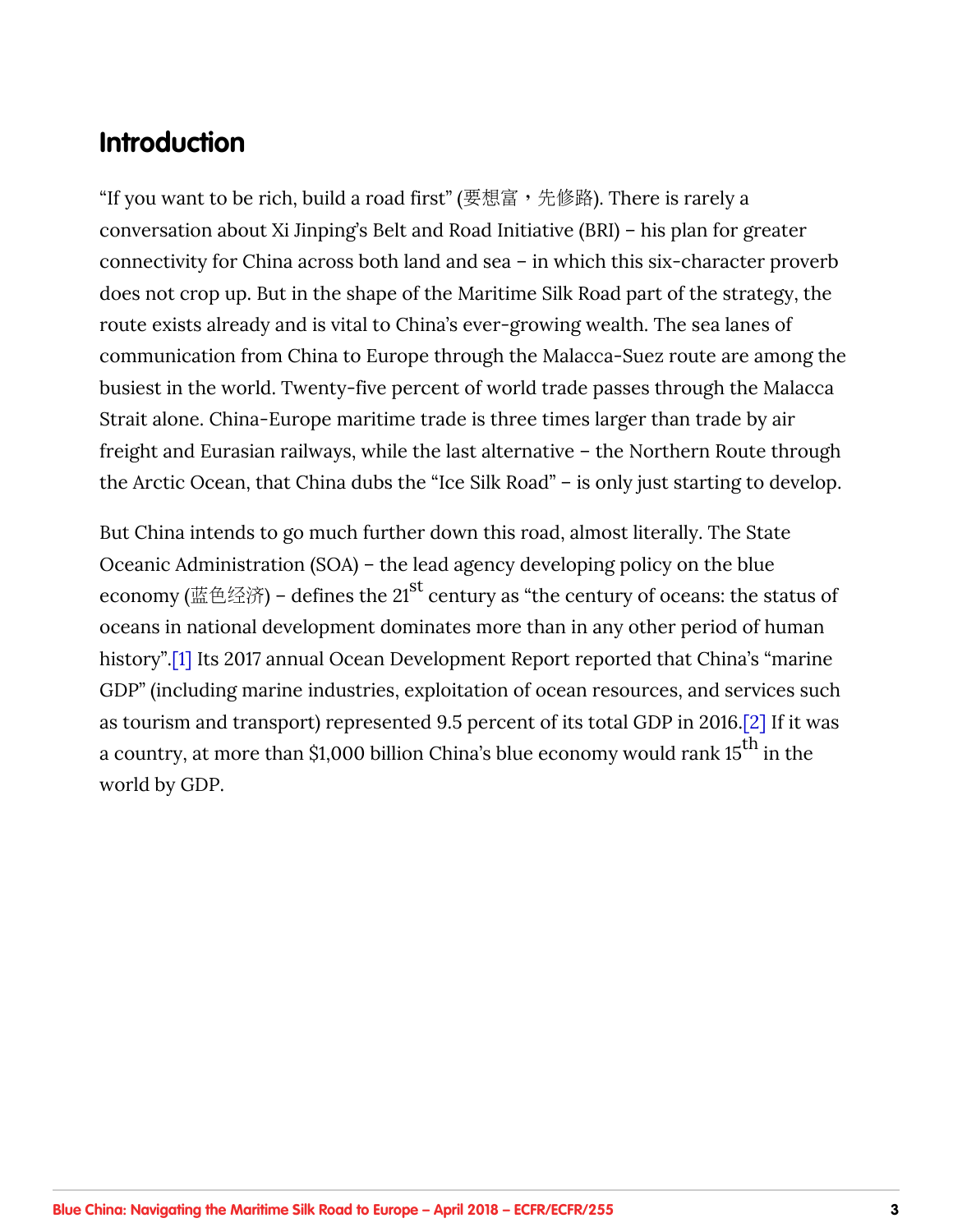<span id="page-3-0"></span>This figure alone should convince Europeans to pay more attention to China's activity at sea. But its ambitions are set to ramp up even further. The Maritime Silk Road is about the next phase of developing the country's blue economy; it rebrands existing maritime policies already promoted by the SOA and the National Development and Reform Commission (NDRC) and directs investment towards key sectors and to intensify maritime trade. By doing so, their growth prospects grow from merely regional to global. The keywords for China's future blue economy are 'technological innovation' and 'global leadership'.

Economics may be its main driver, but the Maritime Silk Road is also about naval power and international influence and forms part of Xi Jinping's broader national strategy. In his work report to the nineteenth party congress, the Chinese president stated that by 2050 China will have "become a global leader in terms of composite national strength and international influence"[.\[3\]](#page-41-0) Maritime policies play an important role in support of that strategy. At the eighteenth party congress, China elevated the "construction of a strong maritime country" (海洋强国) to the level of national goal for the very first time. With the nineteenth party congress, Xi Jinping's second term opened with an indication that maritime policies are fully a part of his global leadership ambitions. As a result, the People's Daily now publishes opinion pieces from leading officers at the Academy of Military Science advocating the need for stronger naval power in order to allow for an "expansion of strategic space" at sea, an argument which only a few years ago would not won endorsement from the party's most official media outlet[.\[4\]](#page-41-0) After constitutional amendments putting an end to the two-term limit for China's presidency adopted in February 2018, it is certain that Xi Jinping will stay in power beyond 2022 to make these ambitions a reality. The plan is written in black and white in his work report to the party congress. At no point in the post-Mao era have Chinese ambitions been so clear. And the maritime domain is central to this.

Besides the blue economy and naval power, the Maritime Silk Road is also about addressing what Chinese intellectuals have described for many years as a deficit of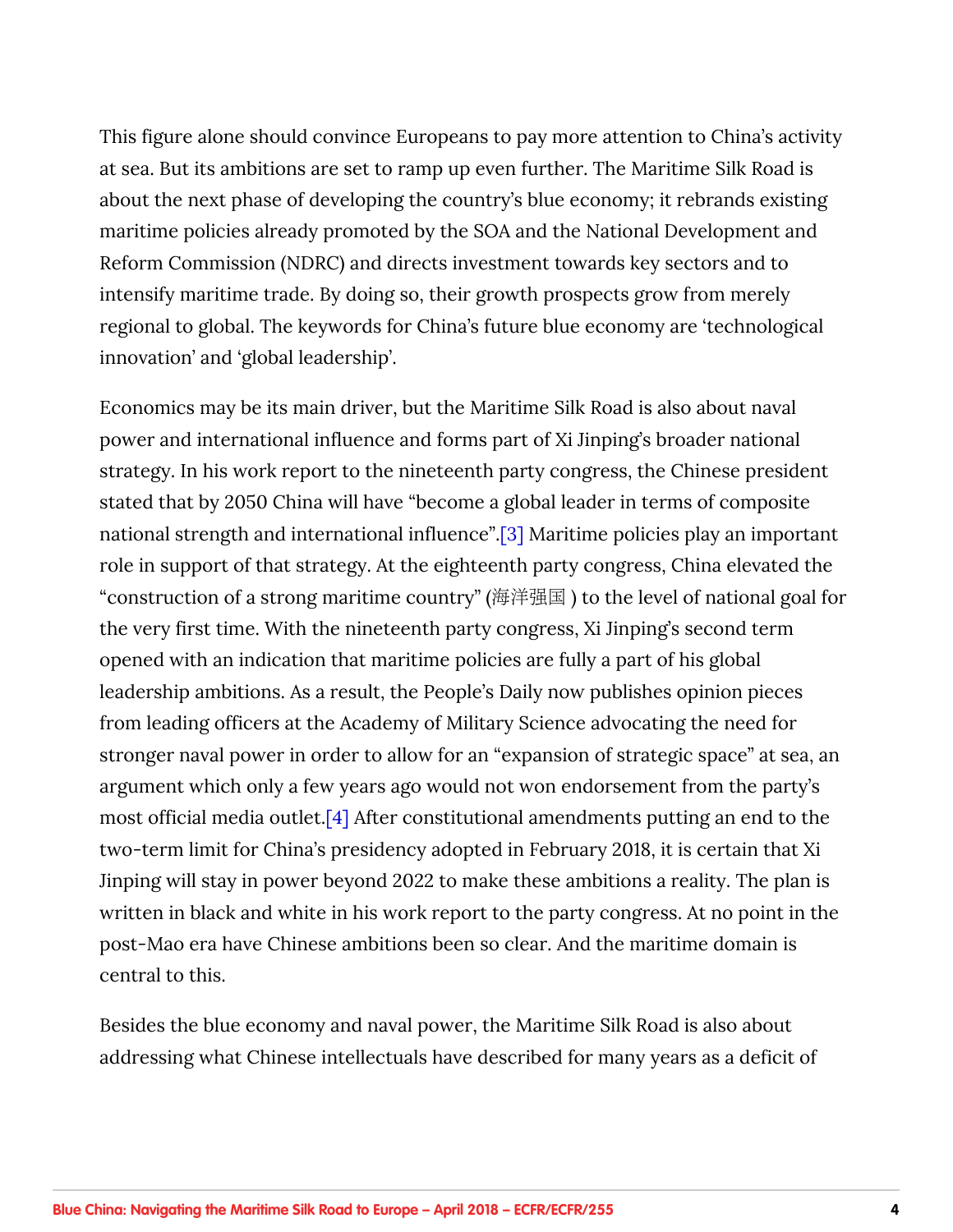"power of discourse" (话语权) - the ability of states to impose their concepts, ideas, and narratives and to shape international discussions. By playing on the mythical appeal of the ancient route that first emerged during the Song dynasty, China seeks to promote an attractive narrative in international politics. The Maritime Silk Road therefore comes with a major public diplomacy push.

Xi Jinping launched the Maritime Silk Road initiative during a visit to Indonesia in November 2013. Five years on, this policy paper reviews what China has already achieved and highlights the maritime areas where China is set to grow in importance in the next five years. The paper focuses on the main corridor of the Maritime Silk Road – the Malacca/Suez route through the Indian Ocean – where European interests are more immediate and bigger than on the nascent "Ice Silk Road" and the Oceania-South Pacific Blue Economic Passage, which connects China to Australia. The Maritime Silk Road is indeed about power and influence. But Europeans should not overlook the importance of the blue economy for China, and they should not dismiss the Maritime Silk Road as mere propaganda. In fact, Chinese actions already affect European interests, in five main areas:

- Maritime trade
- Shipbuilding
- Emerging growth niches in the blue economy
- The global presence of the Chinese navy
- Geopolitics and the global competition for influence

The report concludes that, on balance, the Maritime Silk Road creates more competition than cooperation opportunities in Europe-China relations, including on a fundamental level – the very terms of engagement in Europe-China relations. Competition is inevitable but Chinese actions also create space for cooperation in the blue economy and for specific maritime security missions. These opportunities should not be missed – but a clear mind is needed regarding Chinese power ambitions.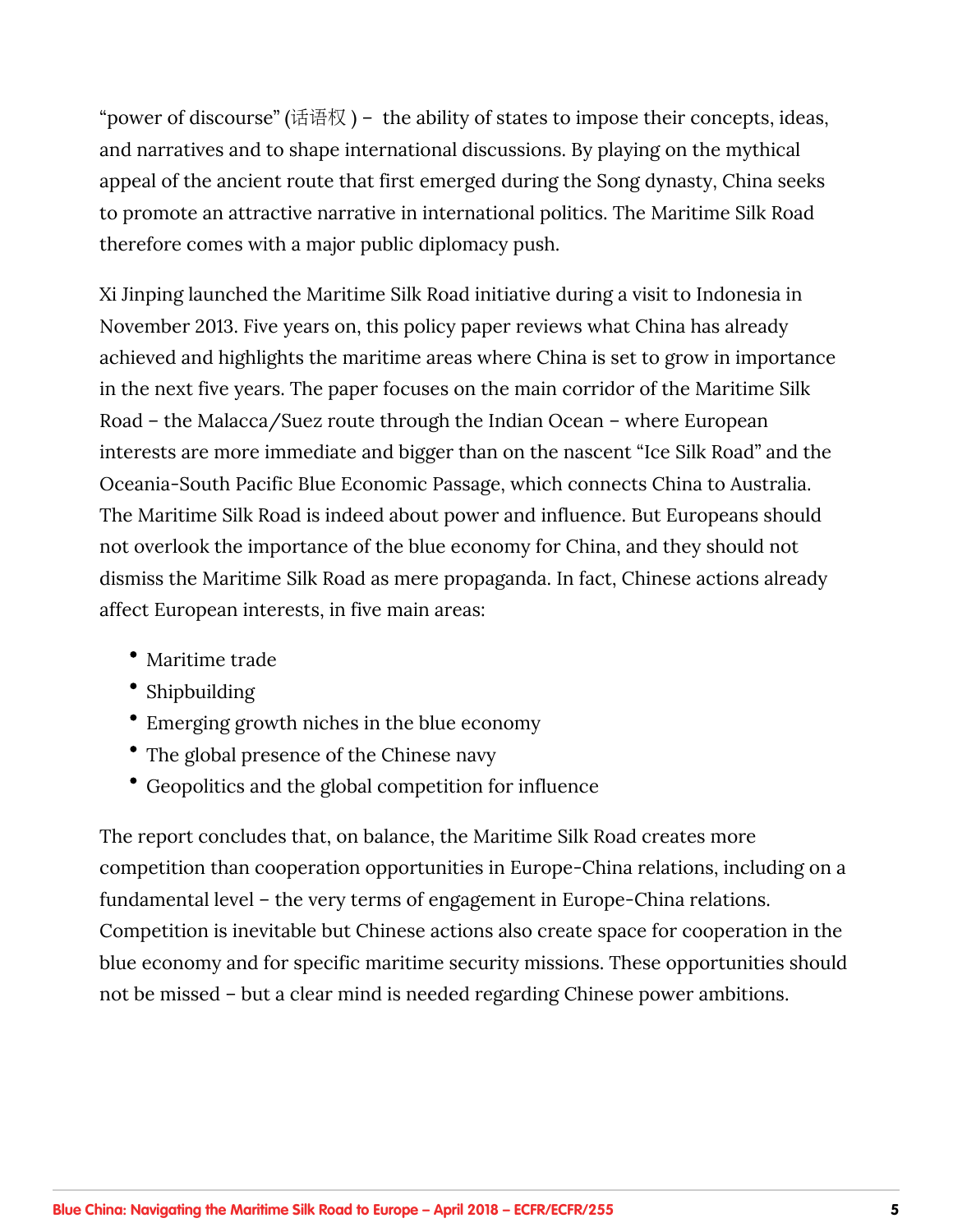#### <span id="page-5-0"></span>**1. Europe and the Maritime Silk Road: engaging on Chinese terms**

The romance of the Silk Road has won over few players in western Europe. In early 2018, ahead of visits to China, both Emmanuel Macron and Theresa May declined to sign a memorandum of understanding on Maritime Silk Road with the Chinese government. Such a move would have formally endorsed the Chinese initiative and provided a loose, albeit non-binding, political commitment to cooperate on specific projects. Macron stated that "these roads cannot be those of a new hegemony, which would transform those that they cross into vassals"[.\[5\]](#page-41-0) The Financial Times reported that Downing Street did not bend despite persistent pressure from the Chinese to sign.[\[6\]](#page-41-0) German foreign minister Sigmar Gabriel went even further in criticising the BRI as seeking to promote "a comprehensive system alternative to the Western one, which, unlike our model, is not based on freedom, democracy and individual human rights."[\[7\]](#page-41-0)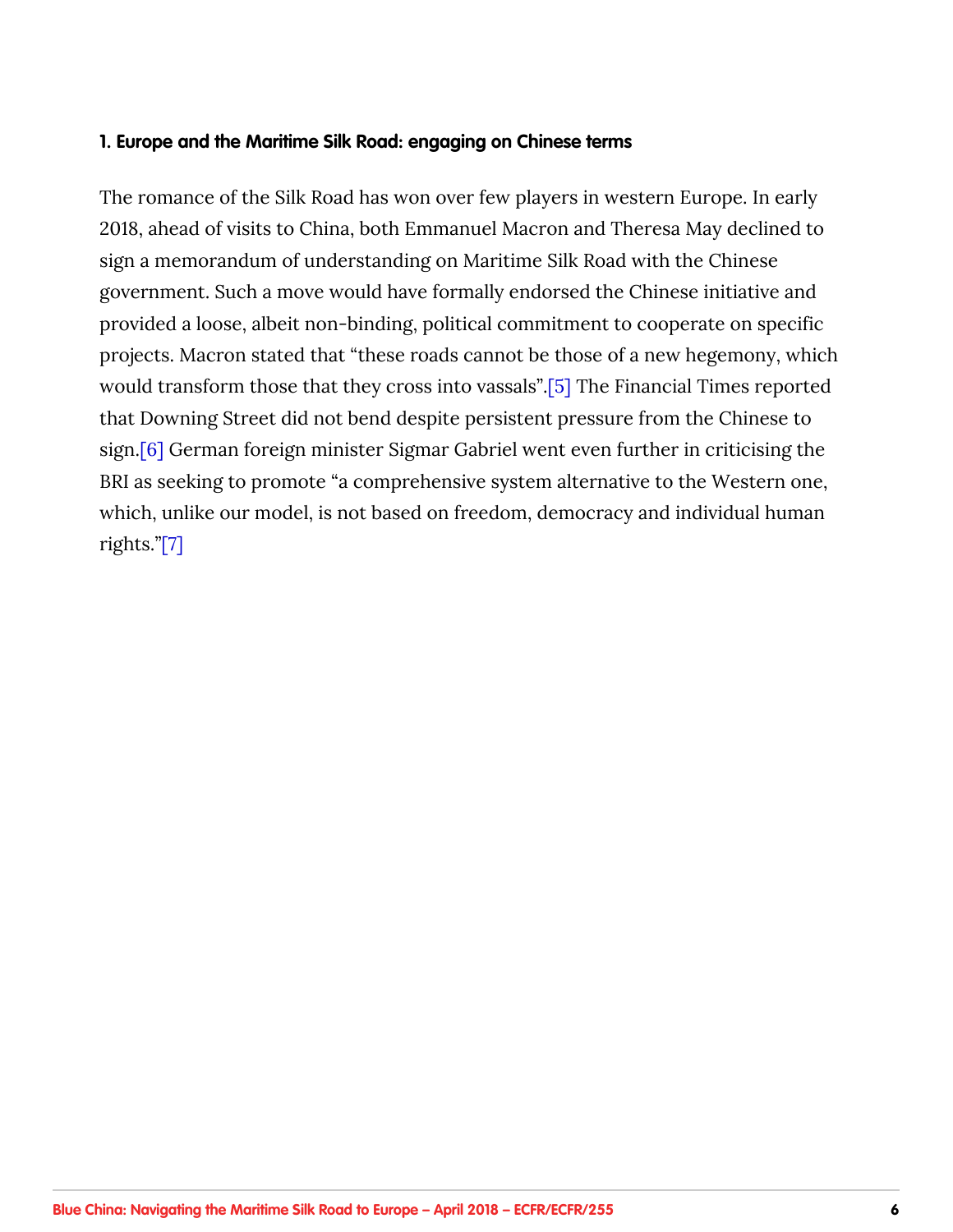## <span id="page-6-0"></span>**Chinese naval port visits**  $(2003 - 2018)$



| <b>Countries</b>                                                                                                                                                                                                                                                               | <b>Naval port calls</b> |
|--------------------------------------------------------------------------------------------------------------------------------------------------------------------------------------------------------------------------------------------------------------------------------|-------------------------|
| Oman                                                                                                                                                                                                                                                                           | 25                      |
| <b>Djibouti</b>                                                                                                                                                                                                                                                                | 23                      |
| Pakistan                                                                                                                                                                                                                                                                       | 12                      |
| Yemen                                                                                                                                                                                                                                                                          | 11                      |
| <b>Thailand</b>                                                                                                                                                                                                                                                                | 10                      |
| United States, Singapore, Sri Lanka                                                                                                                                                                                                                                            | 9                       |
| Australia, Saudi Arabia                                                                                                                                                                                                                                                        | 8                       |
| New Zealand, Indonesia, Malaysia                                                                                                                                                                                                                                               | 7                       |
| Bangladesh, India, South Africa, Russia                                                                                                                                                                                                                                        | 6                       |
| France, Philippines, Vietnam                                                                                                                                                                                                                                                   | 5                       |
| Greece, Myanmar, United Kingdom                                                                                                                                                                                                                                                | $\overline{4}$          |
| Algeria, Cambodia, Egypt, Germany, Italy, Portugal, Seychelles, S Korea, Turkey                                                                                                                                                                                                | 3                       |
| Angola, Brazil, Canada, Chile, Cuba, Denmark, Ecuador, Fiji, Finland, Kenya, Mexico,<br>Mozambique, Peru, Qatar, Sierra Leone, Sweden, Tanzania, Ukraine, UAE                                                                                                                  | $\overline{2}$          |
| Argentina, Belgium, Brunei, Bulgaria, Cameroon, Congo, Costa Rica, Croatia, Latvia, Gabon,<br>Iran, Israel, Jamaica, Japan, Jordan, Latvia, Maldives, Morocco, Namibia, Netherlands,<br>Nigeria, N Korea, Papua New Guinea, Poland, Romania, Sudan, Tunisia, Trinidad & Tobago | $\mathbf{1}$            |

Similar scepticism exists across Europe and at the level of the European Union itself. While China's May 2017 Silk Road Summit in Beijing heard opening addresses from Vladimir Putin and Recep Tayyip Erdogan, European presence at the event was very low-key. Only one head of state – the Czech president, Milos Zeman, and five heads of government (of Greece, Hungary, Italy, Poland, and Spain) attended. European representatives refused to sign a Chinese-introduced statement on connectivity and trade because of a lack of references to social norms and transparency standards; as a result the statement was not adopted[.\[8\]](#page-41-0) The German economy minister commented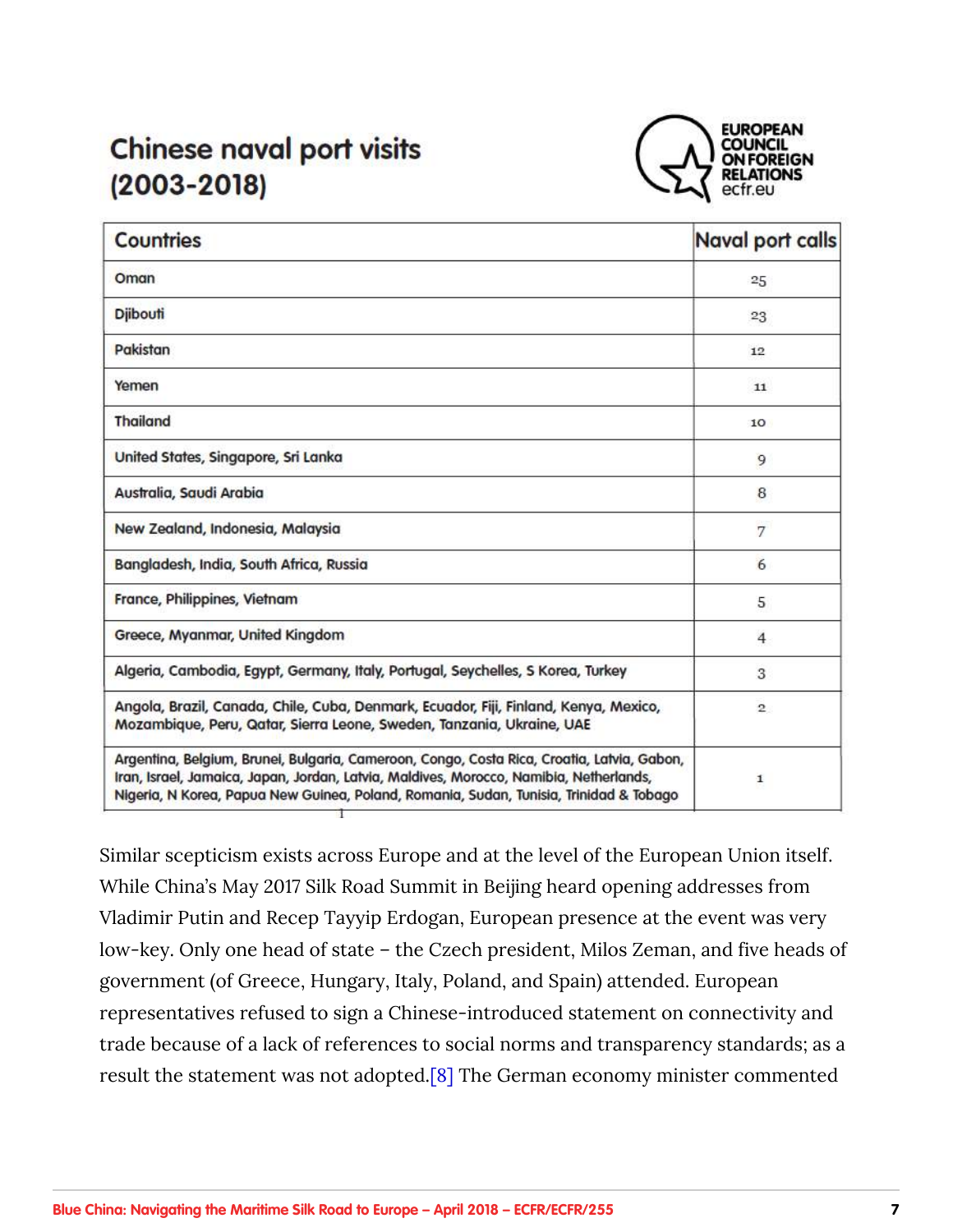<span id="page-7-0"></span>that Europe's demands on "free trade, setting a level playing field and equal conditions were not met"[.\[9\]](#page-42-0) Back in Europe, the European Commission is currently preparing policy guidelines to set out European terms of engagement for connectivity projects – a set of norms and rules, and a response to the BRI. In short, a reluctance to accept Chinese terms of engagement on BRI projects dominates the European debate and is mainstream at the level of the EU.

How to explain this outcome, given the intense Chinese public diplomacy campaign? First, China's narrative stressing shared prosperity has failed to convince. The BRI is essentially viewed in Europe as a geopolitical project about power and influence. Chinese insistence that the project is not a "strategy" has not only fallen on deaf ears, it has been counterproductive. In July 2016 China suddenly began promoting the term "initiative" to put an end to the international use of the "One Belt One Road strategy". But by doing so it only reinforced the association of the BRI with a strategic dimension. Second, there is a sense that Europe does not have much to gain from the Maritime Silk Road, except for investment in port infrastructure that will only exceptionally constitute game-changers for the foreign relations of the recipient country. And European companies are real alternatives to Chinese investment, as shown by the recent privatisation of the port of Thessaloniki, sold to a consortium of French, German, and Russo-Greek companies for  $\epsilon$ 1.1bn.[\[10\]](#page-42-0) Outside Europe, in the words of one European diplomat, reacting to data released by the Center for Strategic and International Studies, "if more than 90 percent of BRI-related contracts go to Chinese firms, our firms compete with the rest of the world for the remaining 10 percent – this is not a significant market".[\[11\]](#page-42-0) Third, Europe is divided over BRI. There is tension between business interests in several EU member states seeking deals with China in the blue economy and more protective forces that focus on the potential risks of Chinese investment in terms of political ramifications and Europe's long-term competitiveness. The result is that passive scepticism has gained the upper hand. The alternative – enthusiastic endorsement – would need a clear majority or a positive consensus that is nowhere to be found.

Is such scepticism deserved? There is no question that the BRI is designed to help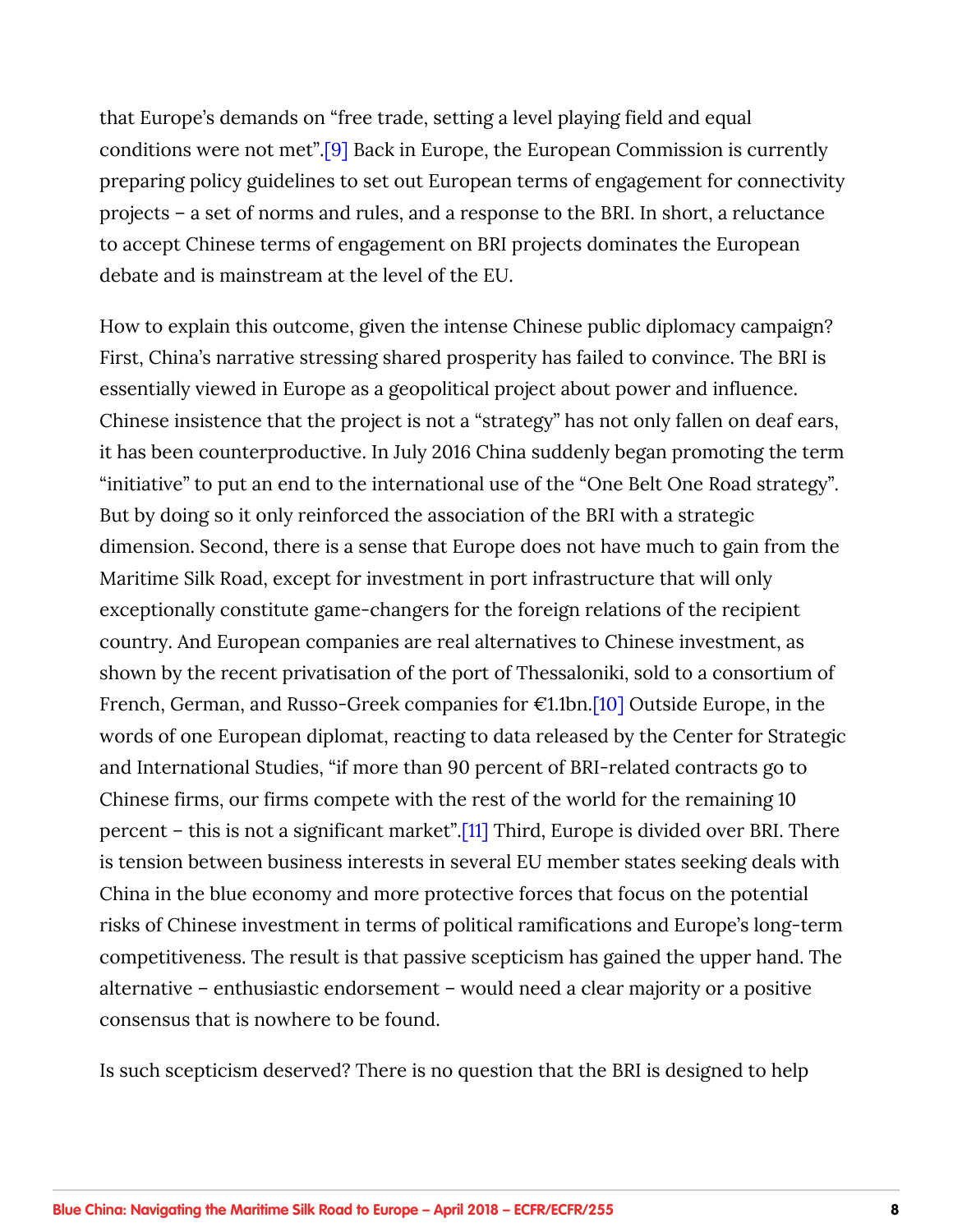<span id="page-8-0"></span>China tilt the global balance of power in its favour. Xi Jinping is outspoken about his ambitions. His work report to the party congress provides a clear roadmap and a timeline to reach goals defined in terms of global leadership by 2050. Foreign minister Wang Yi describes the work report as "not only a program of action for the CPC, but also the most authoritative textbook to understand and approach China"[.\[12\]](#page-42-0) This is the meaning of the "new era of socialism with Chinese characteristics" ( 新时代中国特色社会主义), the key concept of the work report. Many in the Chinese strategic community understand it as the beginning of a new three-decade period: under Mao, China stood up and recovered sovereignty (中国站起来了); under Deng and his successors, national strategy was about "getting richer" (富起来); in the new era, China seeks power and influence on the international stage (强起来)[.\[13\]](#page-42-0) The BRI matters enormously to this goal, as a key instrument of China's grand strategy that coordinates the mobilisation of "an extensive array of national resources in pursuit of an overarching political objective".[\[14\]](#page-42-0) In the words of a Chinese scholar, the BRI is not only a "key priority of great power diplomacy with Chinese characteristics" ( 中国特色大国外交的重中之重), it also helps achieve the goal of a "rational adjustment of the international order" (国际秩序理性调整).[\[15\]](#page-42-0)

The Maritime Silk Road should be understood in this context as an essential strategic tool for Xi Jinping's goal of turning China into a "strong maritime country". According to the SOA's think-tank, the China Institute for Marine Affairs, a strong maritime country means: a developed blue economy, strong innovation capacity in maritime science and technology; success in protecting the maritime environment; and a powerful navy.[\[16\]](#page-42-0)

Of these four goals, the blue economy is a matrix for the other three. Focusing too much on geopolitics risks overlooking the strategic value of the blue economy. In the language of the SOA and the NDRC, the ministry-level agency that conceives and oversees China's five-year plans: "the eighteenth Party Congress made the important strategic decision to build a strong maritime country, stimulate the growth of the marine economy, and expand the space for the engine of blue growth, which are important for realising the Chinese dream of rejuvenating the Chinese nation and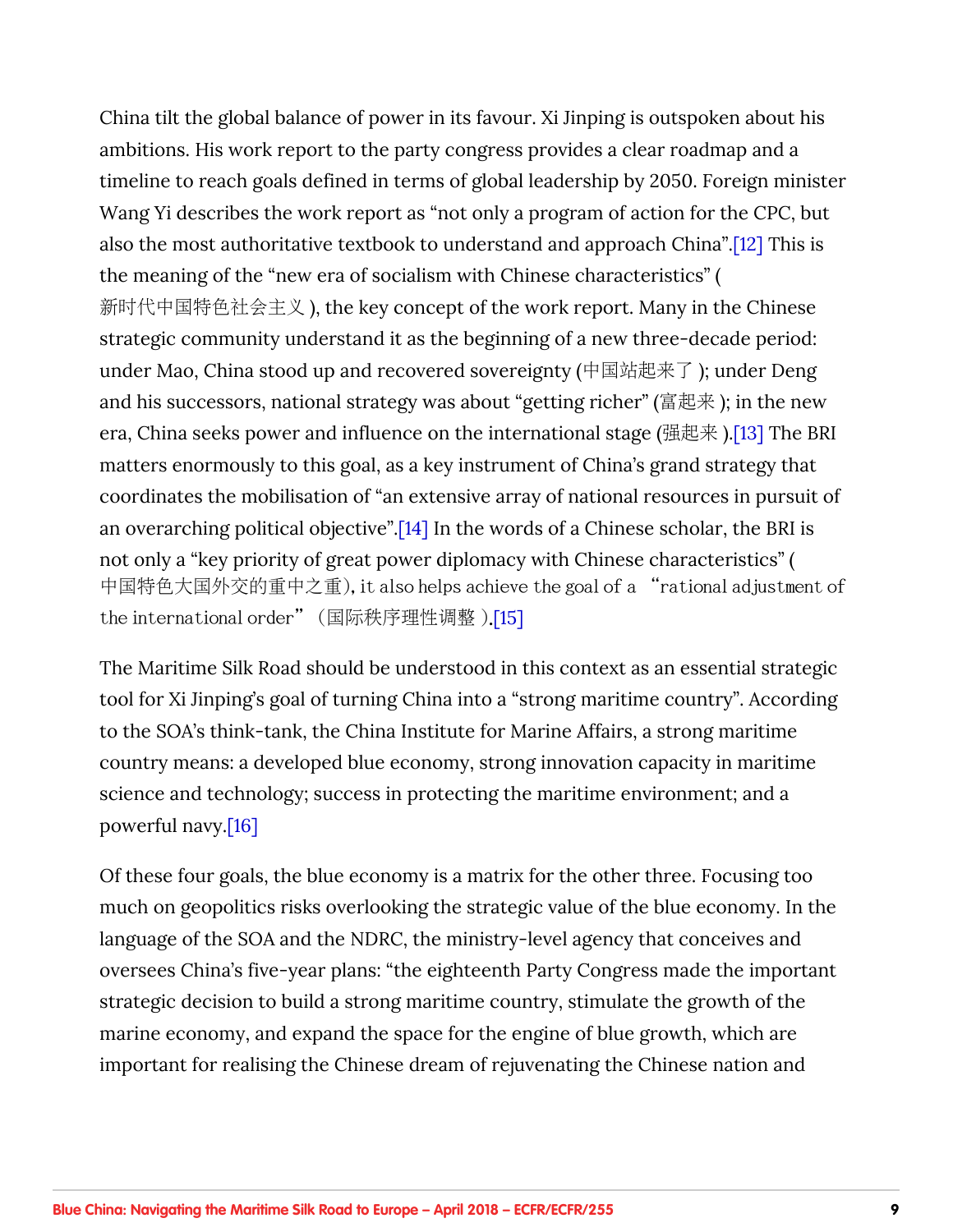<span id="page-9-0"></span>reaching the goal of the 'two centenaries'"[.\[17\]](#page-43-0) From the perspective of these two institutions, the Maritime Silk Road is about helping implement the country's thirteenth five-year plan (2016-20) in the maritime domain.

In practice, the blue engine matters in three ways. First, the SOA and NDRC define some industries of the blue economy as "strategic", and these will thus receive priority in decisions about state support. The March 2016 document issued by the SOA and the NDRC details the implementation of the  $13<sup>th</sup>$  five-year plan in the blue economy by listing key strategic sectors.[\[18\]](#page-43-0) The targets include upgrading traditional marine industries (fisheries, shipbuilding, and offshore oil and gas exploitation), supporting emerging strategic industries (maritime engineering, maritime biology pharmacy, renewable energies, and sea water utilisation) and developing a modern maritime services industry: coastal and sea tourism, public transport, and maritime finance. All these industries are likely to benefit from a 'Silk Road effect' and register solid growth over the duration of the thirteenth five-year plan and beyond.

This realistic assessment of Chinese strategic ambitions in the blue economy does not mean that no cooperation opportunities exist for Europe or that European actors will not survive increased competition. China's "Vision for Maritime Cooperation under the BRI", a document issued by the SOA and NDRC in 2017, outlines marine ecological conservation, blue carbon, customs cooperation, and marine research infrastructure as key areas for international cooperation. European public and private actors that can negotiate advantageous terms with Chinese counterparts may be able to benefit from partnerships[.\[19\]](#page-43-0)

In addition, a pure focus on geopolitics results in overlooking the domestic dimension of the Maritime Silk Road. The State Council, China's government under the leadership of the Communist Party, has a different perspective. The Silk Road is one of "three great national strategies" (三大战略) to reshape China's economic geography, alongside the Beijing-Tianjin-Hebei integration plan and the green development of the Yangzi River Economic Belt[.\[20\]](#page-43-0) The 2017 vision document on maritime cooperation issued by the SOA and NDRC details the regions that can leverage their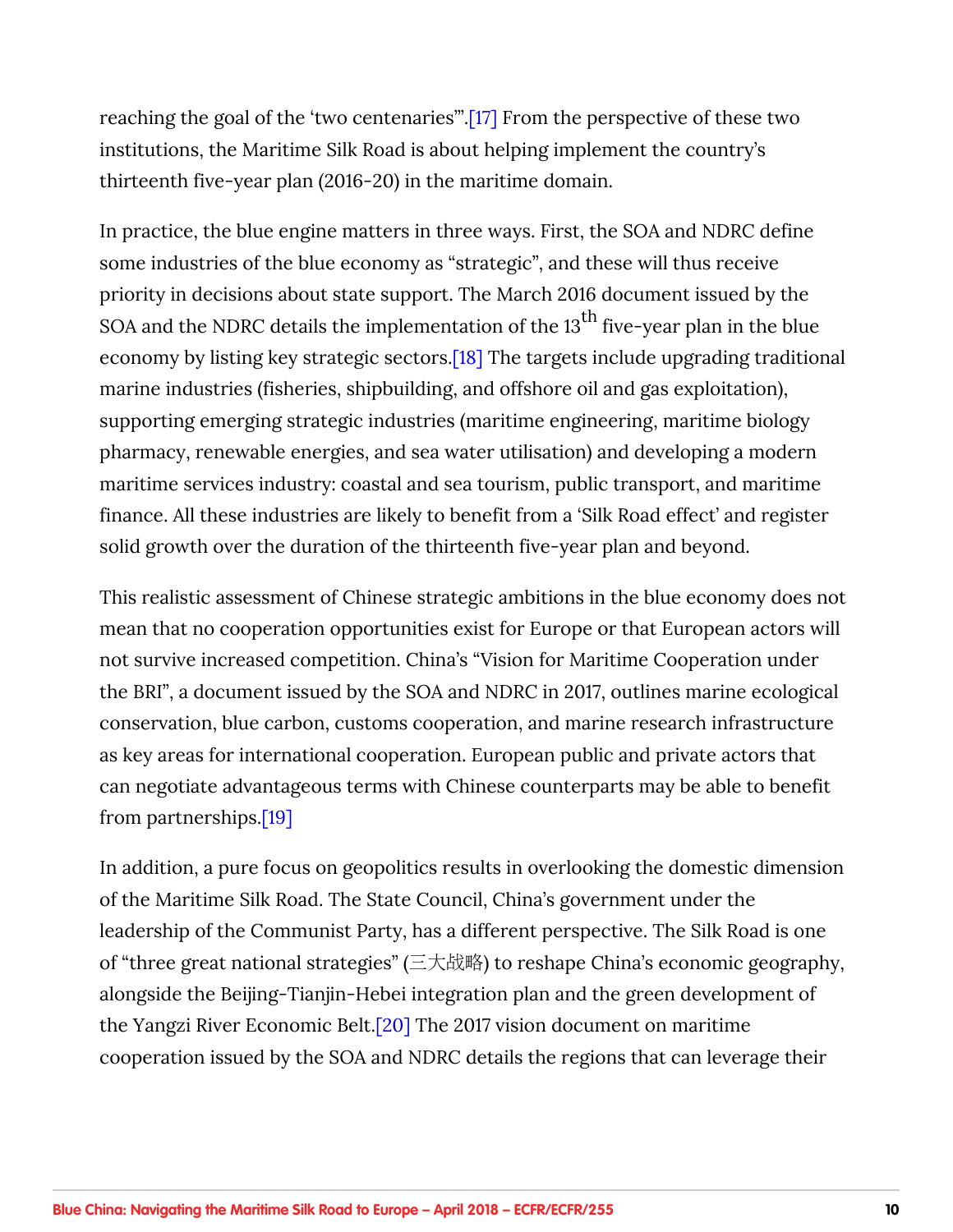<span id="page-10-0"></span>strength under the Maritime Silk Road: the Bohai Rim, the Yangzi River Delta, Fujian, the Pearl River Delta, and coastal port cities. It also cites local plans such as the Zhejiang Marine Economy Development Zone, the Fujian Marine Economic Pilot Zone, the Zhoushan Archipelago New Area, and efforts to promote Hainan Province as an international tourism island[.\[21\]](#page-43-0) Coastal provinces make up 14 percent of Chinese land but host 40 percent of the population, more than 60 percent of the country's GDP, and 90 percent of its foreign trade, including more than 70 percent of energy imports. [\[22\]](#page-43-0) They have been the main winners of China's economic boom, and the Maritime Silk Road is a sign of political support for the next phase of their development in the blue economy, a major source of wealth, and a promising area of growth.

Chinese analysts systematically downplay the link between China's blue economy and Xi Jinping's plan for global leadership. They concede that investment leads to influence but tend to reject the notion that this is the primary intention. "Of course, if China has successful relations alongside OBOR, it will extend Chinese influence; but this is not the objective of the original project."[\[23\]](#page-44-0) They usually present influence as a side benefit of economic projects. "We develop stronger economic ties with many countries, we build infrastructure which boosts our exports, which we need. We also build friendships. But we do not care about political systems. We are not interested in alliances, nor in security involvement."[\[24\]](#page-44-0) Since the nineteenth party congress, Xi Jinping has insisted that China has no intention of exporting its political system[.\[25\]](#page-44-0) However, even if it was unintentional, China has provided an option for all political forces rejecting democratic values, and on the domestic front it has articulated a narrative about the superiority of the Chinese model which it promotes relentlessly. [\[26\]](#page-44-0) This should be sufficient to conclude that, from the Chinese perspective, there is an ideological competition with the liberal model that China intends to win.

The blue economy matters hugely for China's development – the Maritime Silk Road is not an empty slogan merely seeking a low-cost way to change perceptions of China, or to act as a cover for global naval power projection. In fact, several important projects are already in train, and more are coming. In the wise words of one Beijingbased analyst, "The new Silk Road does not mean there will be many new projects; it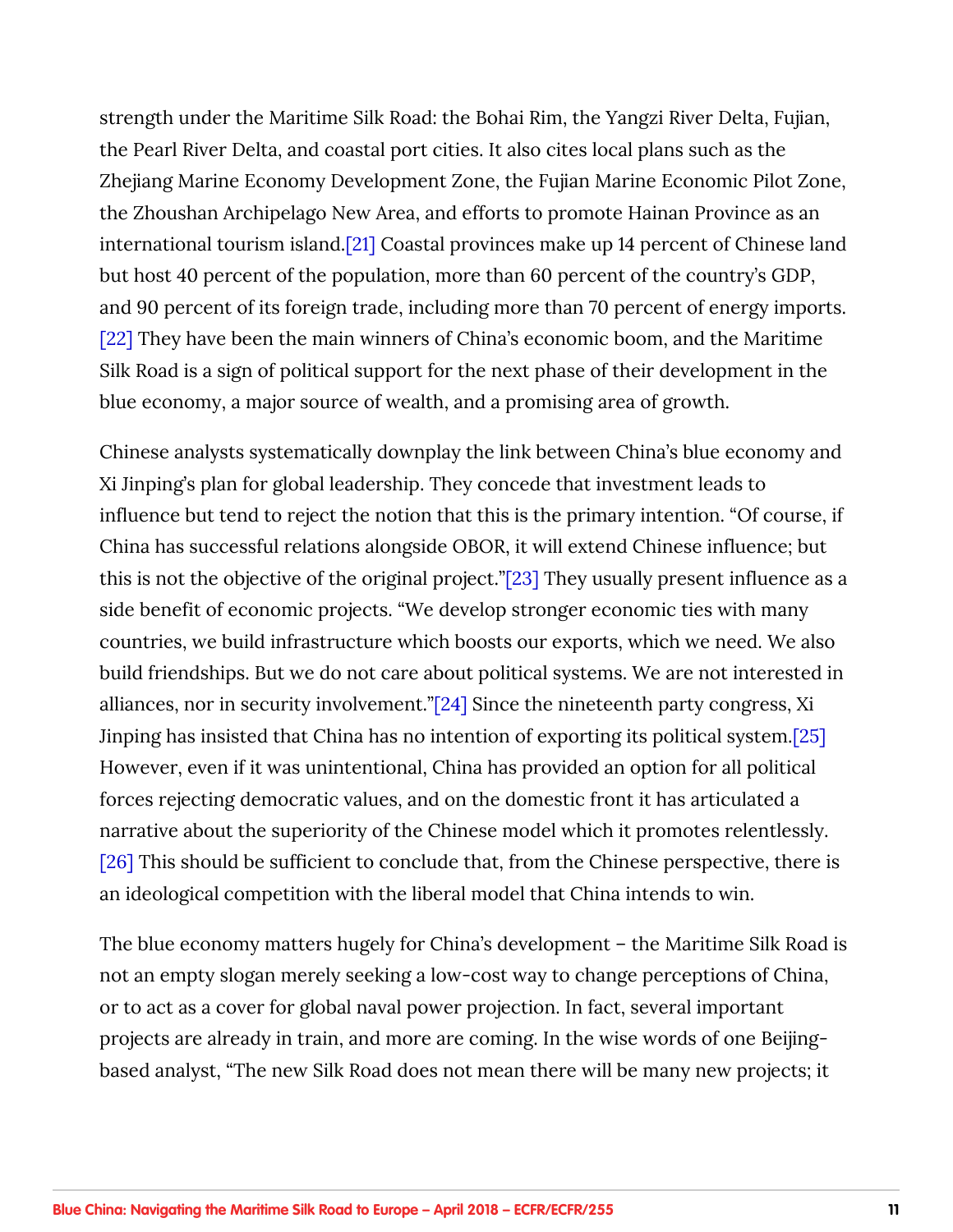<span id="page-11-0"></span>is more about incrementally increasing engagement and about consistence of cooperation. … Port infrastructure is key to but not the total of the Silk Road project. We upgrade our existing economic engagement and pursue the next wave of globalisation."[\[27\]](#page-44-0) What matters is how these existing projects change China's political relations with recipient states, deepen the importance of China as a global maritime player, and create new incentives for a more interventionist foreign policy.

Understanding the big picture is not straightforward. China's insistence on abstract principles such as "win-win" and the "Silk Road spirit" defined as "peace and cooperation, openness and inclusiveness, mutual learning and mutual benefit" tends to blur the factual reality on the ground[.\[28\]](#page-44-0) For analysts, understanding the level of strategic design as opposed to actual projects is challenging because flagship projects are in diverse states of progress – container traffic at the port of Piraeus is booming, while Kyaupkyu in Myanmar is still stuck on the drawing board. According to the SOA, the Maritime Silk Road entered the implementation phase only in 2015, with 2016 the "key year" when central and the local government began to treat the project as a priority[.\[29\]](#page-44-0) The next five years will see more action – and more pushback – from China's rivals, it says.

It is also notable that infrastructure building as a foreign policy tool is not a new phenomenon for China – the link between regional transport networks and strategic influence was already clear a decade ago[.\[30\]](#page-44-0) But the Silk Road brings this approach to a whole new level. In sum, China has a roadmap with clear priorities. The Maritime Silk Road reflects China's ambitions in the blue economy and should be treated as such. But it is a political project rebranding existing economic policies to have them serve a national goal articulated with clarity in Xi Jinping's report to the nineteenth party congress – leadership status in world politics. Continuous growth in the blue economy will be supported by the build-up of the country's naval power and will accompany the ongoing adjustment of China's security posture from a regional to a global scale.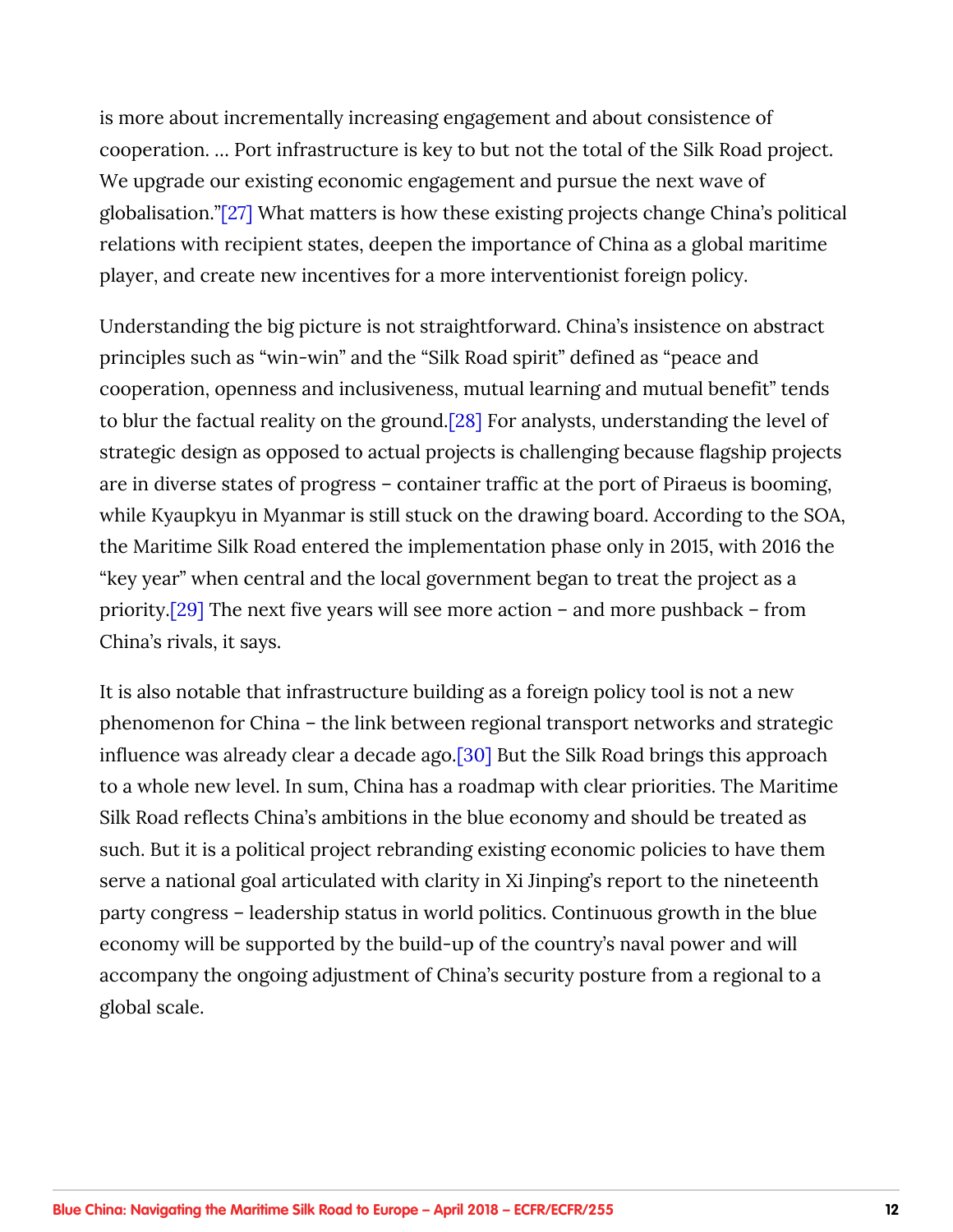#### <span id="page-12-0"></span>**2. Five key implications for Europe**

#### *2. 1 Maritime trade: China's increasing global footprint*

Maritime trade is the lifeblood of EU-China economic relations. In 2016, 64 percent of EU-China trade in goods (in volume) was transported by sea, as against 2.06 percent by rail, 6.35 percent by road, and 27.59 percent by air. This corresponds to  $\epsilon$ 315 billion. These percentages stayed stable in 2017 – maritime trade still represented 63.66 percent of the total during the first 10 months of 2017[.\[31\]](#page-44-0) The supremacy of maritime trade is not even threatened by new China-Europe trains. These may capture the imagination, but the day they compete with ships is far off. In early 2018, the cost of shipping a container by sea from Shanghai on the European route was 797 USD if the final destination is a Mediterranean port and 912 USD if the destination is further north[.\[32\]](#page-44-0)

By contrast, while the cost for Chinese companies to ship by train to Europe through Russia is around \$1,000 per container, it is artificially maintained at that level thanks to heavy subsidies by Chinese local authorities, which comply with policy instructions from the top – incentives are estimated to range from \$1,000-5,000 per 40-foot container.[\[33\]](#page-45-0) Trains occupy specific niches: delivery of goods to landlocked regions, goods for which exact delivery time matters or goods that need a stable temperature such as pharmaceutical products. The fact that trains take between 16 and 20 days while ships need between 35 and 50 days matters much less than predictability of arrival time. But this advantage is offset by a major weakness. Trains face a problem of traffic congestion at transit points on the eastern and western borders of Russia when transshipment occurs between different gauge systems.

The supremacy of ships may be virtually unchallenged, but from a Chinese corporate perspective, there is a question mark over the long-term profitability of shipping as a core business activity. Operating port terminals is a source of predictable and stable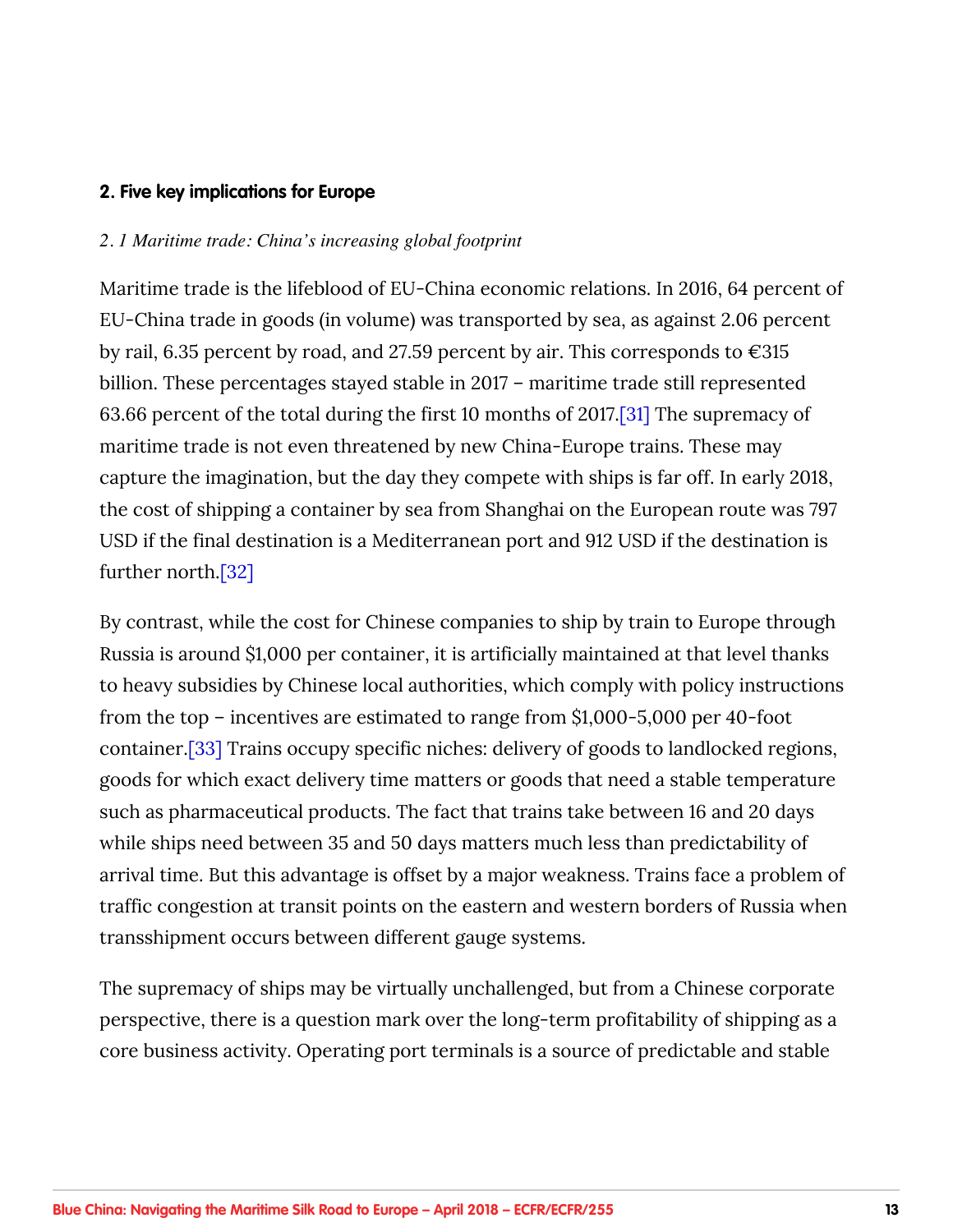<span id="page-13-0"></span>return on investment for Chinese conglomerates, unlike shipping, which depends on oil prices. As a result there is an incentive for Chinese state-owned enterprises (SOEs) to expand into business areas surrounding shipping, including investing in port infrastructure and other logistical components of maritime trade. One article notes that the decrease in shipping costs has only a marginal impact on trade, and, as a result, shipping companies need measures to ensure that their shipping business can survive – port management and alliances are particularly important[.\[34\]](#page-45-0)

Indeed, an important shift is already taking place. Xu Lirong, chairman and party secretary of COSCO Shipping since 2013, not only expects his company's investment in the port terminal business to significantly increase in the coming years and become an important source of growth, he also makes the important point that the terminal business is more stable and often more profitable than shipping, because it has "a fixed rate of return on investment, which can be between 8 percent and 10 percent, even up to 10 percent". As a result, he presents the rebalance of the company's activities towards seeking more profits from the terminal business as a necessary adjustment that is also "helpful for China" as the country develops "important strategic channels"[.\[35\]](#page-45-0)

Creating the conditions for continuous growth in EU-China maritime trade is in the interests of Europe, but Chinese investment in port infrastructure along the Maritime Silk Road is not without risks for recipient countries. In a positive scenario, such Chinese investment would reduce the cost of trade for all parties. But in a negative scenario, Chinese conglomerates would be in position to set prices and dictate the terms of economic exchanges to trade partners.

Concretely, today the Maritime Silk Road consists of a set of flagship projects in port infrastructure, financial investment in port management, and acquisitions of container management companies across Europe, the MENA region, and east Africa. The map shows the state of play of actual investment, including for projects that are still on the drawing board. As Thierry Pairault shows in a study on port terminals operated by China, a port area is primarily a space where private industrial and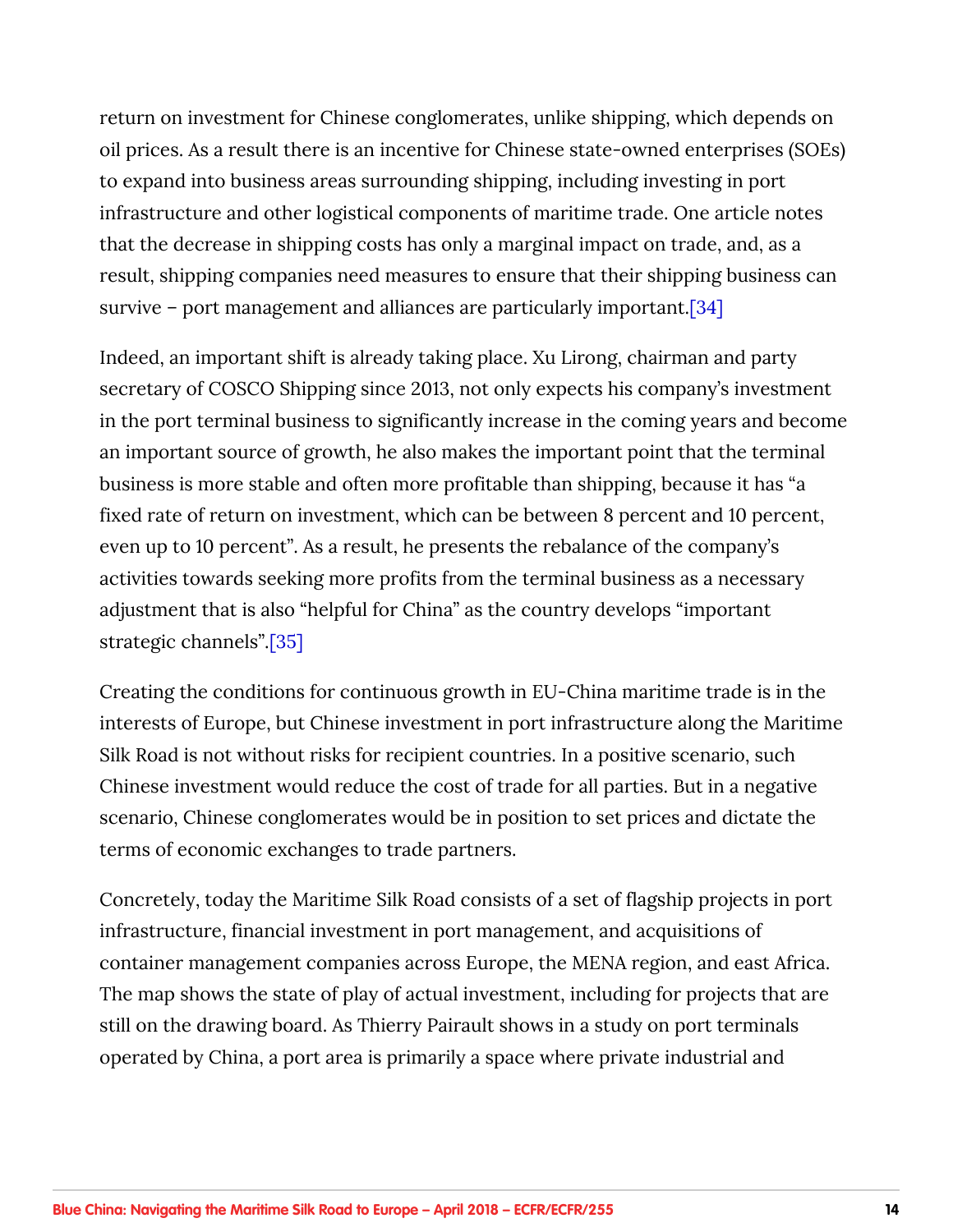<span id="page-14-0"></span>commercial activities are carried out. The port authority retains the land ownership and the country its full sovereignty. The port authority concedes a terminal to an operator – in this case Chinese – which operates the container terminals by signing concessions that entail no transfer of ownership. Five Chinese companies are among the world's leading port operators: Hutchison Ports (HPH), COSCO Ports, China Merchants Ports (CMP), Shanghai International Port Group (SIPG), and Qingdao Port International (QGGJ). All these companies are present in the major ports along the MSR, with a marked preference for European ports, in Greece, Italy, France, Spain, Belgium and the Netherlands. Chinese companies are also present in Turkey, Israel, Egypt and Morocco[.\[36\]](#page-45-0)



The perspective of the SOA is different. It notes that only 25 percent of China's trade is transported by Chinese companies, which suffer from low competitiveness in the high-end service industry – the whole sector is big, but not strong (大而不强)[.\[37\]](#page-45-0) But both large corporations and the SOA think in terms of catching up and long-term competitiveness.

So far, five flagship port projects dominate the landscape because of their scale, their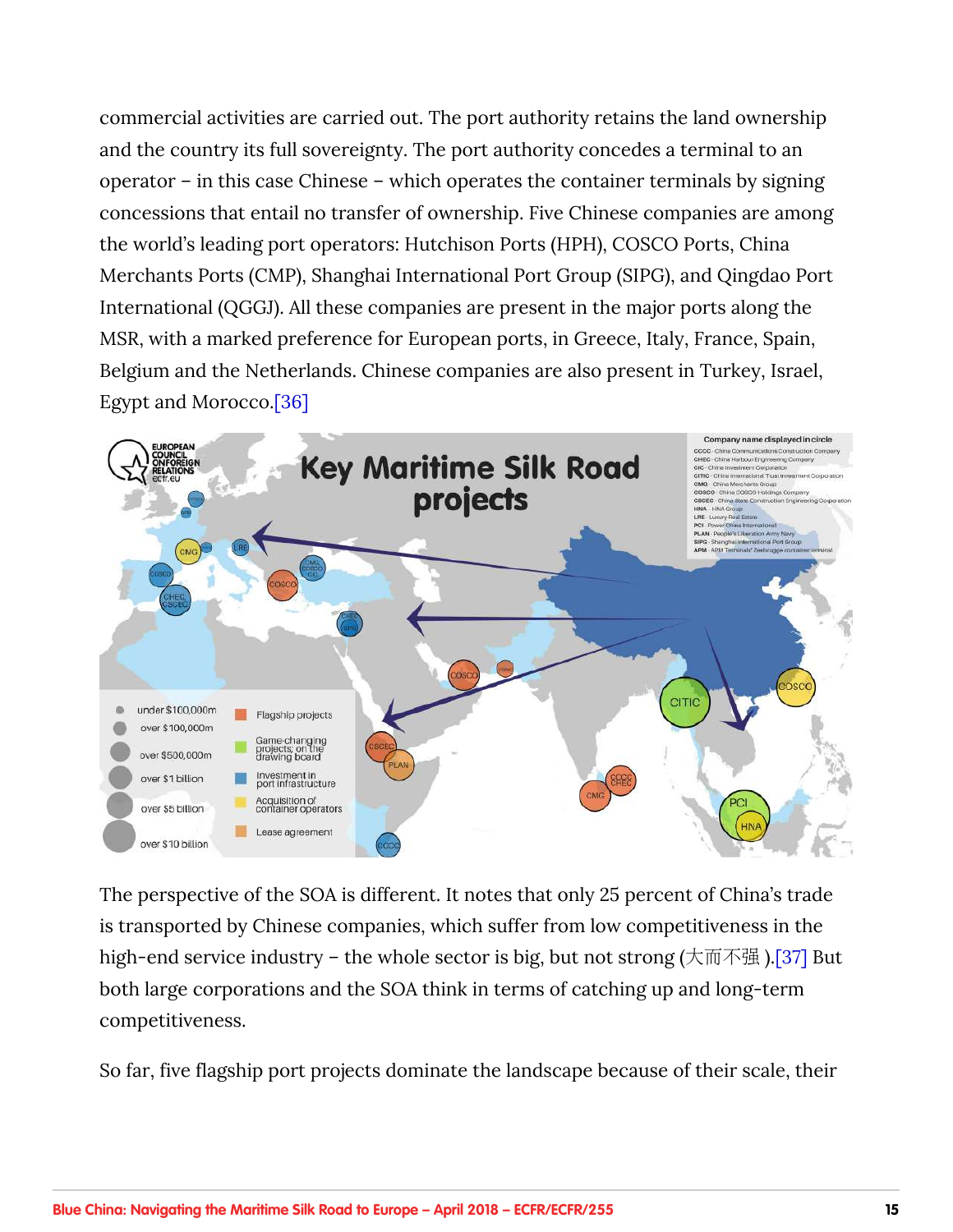<span id="page-15-0"></span>relative political importance for China's relations with the recipient state, and because they go beyond being simply holding stock investments but include either building or extending infrastructure: Piraeus in Greece, Hambantota and Colombo Port City in Sri Lanka, Gwadar in Pakistan, and Djibouti. Each story is unique but they share similarities. All five spearhead a wider strategy to accumulate investment from other large Chinese corporations. Port infrastructure is a vehicle for deeper penetration of local markets – some would say "market creation" for Chinese companies. Hambantota, Gwadar, and Djibouti all include plans to create free-trade zones. Piraeus comes with investment in the tourism sector in Greece. All five include plans, at different stages of implementation, for additional investment in the transport sector: railways, airports, roads, and new flight routes for Chinese airlines. In sum, port infrastructure encapsulates China Incorporated in action. However, actual maritime trade varies considerably from port to port. At one extreme, Gwadar does not have a container terminal yet, and at this stage remains a small cargo port only poorly connected to its hinterland[.\[38\]](#page-45-0) In Djibouti, the base has barracks and defensive features, but does not yet have a pier for naval ships.[\[39\]](#page-46-0) At the other extreme, Piraeus's container traffic grew by 14.4 percent in 2016 and COSCO plans to turn it into the fifth largest European port for container traffic (it was eighth in 2016 and not in the top 15 in 2007).[\[40\]](#page-46-0) The Greek shipping minister Panayiotis Kouroumblis has described Piraeus as "evidence that the Silk Road is progressing" while COSCO's main Piraeus chief executive Fu Chengqiu announced that "the dream of becoming one of the biggest ports in the Mediterranean with 10 million TEU [twenty-foot equivalent unit] annual capacity will come true soon".[\[41\]](#page-46-0)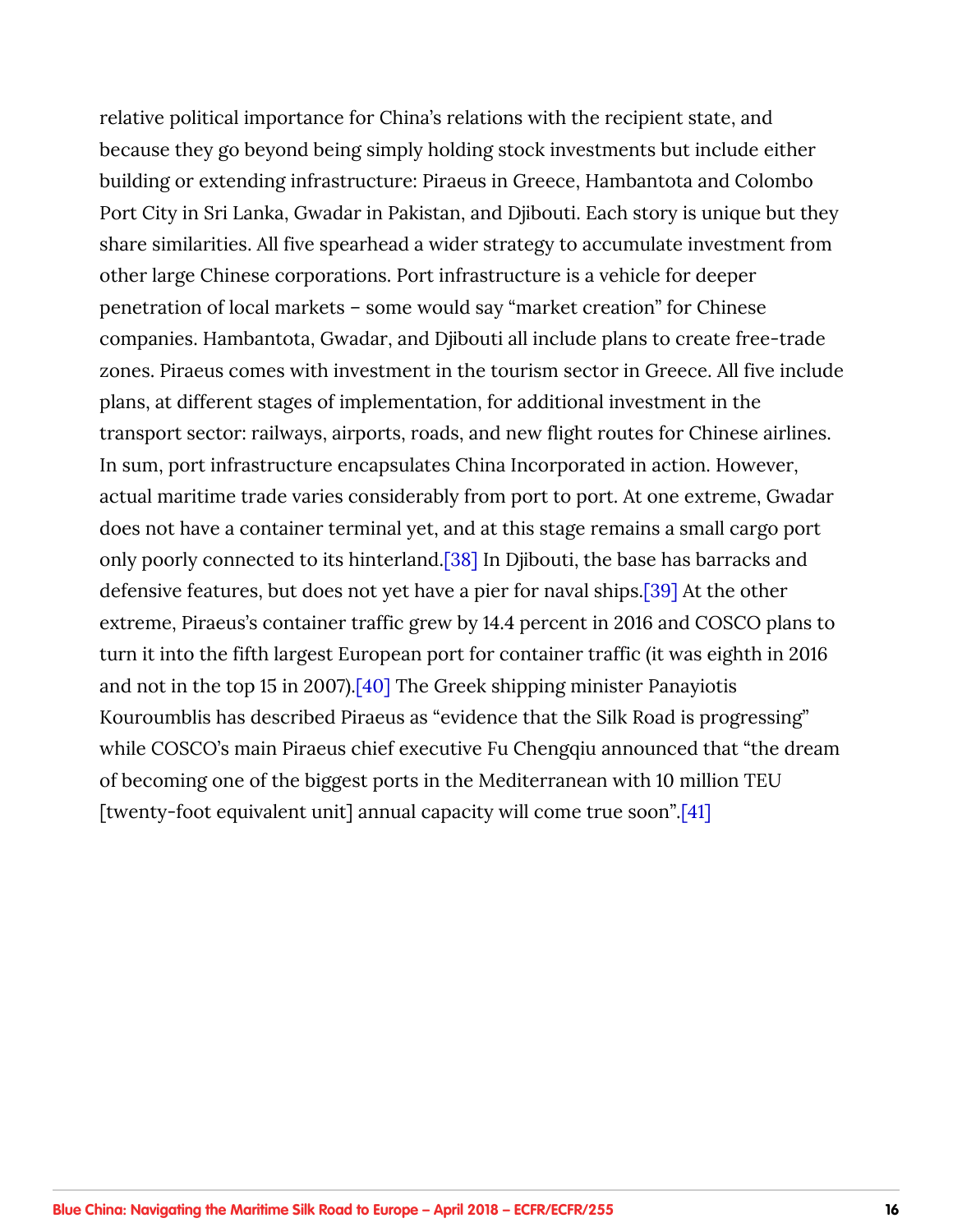<span id="page-16-0"></span>

Large-scale ports are never simply a story of economic development. They have been a source of controversy, facing opposition from in Greece and in Sri Lanka (popular demonstrations against the takeover in both countries) and even terrorist attacks targeting Chinese nationals in Pakistan connected with the Gwadar project. For all governments, choosing Chinese investment in infrastructure projects is a major foreign policy decision. For Greece, doing so was at least in part a response to the EU's austerity measures; Sri Lanka and Pakistan court China as part of their policy towards India; Djibouti gains the leverage to negotiate basing rights with other partners. Inevitably, by inviting Chinese investment in large-scale infrastructure, these countries also accept Chinese political influence. Greece became the first country to break ranks with the EU at the United Nations Human Rights Council when it refused to support an annual resolution whose language on China the Greek foreign minister described as "unconstructive criticism".[\[42\]](#page-46-0) Projects in Sri Lanka have given rise to "debt-trap diplomacy", a term coined by Indian scholar Brahma Chellaney to describe how a new democratically elected leader no longer has the option to significantly review contract terms signed by their predecessor, as the contracted debt deprives them of leverage[.\[43\]](#page-46-0) The 2017 debt-for-equity swap on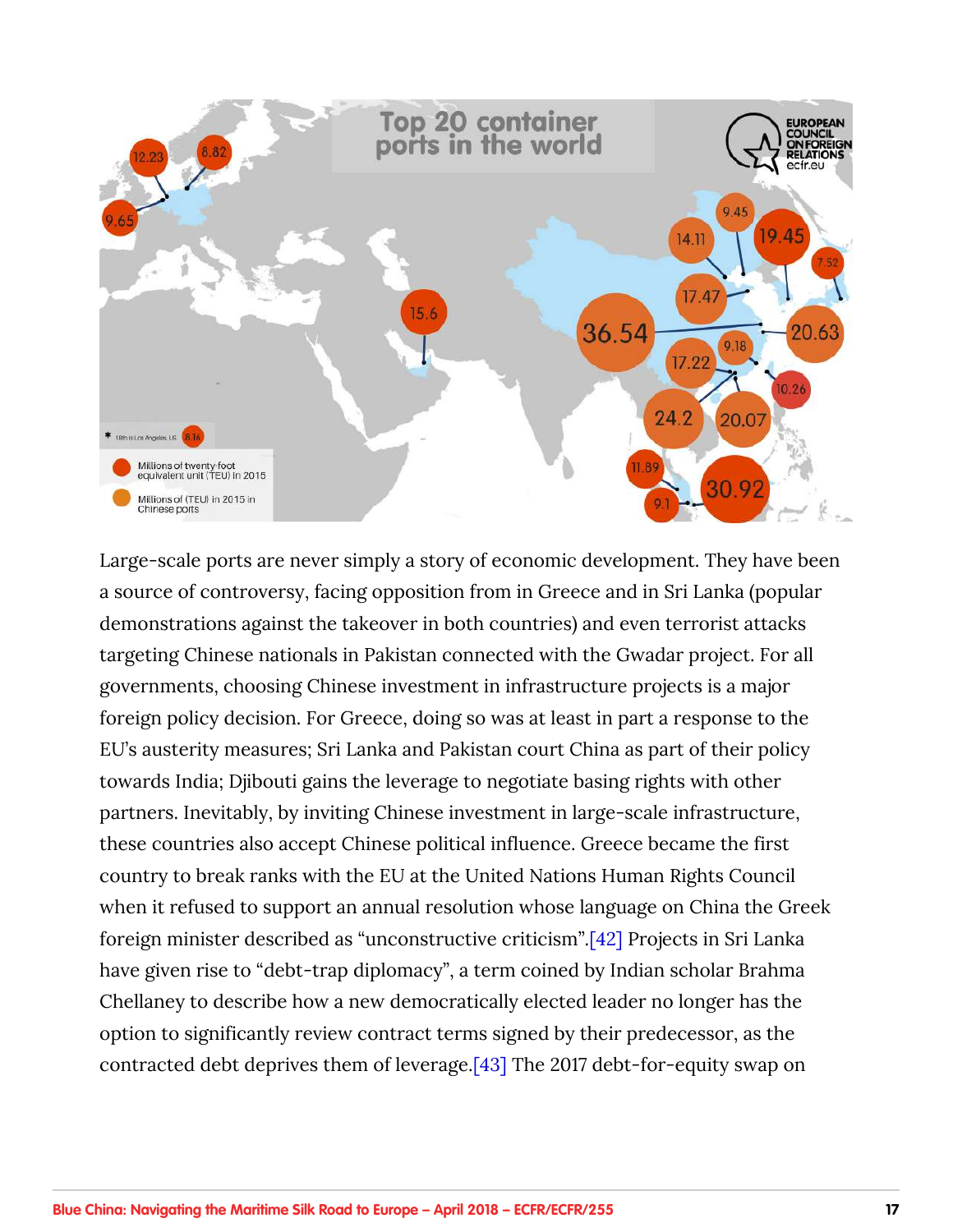<span id="page-17-0"></span>Hambantota is indeed a powerful example of a large infrastructure project leading to a narrowing of political options for an indebted government.

Besides these flagship projects, two in south-east Asia deserve special mention, as they could also change the nature of China's relations with the recipient states if they reach agreement on financing and practical modalities: Kyaupkyu in Myanmar and Malacca Gateway in Malaysia. These are divisive issues in these two countries and are likely to remain so for the foreseeable future. But, at the same time, Chinese companies have made concrete moves of a smaller scale. In 2016 and 2017 there was a sudden rise in Chinese purchases of stakes in port management worldwide, with occasional investment in infrastructure upgrades and rarely a management concession agreement – but mostly financial investment. They included four acquisitions by COSCO in Noatum Ports in Spain (which operates container terminals in Valencia and Bilbao), Rotterdam container terminal in the Netherlands, Khalifa Port in Abu Dhabi, and Vado Ligure in Italy.

There are also clear signs that more acquisitions in Europe are set to follow in port management. China Merchants Group has designs on cities on the Arctic shipping route (Kirkenes in Norway, Klaipeda in Lithuania, and ports in Iceland). Other ports that have a registered Chinese interest include Elefisna in Greece, Trieste and Genoa in Italy, Sines and Lisbon in Portugal, and Anaklia in Georgia. Some plans will necessarily fail. In early 2018, China Communications Construction Group withdrew a bid to build a deep sea port on the Baltic Sea in Lykesil, in Sweden, after 3,000 people signed a petition raising environmental and security concerns[.\[44\]](#page-46-0)

What are the implications for Europe?

- On the positive side, new and upgraded infrastructure can reduce transaction costs. For recipient states, new infrastructure means economies of scale and a "dramatic reduction of freight costs", as explained by the chief executive of Abu Dhabi Ports, Captain Mohammad Juma Al Shamisi[.\[45\]](#page-46-0)
- Local concerns around the political ramifications of such decisions are real, as the Piraeus case shows. They arise from a general problem with an emerging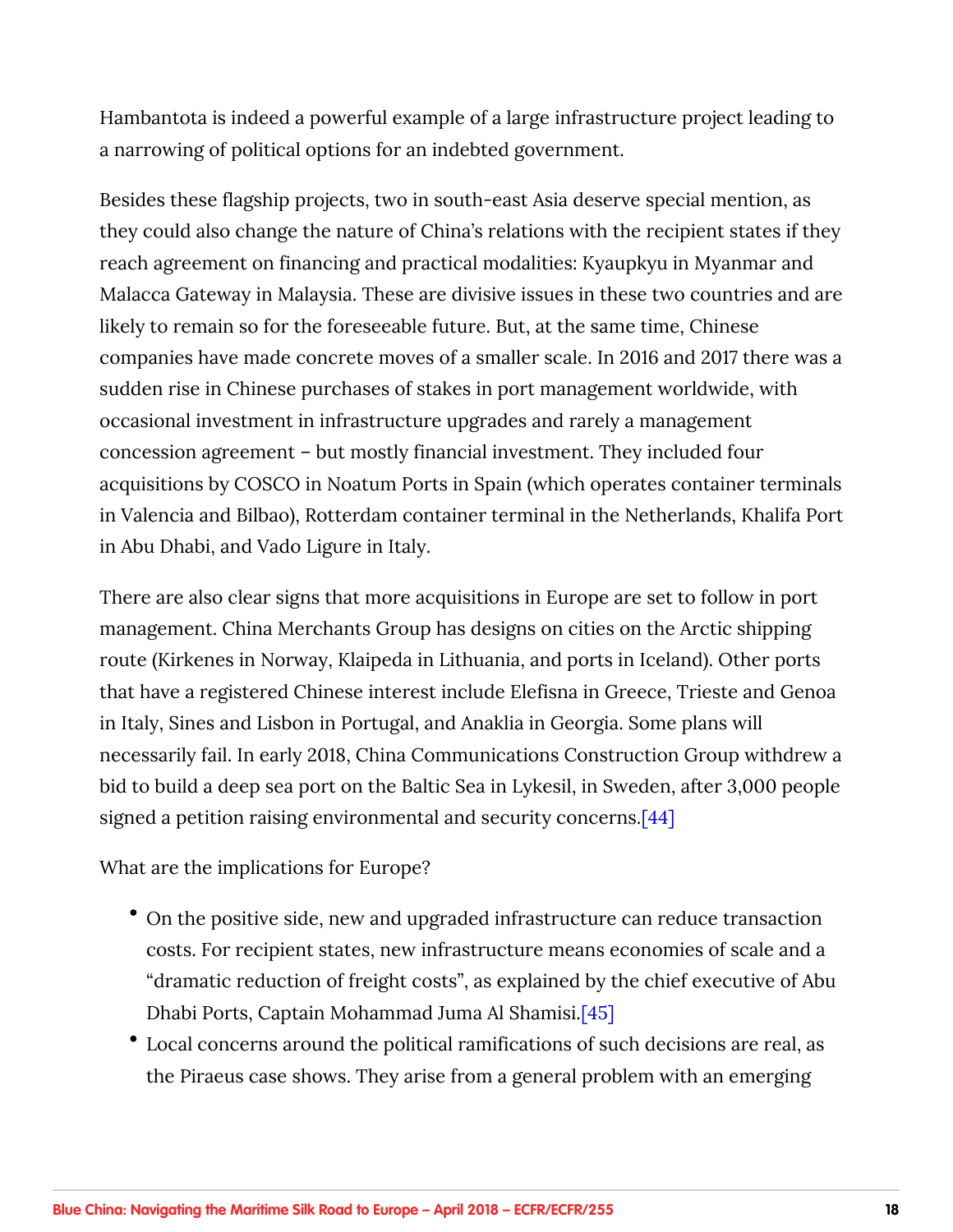<span id="page-18-0"></span>pattern of investment which may lead to undue political influence. The analysis above makes clear that profit drove the recent acquisition decisions made by COSCO and China Merchants Group. As central SOEs, their leadership is nominated by the Communist Party and they receive targets from SASAC, but they are much more than simply implementation units of the Politburo's Standing Committee[.\[46\]](#page-47-0)

- There is a catching-up angle to Chinese investment in ports. In the words of the SOA, "Port service industries are mainly based on handling services. Comprehensive logistics services still lag behind international advanced ports such as Rotterdam and Singapore. Although the scale of China's development of resources keeps extending, the capacity to provide added-value products and services still lags behind.["\[47\]](#page-47-0)
- There are no restrictions in Chinese regulations specific to foreign investment in the blue economy, except for water transport companies and ocean shipping tally. The 2017 catalogue on foreign investment moved the marine transport service industry from the "restricted" to the "authorised" category, specifically referencing the Maritime Silk Road.[\[48\]](#page-47-0) The problem for Europe is less with individual regulations than about asymmetry in the way Chinese central SOEs operate in comparison with European firms. There is also a general problem with the lack of reciprocity between the EU and China on access to public procurement contracts, which has implications for Europe-China relations in the blue economy.[\[49\]](#page-47-0)
- Over the long term, the risk for Europe and other players is that they will face Chinese companies which are setting prices and controlling the terms of exchange. This a long game and it remains the case that the two largest shipping companies in the world – Maersk and MSC – remain European. But control of port infrastructure offers a strategic advantage in terms of selecting business partners.

#### *2.2 The risk of slow death for the European shipbuilding industry*

A key turning point in China's policy under Xi Jinping has been the adoption of a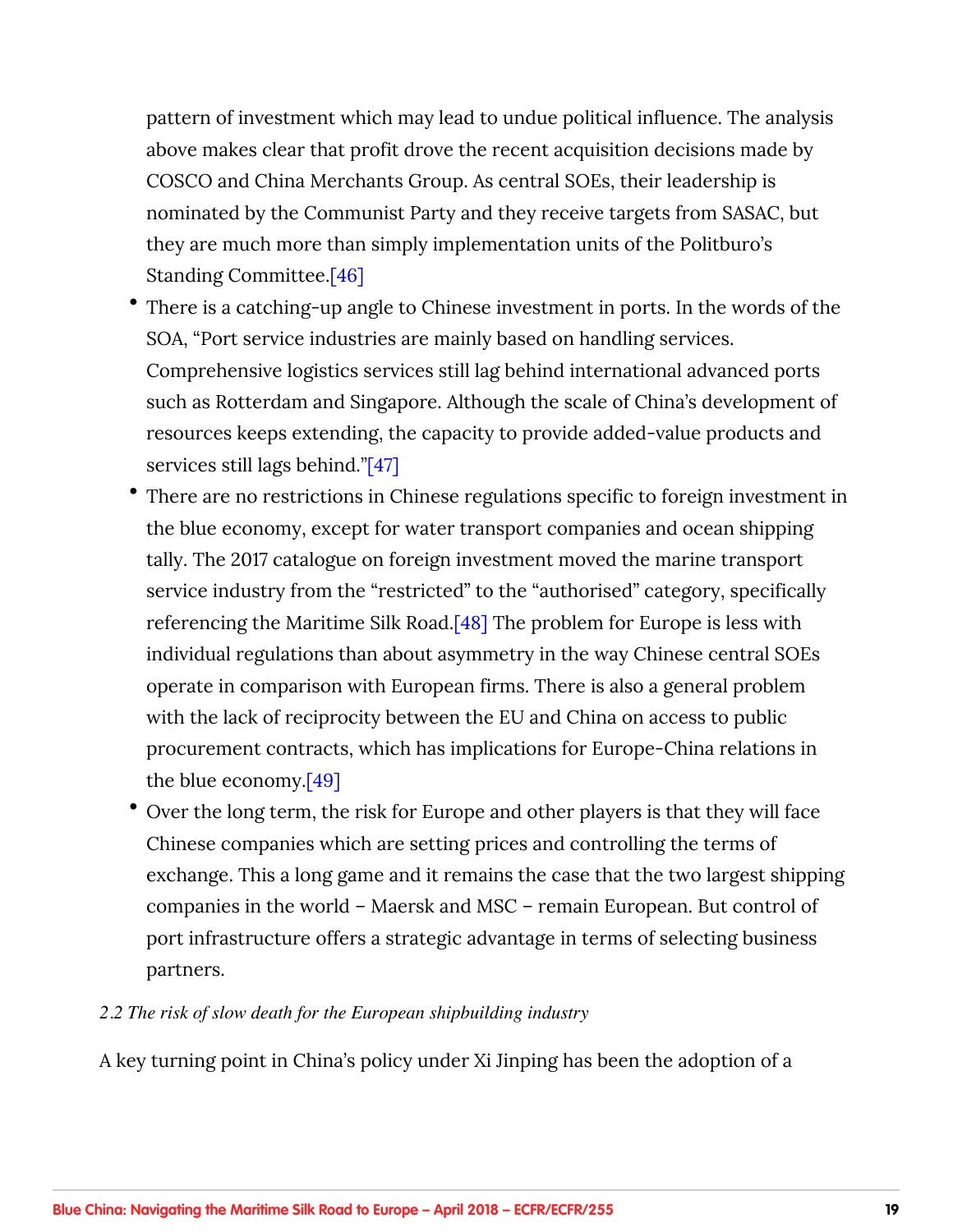<span id="page-19-0"></span>national development strategy centring on innovation – how to move from catching up to shaping global technological change. This change features in many policy documents, the most significant being the "Innovation Driven Development Strategy", adopted in 2016 by the Central Committee and the State Council. It sets the goal of becoming an innovative country by 2020, move into the top tier in the ranking of innovative countries by 2030-35, and attaining global leadership by 2050. [\[50\]](#page-47-0) These goals mirror the roadmap outlined by Xi Jinping in his 2017 work report to the party congress.

This ambition has direct implications for the shipbuilding sector. Marine engineering and high-tech shipping are one of the 10 priorities in the "Made in China 2025" industrial innovation plan. Future high-tech ships are required to incorporate new information technologies together with a propulsion system emitting less carbon. Indigenous innovation must be achieved by raising R&D spending levels through centres of excellence. According to the SOA, this is necessary given that the rise in labour costs is making China's comparative advantage vis-à-vis Japan and South Korea disappear.[\[51\]](#page-47-0)

Despite being the world's number one shipbuilder in 2017 in three categories (completion of ships, new orders, and volume of holding orders), China still lags behind Japan, South Korea, the United States, and Europe in the categories of highvalue ships and related high-end marine technologies.[\[52\]](#page-47-0) Those include LNG vessels (methane and gas carriers), scientific vessels, military vessels and associated technologies. The Chinese shipbuilding industry has long been characterised by low added value, a weak independent design capability, and a lack of synergy. In the main it has built unsophisticated vessels like oil tankers, cargo and bulk carriers and, more recently, container ships, categories which are very exposed to the fluctuations of the world economy. In 2013, high-value LNG vessels and marine engineering platforms represented only about 7 percent of all the profits made by the Chinese shipbuilding industry. Italy's Fincantieri, Germany's Meyer Werft, and France's STX still hold a technological advantage in the construction of high-value ships in the very specific niche of the cruise ship market. This advantage helped revive the shipbuilding sector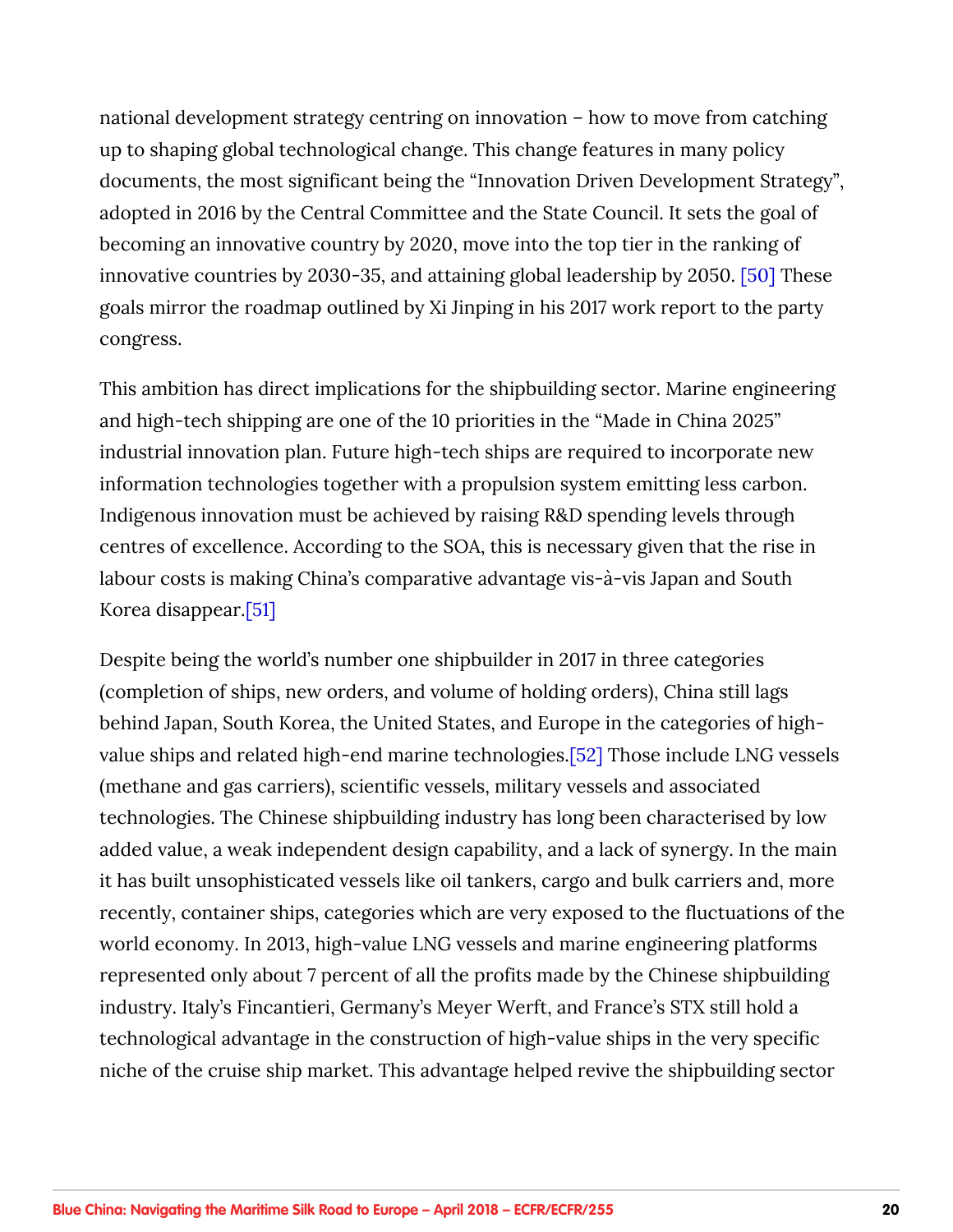<span id="page-20-0"></span>in Europe. China, like Europe, is also embarking on the development of new technologies for offshore oil and gas exploitation as well as renewable and clean energies.

At the eighteenth party congress, the Central Committee set out a blueprint for the strategic transformation of the shipbuilding industry. Facing a major crisis in the shipbuilding sector caused by the post-2008 slowdown of the world economy, in 2013 the State Council took a series of drastic measures to support the industry and reorientate it towards more profitable "high tech" and "high value" vessels and technologies. It enacted the "Implementation plan for accelerating the structural adjustment of and promoting the transformation and upgrading of the shipbuilding industry (2013-2015)", extending until the end of 2015 an earlier policy of retiring or upgrading old transport vessels and single-hull tankers.[\[53\]](#page-48-0) Shortly after, the State Council published its "Guiding opinions on solving the serious problem of overproduction capacity", noting that only 75 percent of the shipbuilding industry was being used. The Ministry of Industry and Information Technologies then issued its "Shipbuilding Industry Regulatory Requirements" (船舶行业规范条件) to accelerate its restructuring and downsizing. A "white list" of 51 shipbuilding companies was declared to be in line with the new requirements and to qualify for bank credits and government financial support[.\[54\]](#page-48-0) The rest of the sector is left to survive on its own and is actually at risk of complete disappearance

Chinese plans for high-value ships, including cruise ships, will inevitably threaten the European cruise ship industry – that is to say, most of Europe's commercial shipbuilding. Today, Europe dominates the global market. In June 2017, 74 luxury cruise ships were ordered to be built in 19 shipyards across the world, including 27 orders with Fincantieri (in six shipyards), 19 orders with Meyer Werft in two shipyards, and seven with STX France[.\[55\]](#page-48-0) Fincantieri's decision to assist China's CSSC Baoshan shipyard with the construction of two VISTA Class cruise ships (with an option for four more) has all the appearances of a bid for very short-term profit for itself. More importantly, the move will end up helping to create a Chinese competitor and ultimately give the coup de grace to the European cruise ship industry, whose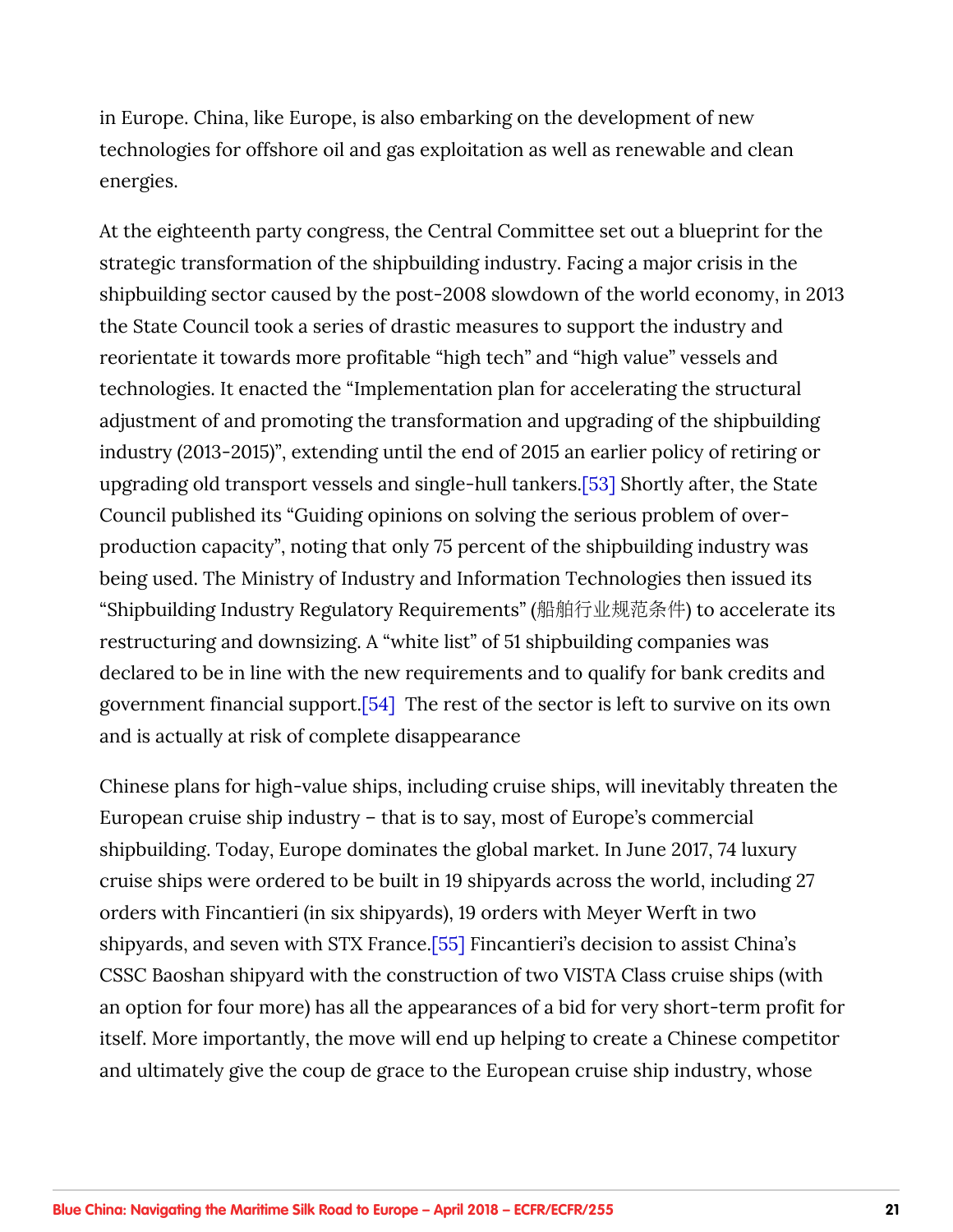<span id="page-21-0"></span>best growth prospect is, in fact, the Chinese domestic market.

Fincantieri was forced into this association by its main customer – Carnival, the US owner of Costa cruise – striking a deal with China to extend its operations in mainland China provided that it builds its new cruise ships in China. BRI-related communications now frame it as an Italian contribution to the project, but the cruise ship technology transfer to Baoshan will endanger not only Fincantieri's own future in the cruise ship market, it will also damage the prospects of the other European builders, including Fincantieri's new site in Saint-Nazaire (the former STX France), and its German rival Meyer Werft with its three yards in Papenburg and Rostock in Germany, and Turku in Finland. In 2016, Genting Hong Kong completed the acquisition of Nordic Yards' three shipyards in Wismar, Warnemunde and Stralsund, Germany, for about  $\epsilon$ 230.6m. The acquisition will add to Genting's expertise in building cruise ships for its three customers Crystal Cruises, Dream Cruises, and Star Cruises.[\[56\]](#page-48-0) Meanwhile, the Swedish and Swiss company ABB is helping China enter the ferry ship market in Europe by providing automated systems to vessels built in China. Scheduled for delivery in 2020, a 13-deck, 2,800-passenger capacity Chinesebuilt ferry will connect the Finnish port of Turku to Stockholm in Sweden.[\[57\]](#page-48-0) Meyer has already expressed its concern over the technology transfer to China.

In this context, the temporary nationalisation of STX France by the French government in 2017 is one of the first examples of European resistance to technology transfers that undermine long-term competitiveness. STX has a  $\epsilon$ 4.5 billion contract to build four World Class luxury cruise ships, to be delivered to MSC Cruises between 2020 and 2026. The World Class is characterised by liquefied gas propulsion that ensures no carbon emission.[\[58\]](#page-48-0) The language that the French government used to explain the unusual nationalisation decision cited the risk of technology transfer to China through Fincantieri, given the latter's joint venture with China State Shipbuilding Corporation[.\[59\]](#page-49-0) The story reached a conclusion at the end of 2017 when France authorised the Italian takeover of STX following the signature of an agreement between Fincantieri and the French industrial conglomerate Naval Group to consolidate the European shipbuilding industry in the military sector.[\[60\]](#page-49-0)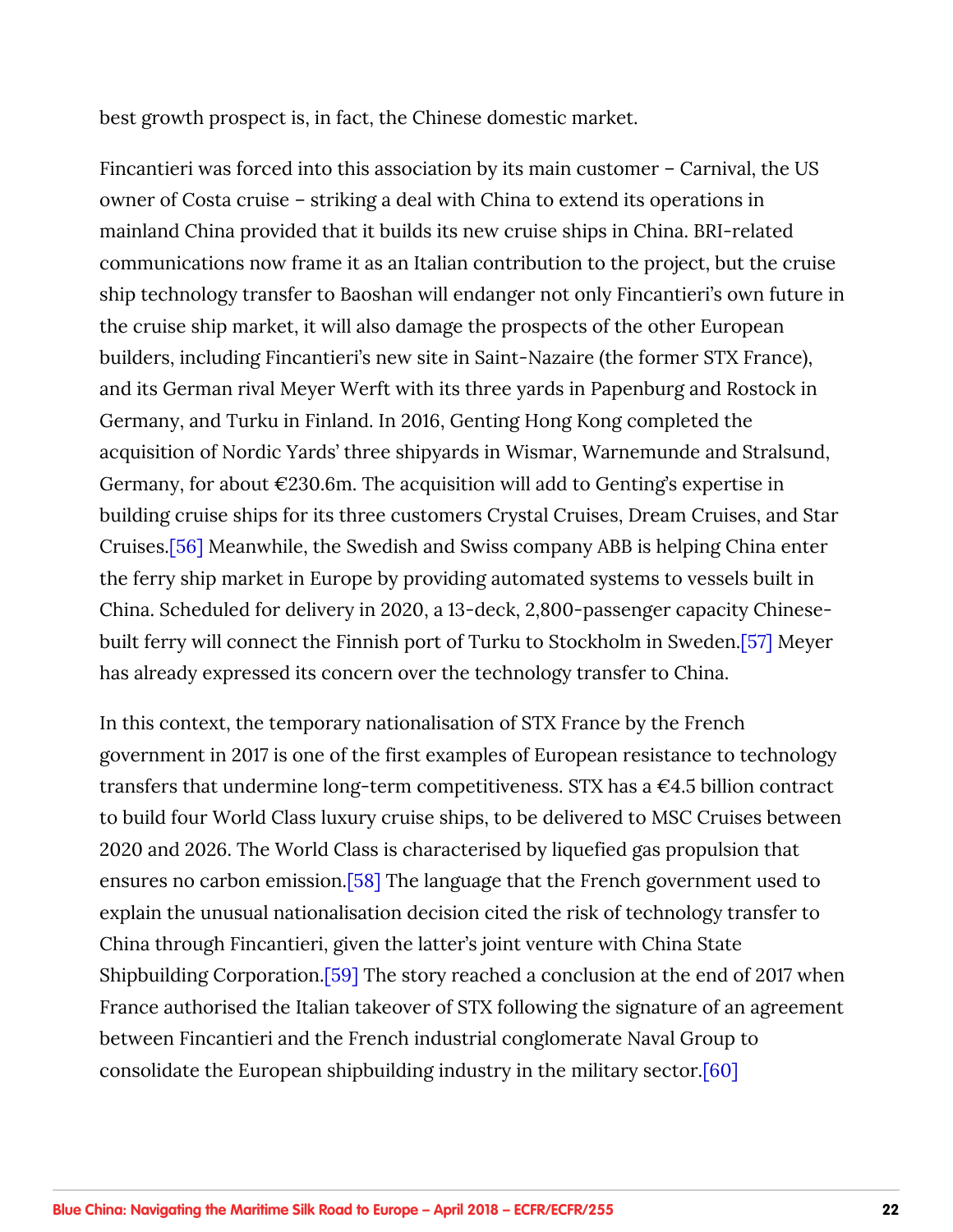<span id="page-22-0"></span>Fincantieri's argument that the group is moving to the next generation of propulsion was not a sufficient safeguard for the French government. Overall, surviving Chinese competition will remain an arduous task, given the size of China's domestic market. On the European market, there will still be space to favour European domestic shipbuilders through regulatory measures, linked, for example, to environmental standards.

The cruise ship market is not the only niche where China is threatening Europe's shipbuilding advantage. With its unprecedented quantitative and qualitative naval build-up, China has made remarkable technological progress that now allows its products to compete in parts of the military sector which European shipbuilders previously dominated. In the surface vessels market, China has exported frigates and corvettes to Thailand, Pakistan, and Malaysia – which used to be customers for new or second-hand Western platforms – and to Algeria, which traditionally bought its platforms from Italian, British, German, and Soviet/Russian builders. While Chinese naval exports of minor craft to sub-Saharan countries date from the cold war years, its recent success in selling two offshore patrol vessels to Nigeria was made at the expense of more traditional German, British, or French suppliers to that country. Besides the transfer of second-hand vessels (including submarines) to Myanmar and Bangladesh, two countries with limited resources which never constituted a market for European builders, the sale of Chinese submarines to both Pakistan and Thailand took place at the expense of France's former DCNS and Germany's HDW/TKMS. Lower costs and political leverage have played in China's favour. But it is also a fact that European exporters can count less and less on their quality advantage, even in Latin America, which has weaker ties with China. With China currently demonstrating its capacity to build an aircraft carrier, France's hopes of selling a carrier design to Brazil in the coming decade will have to take into consideration Beijing as a credible competitor. Another effect of China becoming a competitor for the export of advanced systems is the need for European producers to move up the ladder of technology transfers to satisfy customers – a recent example is the French transfer of nuclear attack submarine technology to Brazil, but without the nuclear reactor.<sup>[61]</sup>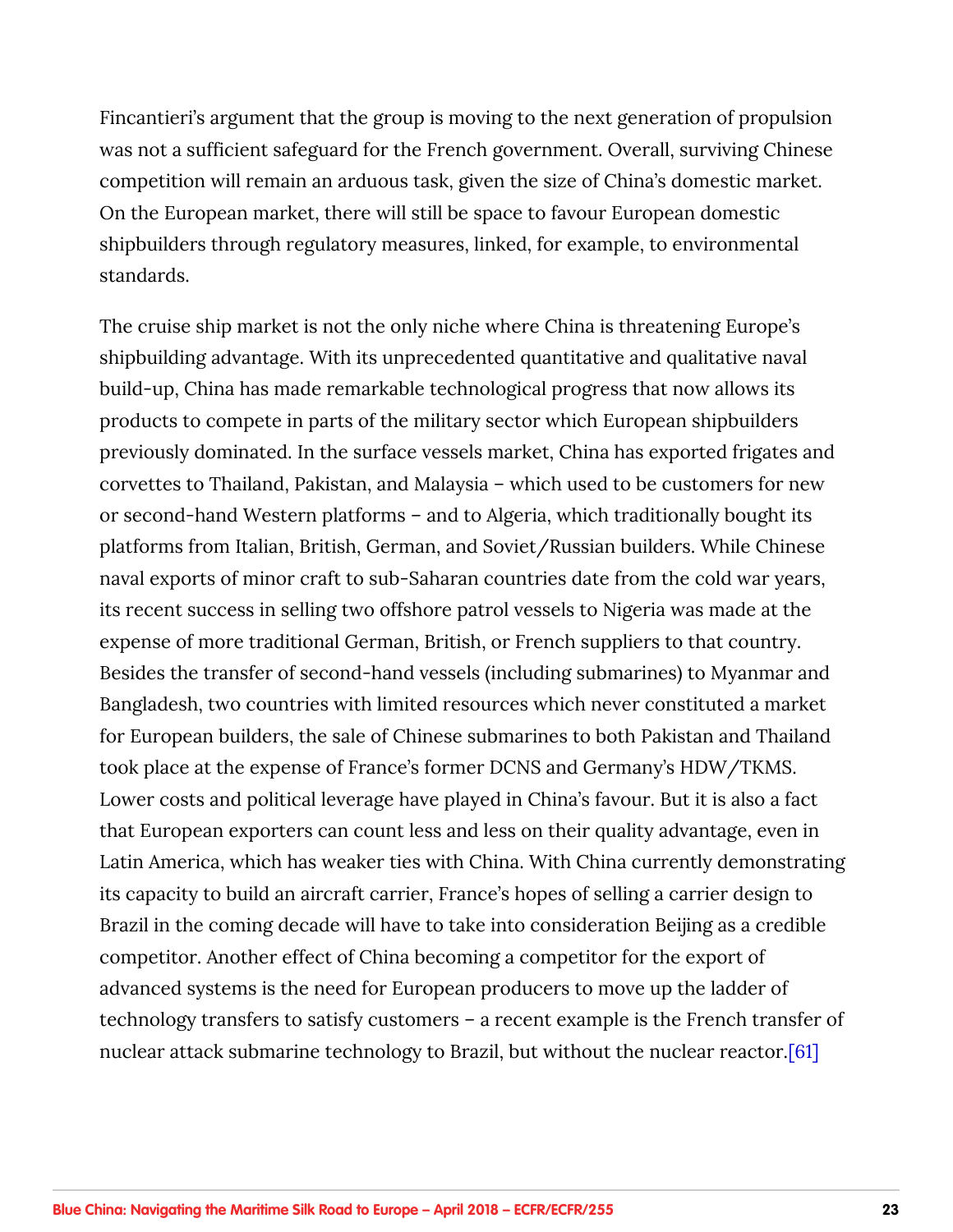<span id="page-23-0"></span>With global demand for energy rising, the development of offshore oil and gas and the demand for offshore oil and gas platforms has increased significantly. According to China's Marine Economic Bulletin, the added value of the offshore oil and gas industry and its share in the marine economy doubled from 74.8 billion yuan, accounting for 5.8 percent in 2010, to 157 billion yuan, accounting for 7.6 percent in 2012[.\[62\]](#page-49-0) Both the added value of the offshore oil and gas industry and its share in the marine economy have surpassed that of the shipbuilding industry.

At the eighteenth party congress, the Central Committee set out its plans for the development of the marine energy sector through oil and gas exploration, marine wind power generation, and ocean wave power generation. China's subsequent offshore engineering equipment construction activity follows the principles of achieving self-reliance, assimilating and improving foreign technologies before attempting to export them to foreign markets. The oil field service of China National Offshore Oil Company (CNOOC) consists of four business modules: geophysical prospection, drilling, oil field technology, and specialised vessels. And its international influence keeps rising. The China Oil Field Service Limited (COSL) is a subsidiary of CNOOC with overseas branches in Singapore, Dubai, the US (Houston), and Norway. The shipbuilding industry designs and builds offshore oil and gas platforms for shallow and deep water (60-160 metres in length), production storage vessels (FPSO) displacing 50,000 to 300,000 tons, and deep semi-submersible drilling platforms (500-3,000 metres).

However, at present, China does not yet have a complete R&D and industrial chain production for offshore equipment. From a global perspective, the competitiveness of the domestic offshore industry is still weak. The cost of the imported equipment is much higher than that of the Chinese-made hull on which it is installed. The latter represents only 20 percent of the price tag of a large FPSO or a large semisubmersible platform valued at several hundred million US dollars. Industry research institutes have undertaken national research projects and have been supplying equipment for land-based oil fields for many years. Home-produced equipment for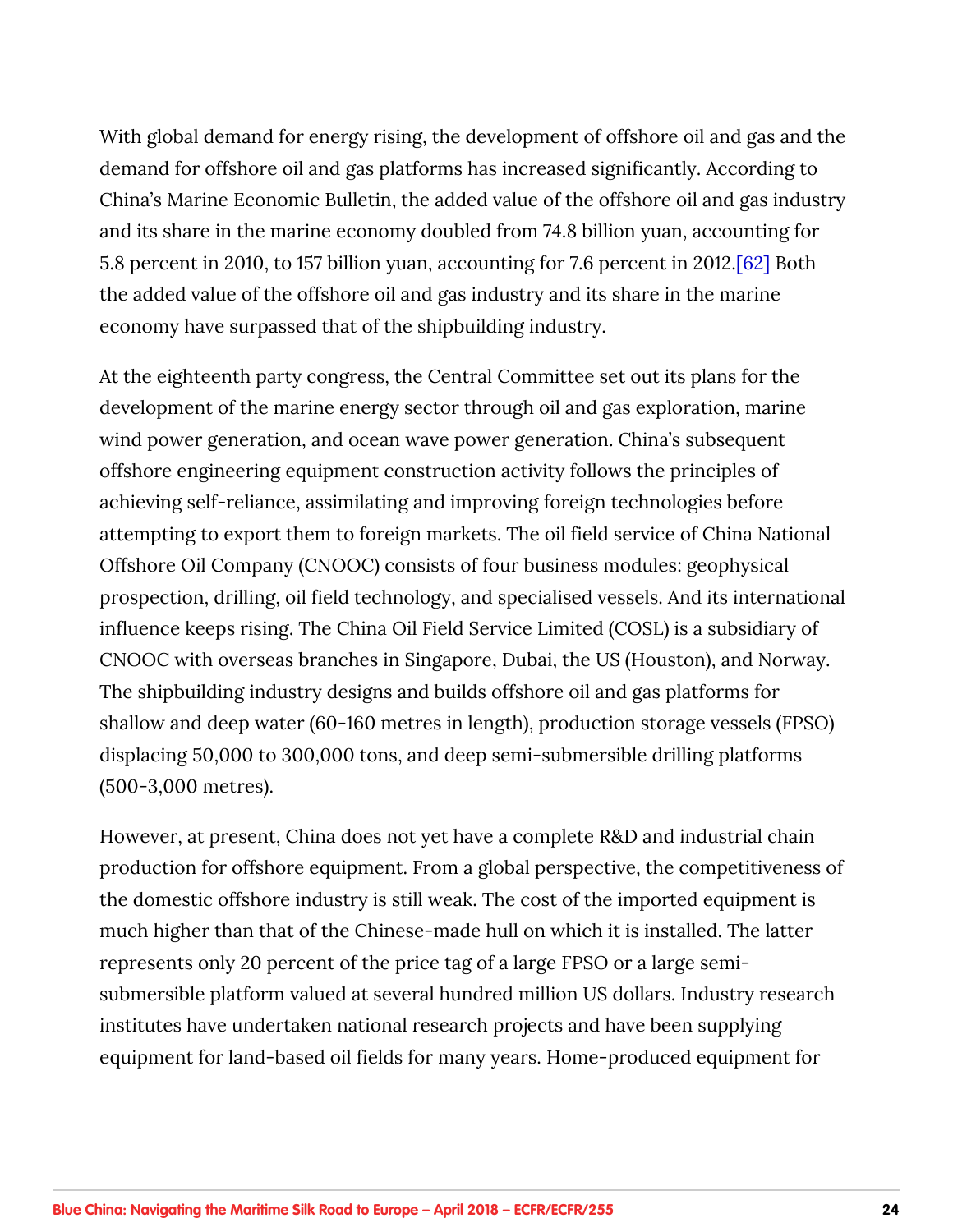<span id="page-24-0"></span>the offshore industry will be available once technical obstacles are overcome. The shipbuilding industry has made significant progress in the field of unmanned submersibles, manned submersibles, and multipurpose project ships. To reduce duplication, Chinese commentators call for the shipbuilding industry to open its research facilities up to the offshore industry, especially its specialised laboratories for testing marine equipment (reliability testing laboratories, special meteorology laboratories, electromagnetic compatibility testing rooms, marine anti-corrosion antifouling test sites).[\[63\]](#page-49-0)

Marine renewable energy is key for raising the percentage of clean energy and constructing a low-carbon system. Offshore marine energies, especially wind farming, have the potential to minimise the land use requirements of the power sector and reduce greenhouse gas emissions. As of 2017, all the biggest offshore wind farms are in northern Europe. The 630-megawatt London Array in the UK is the largest, and it is set to be followed by even bigger projects at Dogger Bank, Norfolk Bank, and the Irish Sea. Likewise, China's industrial and economically developed coastal areas have great demand for electricity. Beijing has identified using marine wind energy and speeding up the development of offshore wind power as a means to solve the energy shortage in the coastal areas. It encourages China's shipbuilding industry to contribute to the offshore wind power industry by using its turbines and diesel technologies as well as its gearboxes, anti-corrosion anti-fouling research and treatment, and its blade design. Tidal current energy, temperature difference energy, and wave energy are also valuable new avenues both for Europe and China. Near-shore reserves of temperature difference energy are huge in the South China Sea where there is a strong incentive to develop the technology. In Europe, France's Naval Group is a leader in the field, advertising its technology to Chinese neighbours like Indonesia.

Fincantieri's and Nordic Yards' decisions to cooperate with China reflect the freedom of economic actors in a sector, the cruise ship market, which the SOA and NDRC identified as a key priority for China's shipbuilding industry. In order for its shipbuilding, offshore, and energy sectors to survive, Europe must find ways to preserve its niches of expertise through innovation and technological advantage. With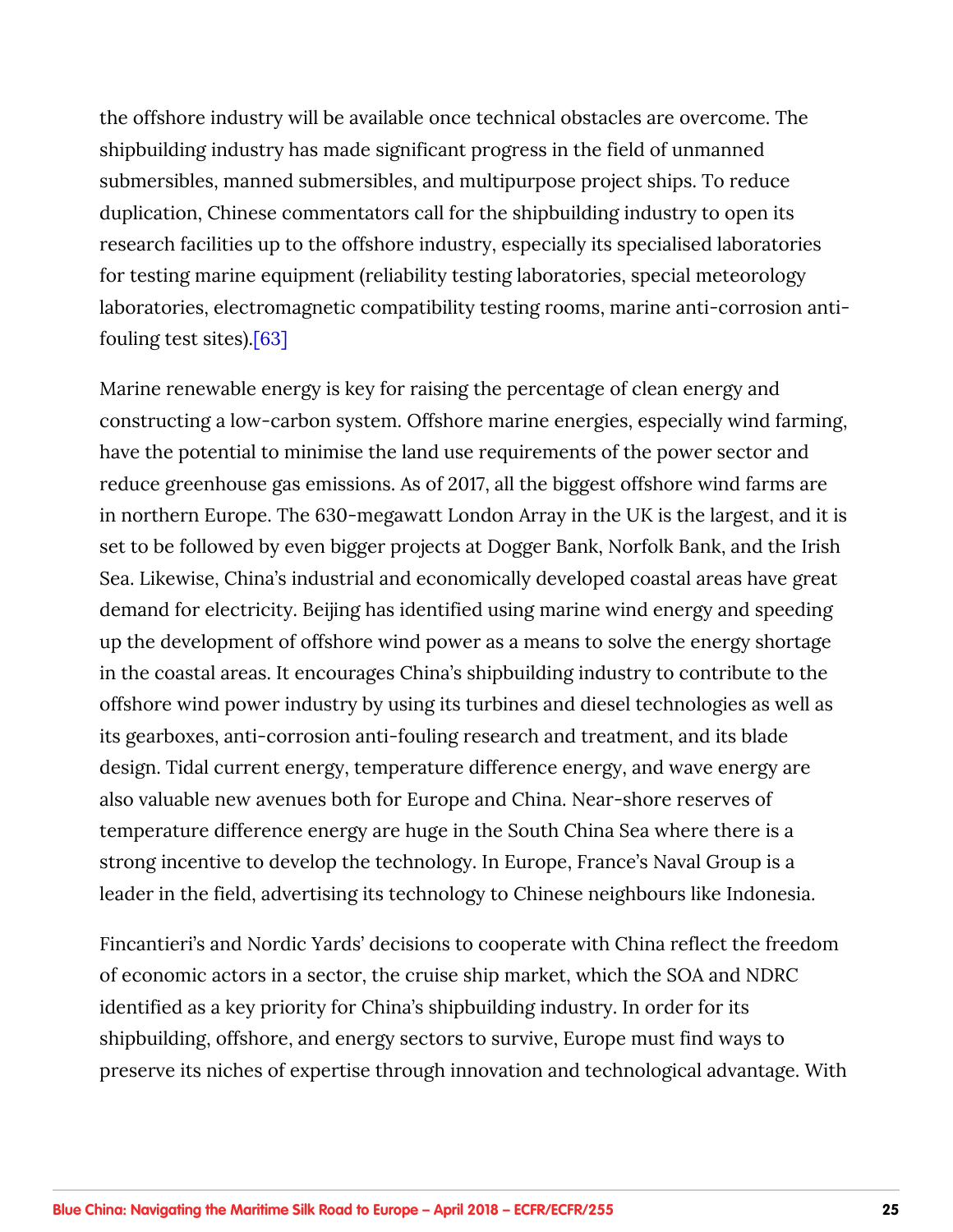<span id="page-25-0"></span>Beijing's new emphasis on science and technology, this task will become more and more difficult.

#### *2. 3 Towards Chinese leadership in emerging strategic industries*

Science and technology are a priority for the development of China's blue economy. Many official documents make clear that while the current phase is to catch up to reach the level of advanced countries, the next phase is about global leadership. While developing the Made in China 2025 plan for high-tech ships, the SOA emphasises the technologies that will support the exploration and the exploitation of maritime resources, with a particular focus on deep sea resources – the new frontier of the global marine economy. To support deep water oil and gas exploitation, several categories of ship will receive additional R&D support: maritime research ships, geophysical vessels, half-submerged oil drilling platforms, deep water working stations and berthing systems, and ocean polar research stations. The SOA emphasises the importance of developing deep water space stations and large floating structures.

China is engaged in a comprehensive effort to support the exploration of maritime resources, particularly in the case of deep sea resources, to which the SOA gives special political attention and constant emphasis[.\[64\]](#page-49-0) China is one of only 20 states to have signed contracts with the International Seabed Authority (ISA) to explore polymetallic nodules, sulphides, and cobalt-rich ferromanganese crust, through the SOE China Minmetals Corporation and China Ocean Mineral Resources Research and Development Association in several authorised areas in the Pacific Ocean and the Indian Ocean. China has invested in shipbuilding to carry out this ambitious plan, and is building the first deep sea mining vessel[.\[65\]](#page-49-0)

There is a consciousness among Chinese maritime security analyst that technological breakthrough may change not only the balance of power, but also the balance between competition and cooperation in China's foreign relations in the maritime domain. In the words of one senior analyst reflecting on the first successful exploitation of methane hydrate in the South China Sea in the deep-sea belt at 1,266m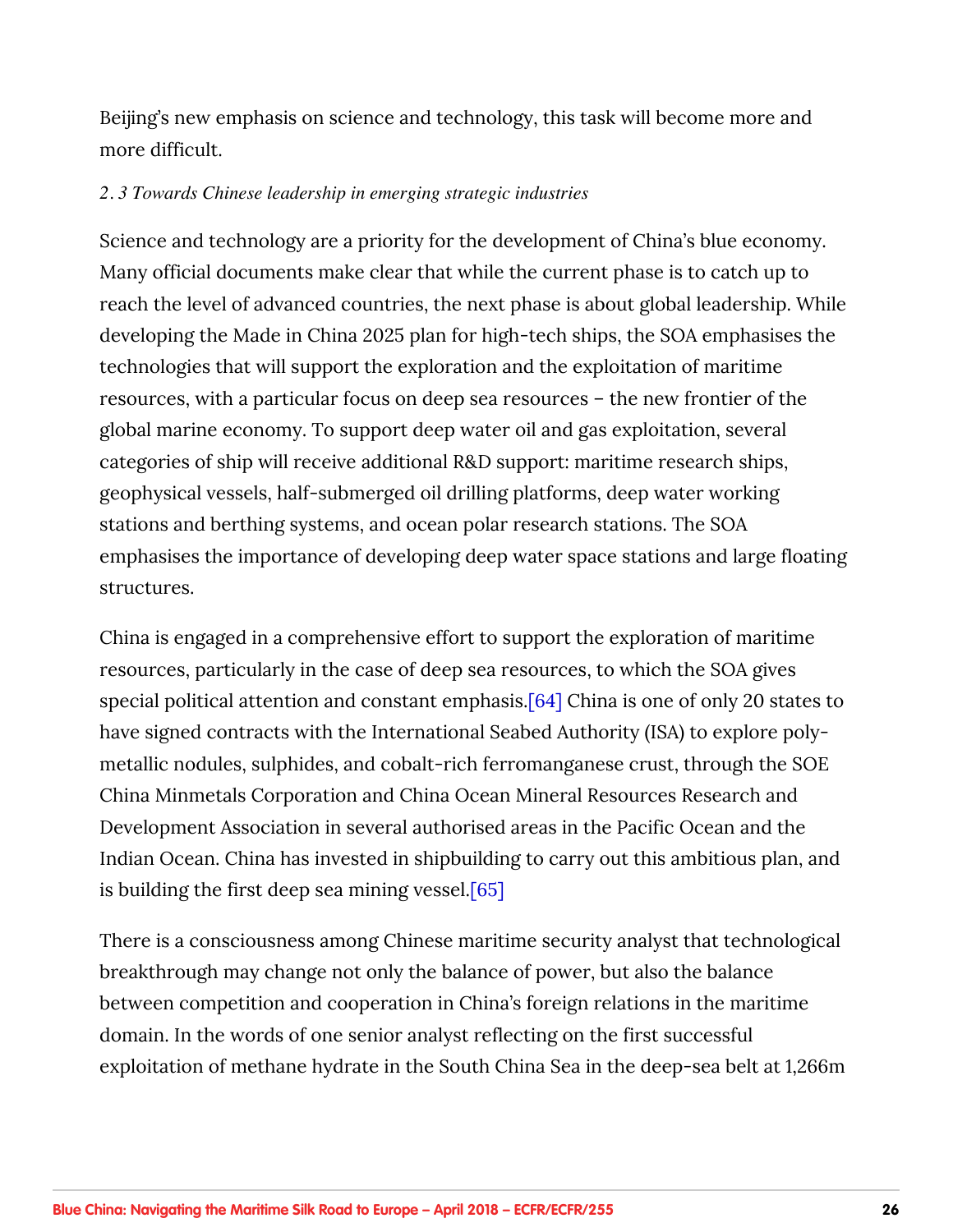<span id="page-26-0"></span>below sea, once China masters the technology, "other countries will be more interested in cooperating with us".[\[66\]](#page-50-0)

The existence of mineral deposits in the deepest parts of the ocean has been known of since the mid-nineteenth century. The volcanically formed hydrothermal sulphides on the seabed contain copper, zinc, and precious metals including gold and silver. The first calls for exploitation were made a century later by the US, prompting the United Nations to adopt a regulation system under the ISA, the intergovernmental organisation established by the UN Convention on the Law of the Sea (UNCLOS). As the world's largest consumer and importer of minerals and metals, China is now developing the technologies for mining these deposits.

Since 2001, Beijing has applied to establish for four mineral resources exploration zones in the international seabed area. Asked about China's plan a scientist at the SOA explains that Beijing's activities will actually depend on commodity prices as well as the state of the technology[.\[67\]](#page-50-0) China is acting with the blessing of other countries under exploration contracts awarded by the ISA. In 2001, the China's Ocean Mineral Resources Research and Development Association won exclusive exploration rights for the 75,000 square kilometre polymetallic nodules in the Clarion-Clipperton zone in the middle of the eastern Pacific, and preferential development rights for when the polymetallic nodules enter into commercial development.[\[68\]](#page-50-0) The UK – through a partnership between the government and a subsidiary of Lockheed Martin UK – has also received a permit to explore a segment of the Clarion-Clipperton Zone. In July 2011, China's Ocean Mineral Resource Research and Development Association achieved exclusive exploration rights and preferential development rights for the polymetallic sulphites in the 10,000 square kilometre seabed field in the south-west Indian Ocean. Under the arrangements, 15 years after the signature of the contract, China will abandon 75 percent of the area and keep 25,000 square kilometres as a field with preferential developmental rights. In July 2013, authorised by the ISA, China's Ocean Association received exclusive exploration rights and preferential developmental rights in the 3,000 square kilometre cobalt-rich mine in the northwest Pacific Ocean. Similarly, fifteen years after the signature of the contract China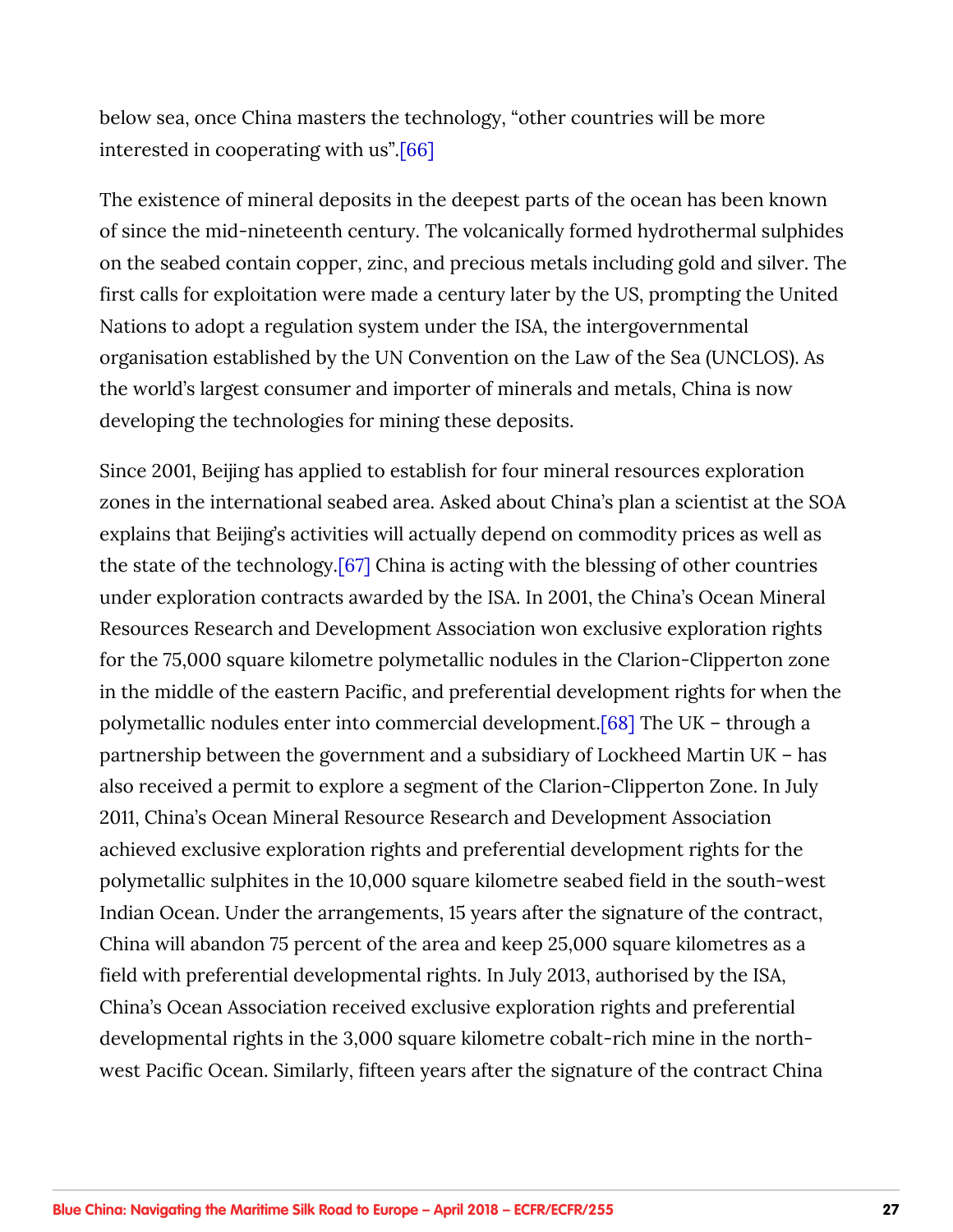<span id="page-27-0"></span>will abandon at least two-thirds of the area and eventually keep the exploration rights of 1,000 square kilometres. In July 2015, China Min Metals Corporation achieved an exclusive exploration development rights of the polymetallic nodule resources in the Clarion-Clipperton zone.[\[69\]](#page-50-0)

In January 2017, Poland applied for the  $29<sup>th</sup>$  exploration contract, following other European countries like France, Germany, the UK, alongside India, Japan, South Korea, Russia, and the *lnteroceanmetal Joint Organization* (a consortium of Bulgaria, Cuba, the Czech Republic, Poland, Russia, and Slovakia). Contracts have also gone to a growing cohort of private entities sponsored by both developed and developing states. Using technologies developed by UK-based Soil Machine Dynamics, Nautilus Minerals is planning full-scale undersea excavation of mineral deposits off Papua New Guinea. However, a dispute with the government delayed production. Canadian and EU experts working under the MIDAS project assessed the Nautilus Minerals project as posing risks for the environment[.\[70\]](#page-50-0) This issue will be key to the future of deep sea mining, including Chinese ventures which remain under the supervision of the ISA. Indirectly, the EU assessments on the ecological viability of deep sea mining may influence the future of China's ambitious projects[.\[71\]](#page-50-0)

It is not yet known whether undersea excavation of mineral deposits will be either profitable or unprofitable. China is certainly taking a huge technological risk. Whatever the outcome, China is demonstrating a new ability to take the lead in a technologically intensive field to secure more resources for its future growth.

#### *2.4 The new normal in Chinese naval presence worldwide*

Once China had set itself the strategic goal of becoming a "strong maritime country", as expressed during the eighteenth party congress, the country's thinking about its maritime security moved from a regional to a global scale. This adjustment is still ongoing[.\[72\]](#page-50-0) According to the SOA, "with the expansion of China's national interest and the stable progress of the construction of the Belt and Road Initiative, problems related to the security of offshore energy resources, strategic sea lanes of communication, overseas nationals and legal entities are increasingly evident. […]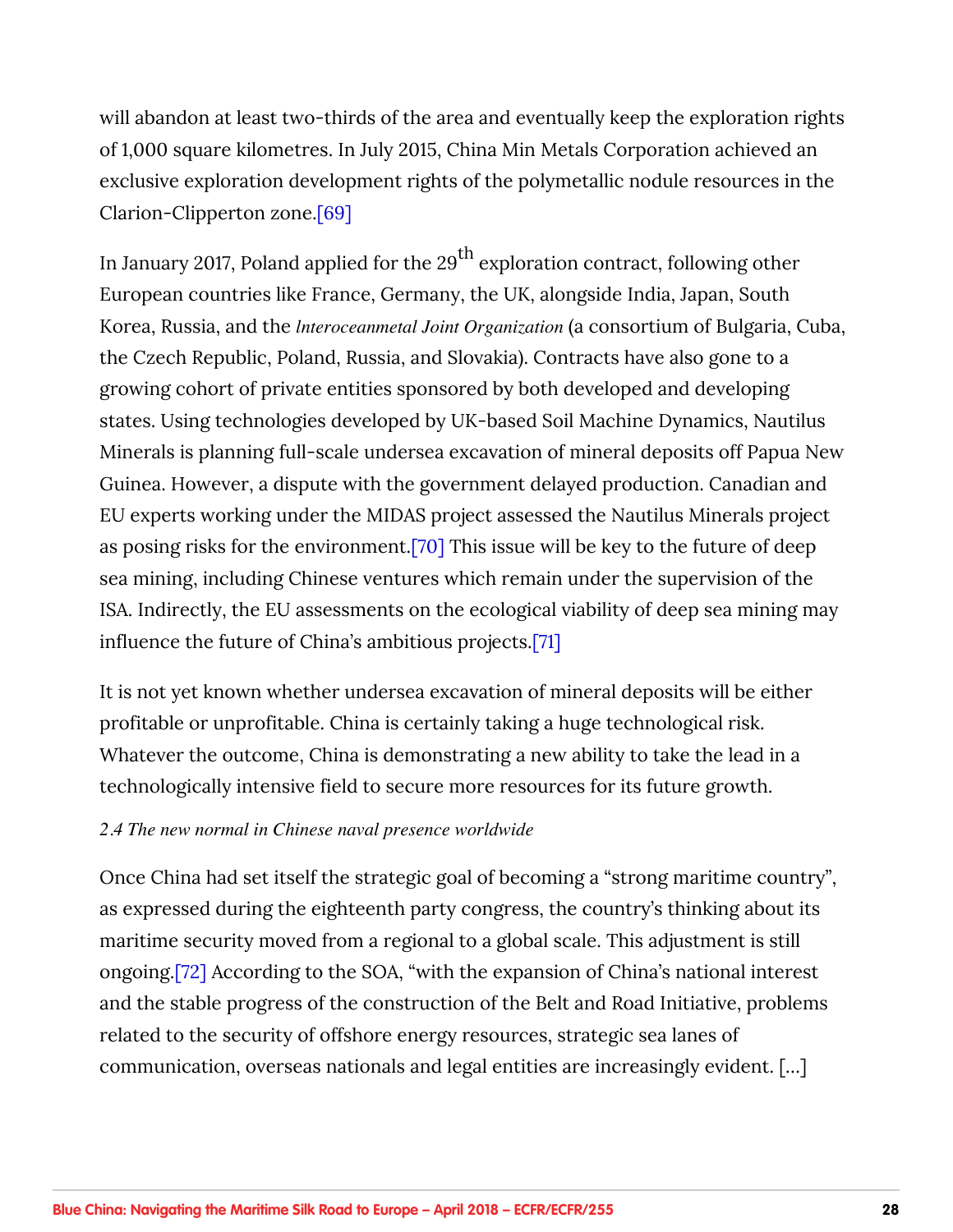<span id="page-28-0"></span>Escort missions, civilian evacuation operations, humanitarian assistance and other types of overseas mission are an important mode of protecting national interests and exert international responsibilities. […] A modern system of naval power and a participation in international maritime cooperation have an important meaning to provide strategic support to the protection of our overseas interests".[\[73\]](#page-50-0)

This new global outlook on maritime security results from growing "overseas interests" (海外利益) and is also encapsulated in China's defence white paper – to the traditional focus on "offshore defence", the new concept of "open seas/far seas protection" was added in 2015 and should be confirmed this year when the next white paper is issued. Already, while emphasising the defensive and deterrent role of the "offshore defence strategy" beyond the first island chain (a concept important in China's strategic defence thinking), China's 2010 white paper hinted at this new role when it referred to a "new method of logistic supports for sustaining long-time maritime missions" for "missions other than war".[\[74\]](#page-51-0) China's 2015 white paper formalised this transition when it changed the wording to combine "offshore waters/near seas defence" with "open seas/far seas protection".[\[75\]](#page-51-0) The white paper called for a modern navy consisting of a "combined, multifunctional, and efficient marine combat force structure" which will allow "strategic deterrence and counterattack, maritime manoeuvres, joint operations at sea, comprehensive defence and comprehensive support". The Academy of Military Science's 2013 Science of Military Strategy makes clear that the protection of the sea lanes of communication is important for the navy, and that responding to the strenuous ( $+\hat{\pi}\$ ) strategic pressure on China's maritime trade and fishing activities is becoming a "regular strategic mission" (经常性的战略任务) for the navy. It also advocates the construction in "good time" of aircraft carrier battle groups[.\[76\]](#page-51-0)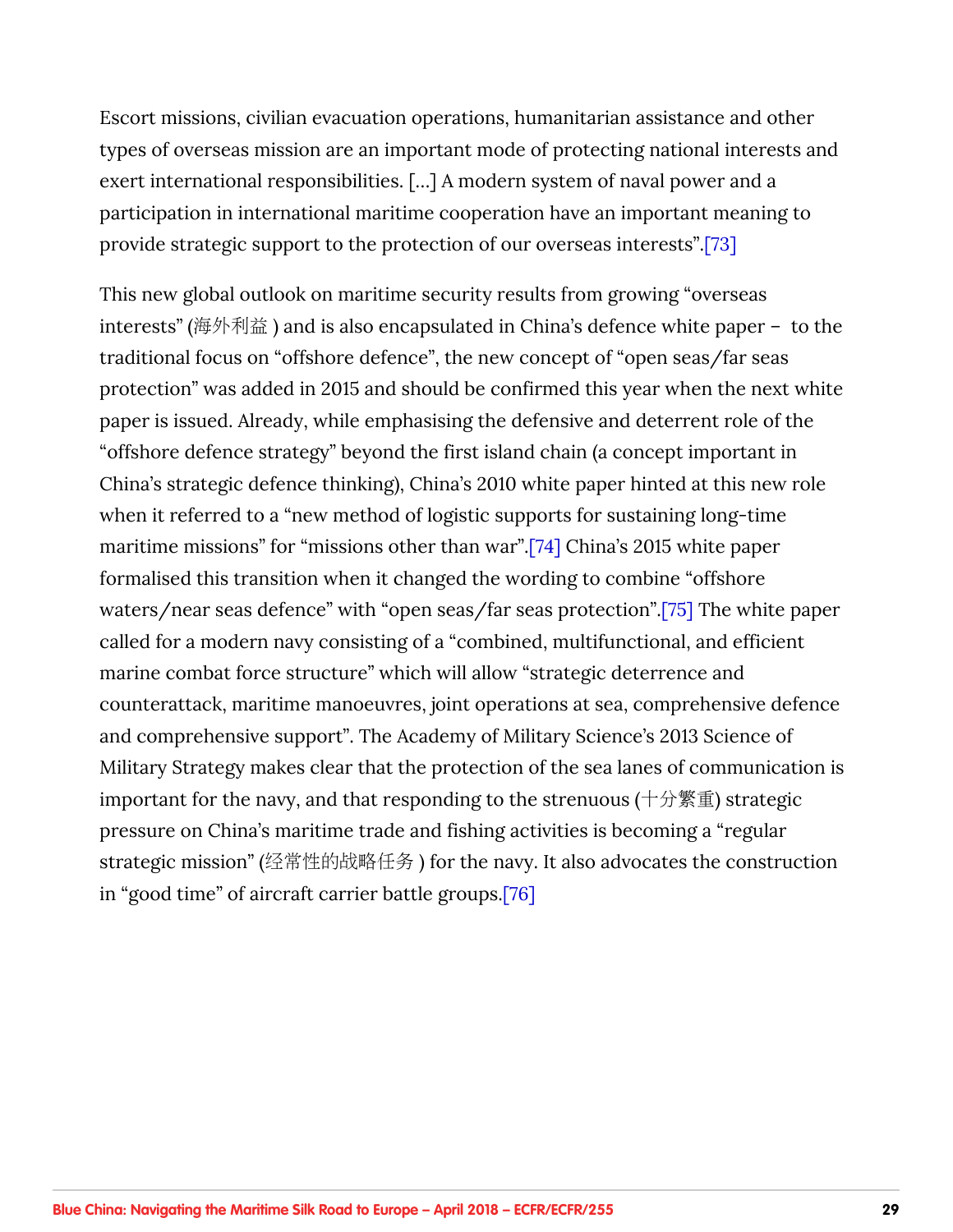

### China's commissiong/decommissioning of major naval combatants

|                              | 03          | 04    | 05     | 06     | 07                             | 08                               | 09                                   | 10       | 11       | 12    | 13    | 14    | 15               | 16               | 17    | 18    | <b>Total 2018</b>  | Growth 2003-18 |
|------------------------------|-------------|-------|--------|--------|--------------------------------|----------------------------------|--------------------------------------|----------|----------|-------|-------|-------|------------------|------------------|-------|-------|--------------------|----------------|
| Nuclear strategic submarines | $-/-$       | $-1-$ |        | $-1-$  | ı —                            | $-1-$                            | $1/-$                                | $-/-$    | $1/-$    | $1/-$ | $-1-$ | $-1-$ | $-1$ $-$         | $-1$<br><u>.</u> | $-/-$ | $-1-$ | 5                  | $+4$           |
| Nuclear attack submarines    | $-\,-$      | $-1$  | $-1/1$ | $1/-$  | $1/-$                          | $-1$<br>$\overline{\phantom{a}}$ | $-1-$                                | $-1$ –   | $-1-$    | $1/-$ | $2/-$ | $2/-$ | $1/-$            | $2/-$            | $?/-$ | $2/-$ | $\mathsf{9}$       | $+6$           |
| Diesel electric submarines   | $3/-$       | $4/-$ | $9/-$  | $4/-$  | $1/-$                          | $-1-$                            | $2/-$                                | $1/-$    | $3/-$    | $5/-$ | $1/-$ | $2/-$ | $\frac{2}{2}$ /- | $2/-$            | $?/-$ | $?/-$ | 58                 | $\alpha$       |
| <b>Aircraft carriers</b>     | $-1-$       |       |        |        |                                |                                  |                                      |          |          |       | $-1-$ |       |                  | $-1-$            | $-1-$ | $1/-$ | $\overline{2}$     | $+2$           |
| Destroyers                   | $-\sqrt{-}$ | $2/-$ | $2/-$  | $3/-$  | 1/2                            | $-1$                             | $\sim$ 1<br>$\overline{\phantom{a}}$ | $-1$     | $\sim$ 1 | $-12$ | 2/1   | 2/1   | $3/-$            | 1/1              | $2/-$ | $3/-$ | 29                 | $+14$          |
| Frigates                     | $-/-$       | $-1-$ |        | $-1 -$ | 12<br>$\overline{\phantom{a}}$ | $4/-$                            | $-1-$                                | 3/1      | $2/-$    | 4/7   | 3/3   | $-/-$ | 4/3              | $3/-$            | 2/1   | $4/-$ | 53                 | $+16$          |
| Fleet supply ships           | $-/-$       | $1/-$ | $1/-$  | $-1-$  | $\overline{\phantom{a}}$       | $\overline{\phantom{a}}$<br>ı.   | ÷                                    | ∼<br>- 1 | $-1 -$   | $-1-$ | $2/-$ | $-1$  | $1/-$            | $3/-$            | $1/-$ | $-/-$ | <b>COULD</b><br>12 | $+9$           |
| Dock landing ships           | $-1 -$      | $-1-$ | $-1$   | $-1 -$ | $1/-$                          | ÷<br>$-1$                        | $-1-$                                | $-1-$    | $1/-$    | $1/-$ | $-1-$ | $-1$  | $-1-$            | 1/2              | $-1$  | $1/-$ | 5                  | $+5$           |
|                              |             |       |        |        |                                |                                  |                                      |          |          |       |       |       |                  |                  |       |       |                    |                |

Those objectives are still in line with offshore defence but now envisage new activity taking place in waters further from China itself. Since 2002, China has completed 50 major surface combatants including one carrier, 22 destroyers – including 20 fitted with long-range air defence missiles – and 29 missile frigates – including 27 fitted with the medium- to long-range air defence missiles (see table showing commissioning of surface combatants and submarines in the PLA Navy, 2013-2018). Most of those escorts are equipped with towed arrays that give them an antisubmarine warfare capability previously non-existent in the PLA Navy (PLAN). These new ships have replaced similar numbers of much less capable platforms and have given the People's Liberation Army Navy (PLAN) an ability to operate in the 500-1,000 nautical mile radius beyond the first island chain in the western Pacific". Since 2008 they have deployed permanently to the "Far Seas", the Indian Ocean, for anti-piracy patrols and engage in worldwide naval diplomacy: between 2003 and the end of 2017, PLAN warships have made more than 290 port visits worldwide in all five continents (see table).

In 2017 and for the first time, China demonstrated its ability to conduct multiple deployments worldwide with four task groups active at the same time. Between July and September, the 26th anti-piracy flotilla extended its Indian Ocean tour to European waters, calling at Russia, Finland, Latvia, Belgium, the UK, and France. Meanwhile, the Chinese naval hospital ship, Peace Ark, engaged in its first tour of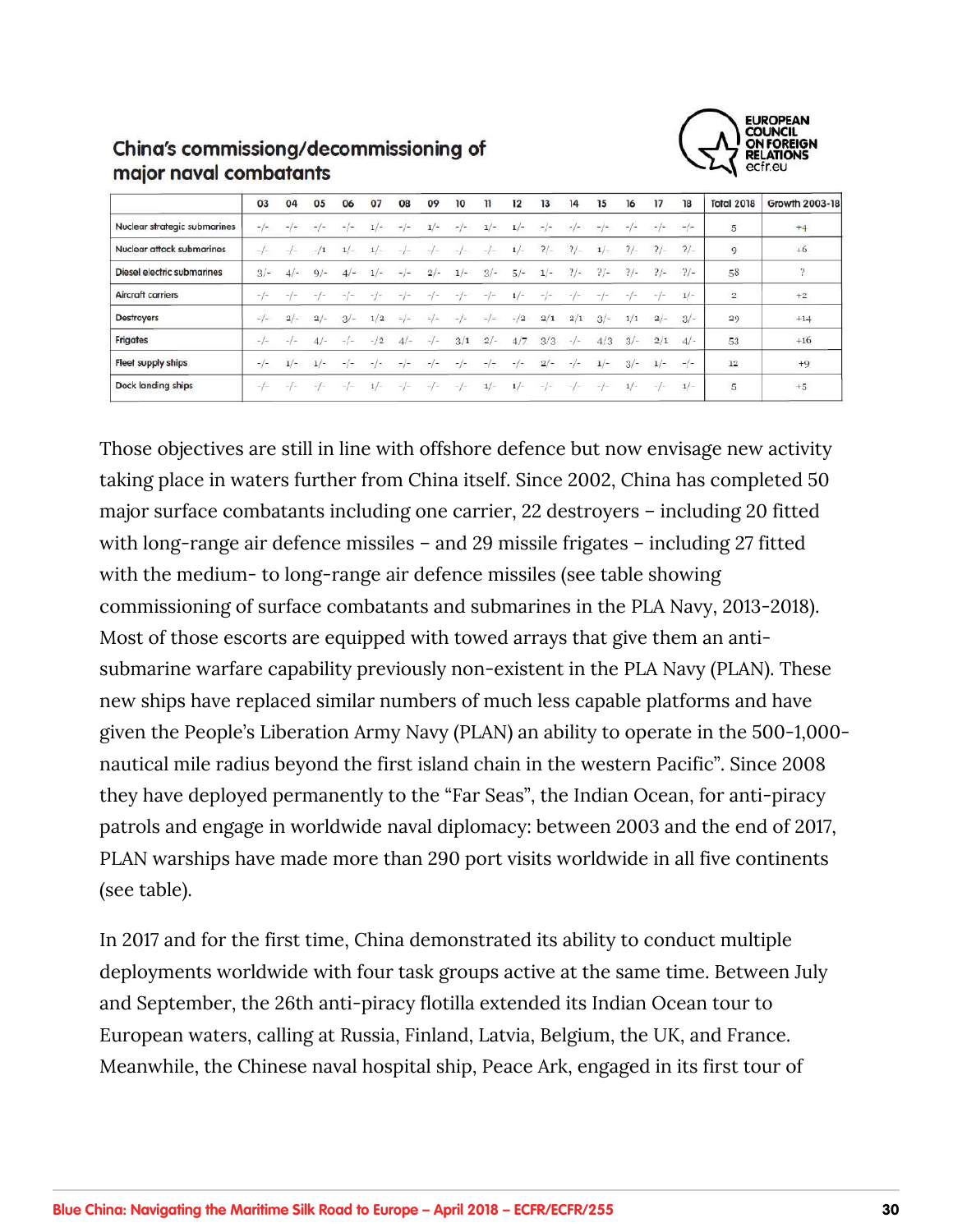<span id="page-30-0"></span>Africa's west coast, offering free medical services around the Gulf of Guinea. Beijing also dispatched two surface groups to participate in the Thailand fleet review and to carry out exercises with the Russian Pacific fleet before calling at Vladivostok. This feat was made possible by a spectacular increase in China's logistic fleet with its number rising from three to 13 fleet support ships so far. Naval visits usually reveal zones of influence, prioritised operational zones, intelligence collection objectives, and cooperation priorities. Overall, China has put the emphasis on showing the flag and displaying friendly diplomacy towards every nation. Since 2008 and its deployment of 27 anti-piracy patrols to the Indian Ocean, it has maintained a balanced relationship between the West and its strategic partner of Russia. Although the relationship with Moscow is privileged and should logically include intelligencesharing about the US Navy, Beijing has welcomed Washington's invitation to participate in the unsophisticated phase of the RIMPAC annual exercises.

The Chinese navy deployed in European waters in 2012, 2015, 2016, and 2017. After a first exercise in the Mediterranean with the Russian navy in May 2015, the PLAN conducted anti-submarine warfare and air defence drills with the Baltic fleet off Kaliningrad in July 2017. Referring to the choice of the Baltic Sea – an area of heightened tension between Russia, the US, and NATO – the Chinese journal *Global Times* observed that "by sending its most advanced guided-missile destroyers, China expressed its 'sincerity' to Russia and also sent a strong signal to other countries who plan to provoke us", namely the US[.\[77\]](#page-51-0) On this interpretation, the Sino-Russian exercise in the Baltic is a show of solidarity to Moscow, reciprocating Moscow's show of solidarity to Beijing during the September 2016 Russo-Chinese exercise in the South China Sea. But the same Baltic Chinese task group then toured NATO countries including Latvia and the UK, two of the most vocal critics of Russia, signalling Beijing's intention to remain neutral. In the words of a Russian naval analyst, the PLAN mission that included joining the Baltic Sea exercises showed "the intention of China to maintain good relations with all European states".[\[78\]](#page-51-0) But as a side benefit, it allowed China to respond to the publicised transits of French and British warships in the South China Sea. In other regions, China has followed a similar approach, visiting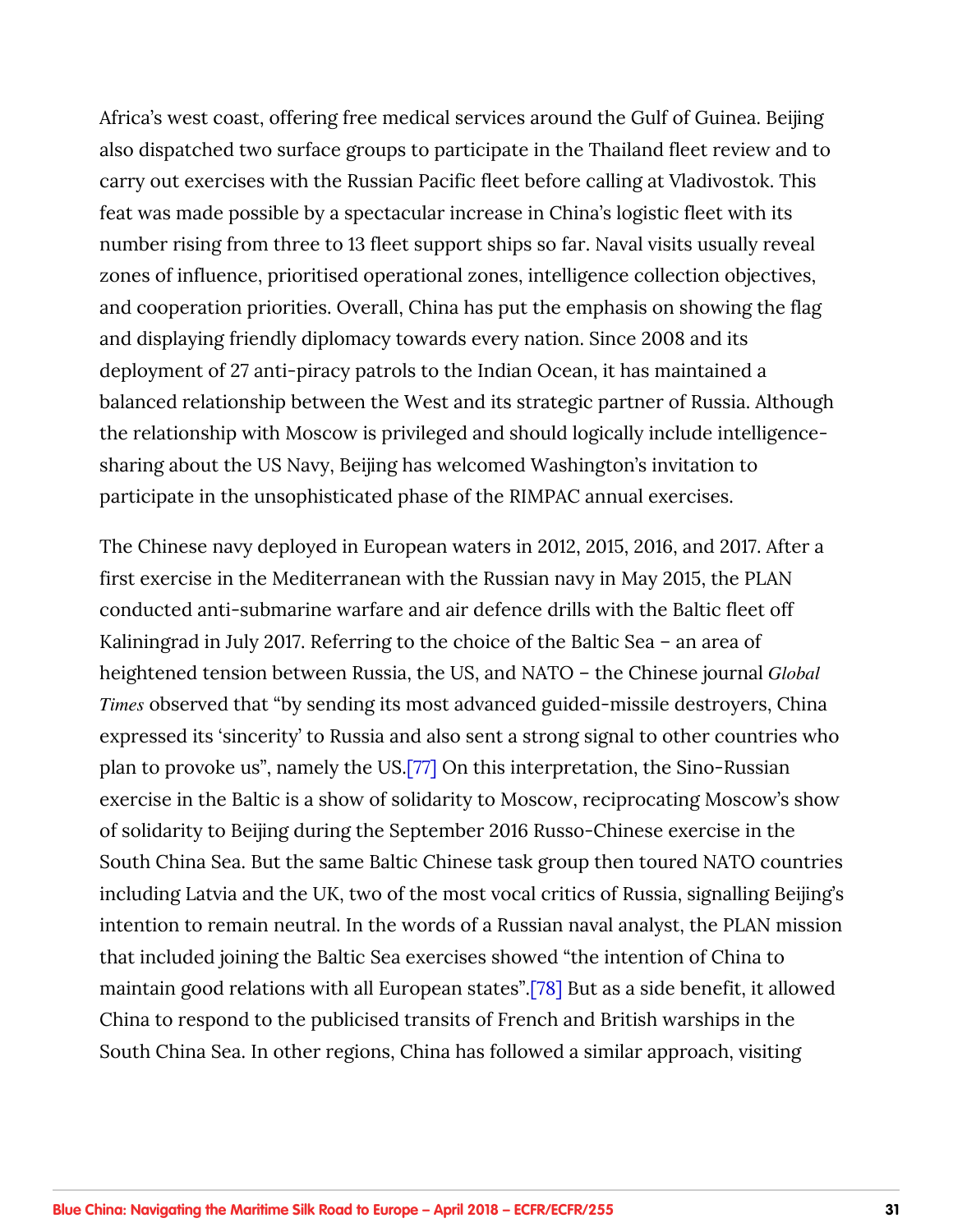<span id="page-31-0"></span>India, its competitor, as often as its tacit ally Pakistan. It has also called equally at the naval bases of arch-rivals Saudi Arabia, Qatar, Iran, and Israel. But overall, the Xi Jinping years have seen a globalisation of China's naval presence, a trend that will intensify in the foreseeable future.

The Chinese navy's current out-of-area deployments resemble those of the Soviet navy in the wake of the 1962 Cuban crisis. Then, the Soviet Union and the US both vowed never to seek foreign bases, initially expanding their areas of operation using large auxiliary vessels that at first made up for the lack of foreign bases. Soon enough, however, Moscow set aside its initial reservations and allowed the Soviet navy to use foreign ports, namely in Syria (1967), Egypt (1967-73), Algeria (1969, renewed in 1978), Cuba (1970), Guinea Conakry (1971), Somalia (1972-77), Benin (1977), São Tomé and Príncipe (1978), and Vietnam (1979). Albeit limited, those naval facilities helped the Soviet Union increase its overseas deployments. It is not entirely out of the question that China could follow the same path to protect its "overseas interests".

In December 2015, the PLA confirmed that China and Djibouti had reached an agreement to build an overseas "logistical base" ( $\Box$ ) in Djibouti. According to the Ministry of Defence, the base will allow China to carry out "international obligations" through three types of mission: escort as part of the anti-piracy mission, a transit point for peacekeeping, and humanitarian assistance.[\[79\]](#page-51-0) China is the seventh country to have a facility in the small state, after France, the US, Italy, Germany, Spain, and Japan. The PLAN deputy commander officially put the base into service in August 2017. That said, General Thomas Waldhauser, the head of US Africa Command, expressed his discomfort at the Chinese base's proximity (10 miles) from Camp Lemonnier, the only permanent US military installation in Africa. Thanks to the debt contracted by Djibouti on other infrastructure projects, the Chinese government is reportedly paying just \$20m annually to lease the base, nearly four times less than the US (\$70m) – rumours even circulate that China does not pay anything[.\[80\]](#page-51-0)

It is evident from Chinese statements since 2016 that Djibouti represents a new approach to Chinese presence overseas rather than an exception. During his press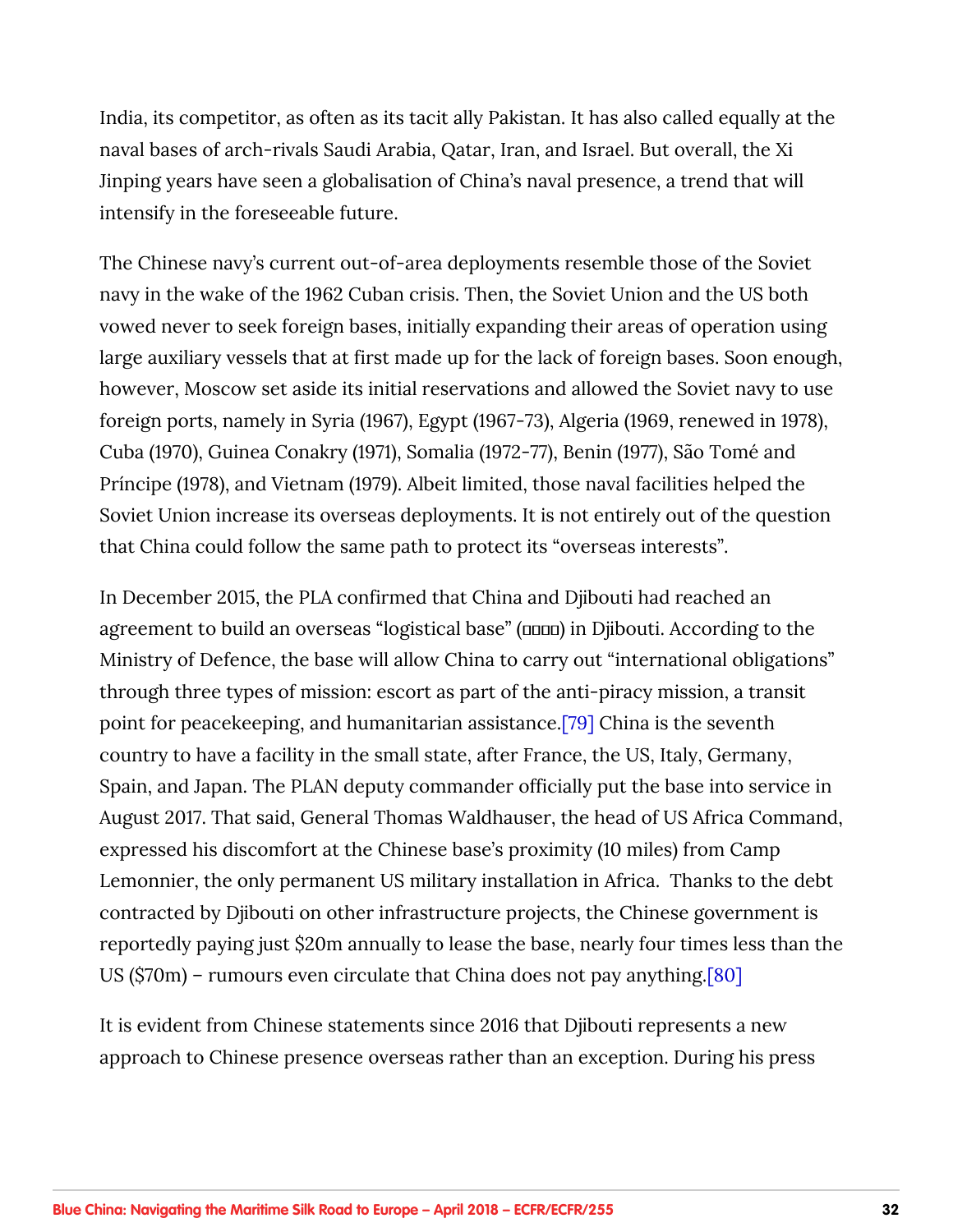<span id="page-32-0"></span>conference at the National People's Congress in March 2018, foreign minister Wang Yi said that China was "trying to build some necessary infrastructure and logistical capacities in regions with a concentration of Chinese interests" [responding] "to actual needs and to the wishes of the countries in question".[\[81\]](#page-51-0) The usual line that it is strategic for China to align military modernisation with the pace of economic growth now justifies the importance of "overseas support pivots" (海外驻点) to enable power projection and protecting China's overseas interests, according for example to Admiral Yin Zhuo, a frequent commentator in the Chinese media[.\[82\]](#page-51-0)

It is thus a matter of the right conditions being met rather than of whether China will proceed to build new "overseas logistical facilities" for its navy. And the PLAN is not alone, as inter-services competition has not disappeared in China. It appears that the People's Armed Police's request for a presence in Djibouti was rejected, as the base is operated by the navy only. Under such circumstances, the PLA Air Force may put up a legitimate request for overseas facilities, especially because long-range refuelling remains a major obstacle for its transformation into a global force.

For more than 25 years, speculation has flourished about Gwadar, the Pakistani port situated 130km from the Iranian border and 600 km from the main port of Karachi. So far the project is purely commercial. Commenting on the plans, Dostain Khan Jamaldini, chairman of the Gwadar Port Authority (GPA) since 2013, explains how a small fishing village is being painfully transformed into a "smart" port city with the ultimate goal that it will be self-sufficient, sustainable, and serve the entire region as well as western China through the Kashgar-Gwadar corridor. With the new concept of "far seas protection", there has been renewed speculation in the Chinese media regarding the potential role of Gwadar as a PLAN naval base. Today, Gwadar harbours a small Pakistani naval base equipped with two Chinese-built 600-ton corvettes working with the 20,000-strong Pakistani Special Security Division team established in Balochistan to protect Chinese workers. Beijing turned down Pakistani proposals to turn Gwadar into a base and in January 2017 Jamaldini made it clear that there is no such plan: "another misperception is that the Gwadar Port is becoming a naval base. Let me, as Gwadar Port chairman, strongly underline that this port is a pure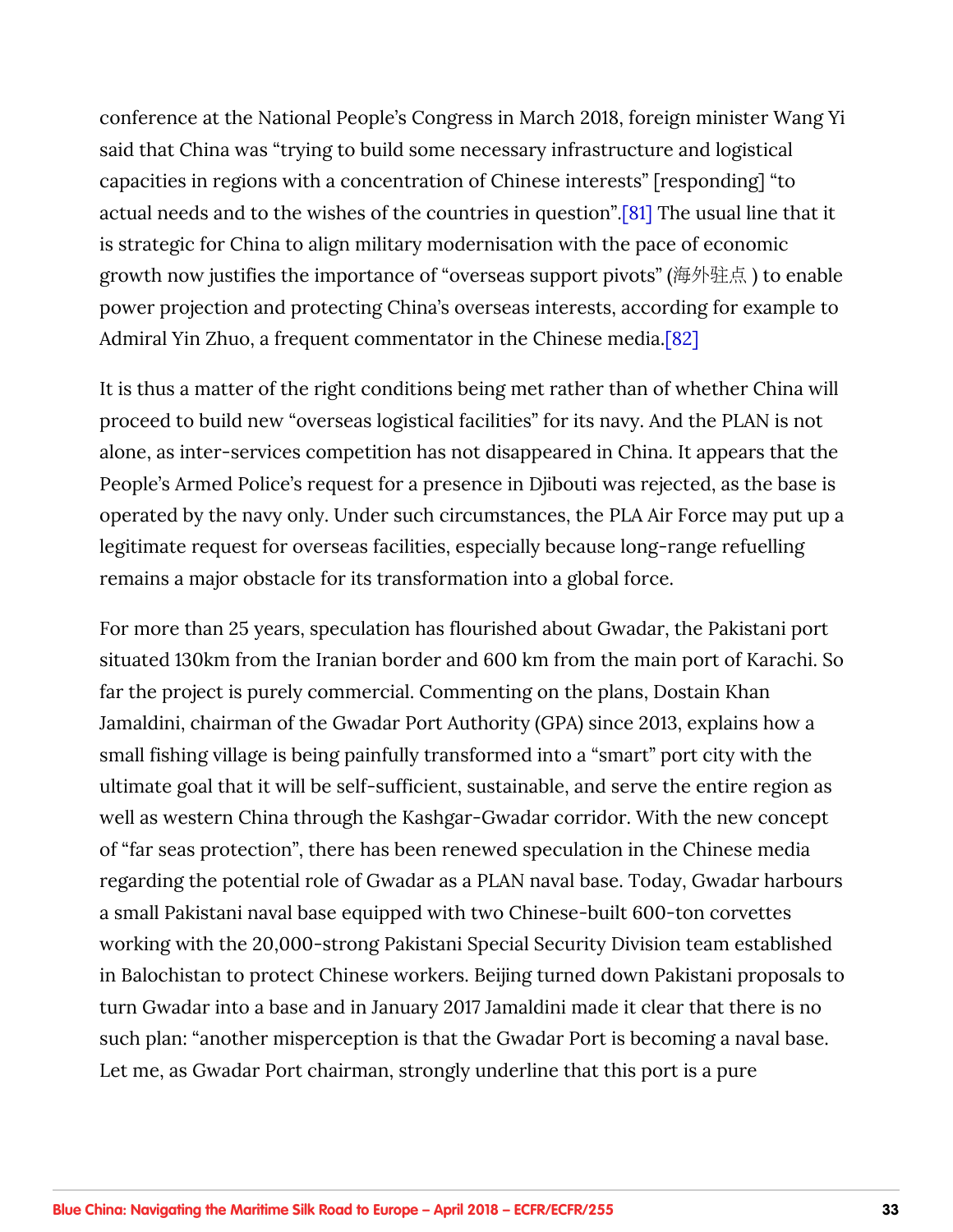<span id="page-33-0"></span>commercial area.["\[83\]](#page-52-0) Asked about the future of Gwadar in May 2017, a Chinese scholar close to the PLAN was more circumspect: "everything is changing; in the short term, we won't be seeking other naval support bases, in Gwadar or elsewhere but who knows what will come later; we may repeat what we did in Djibouti"[.\[84\]](#page-52-0)

When thinking about the next steps China might take to support naval deployment along the Maritime Silk Road, it is worth drawing the right lessons from Djibouti. If the same modus operandi repeats itself, a key element will be China's cautious approach, linking the decision to build a base to an on-going Military Operation Other Than War (MOOTW) that can be understood by the international community as a contribution to international security. From that perspective, a base in Gwadar or in the Maldives would mark a huge break in Chinese foreign policy. Building a naval base without any link to such operations would amount to a choice by China to strike an aggressive posture, which is only possible if strategic competition with the US intensifies to levels reminiscent of the Cold War.

For Europe, this global Chinese presence and the emphasis on MOOTW creates cooperation possibilities, albeit limited ones. Chinese researchers acknowledge that the Gulf of Aden's escort task forces constituted a major step towards the navy's new role protecting trade routes, stressing the importance of cooperation with other navies to fulfil this mission. Departing from the original intent, the anti-piracy patrols led China to protect anyone joining its convoys and to cooperate with other navies albeit without agree to take part in a task force under another nation's authority – in other words, as long as they do not have to take orders. Joint escorts of the World Food Programme's shipments to Somalia were conducted in cooperation with the EU, on an unequal footing – European ships ensuring most of the escorts, with China conducting just one annually.[\[85\]](#page-52-0) In a scenario of a new Gulf War, China would most likely share the European goal of maintaining freedom of navigation. In such a circumstance, China would again be a partner for evacuations, escorts, and perhaps for mine warfare operations, given the fact that many Iranian mines are of Chinese origin.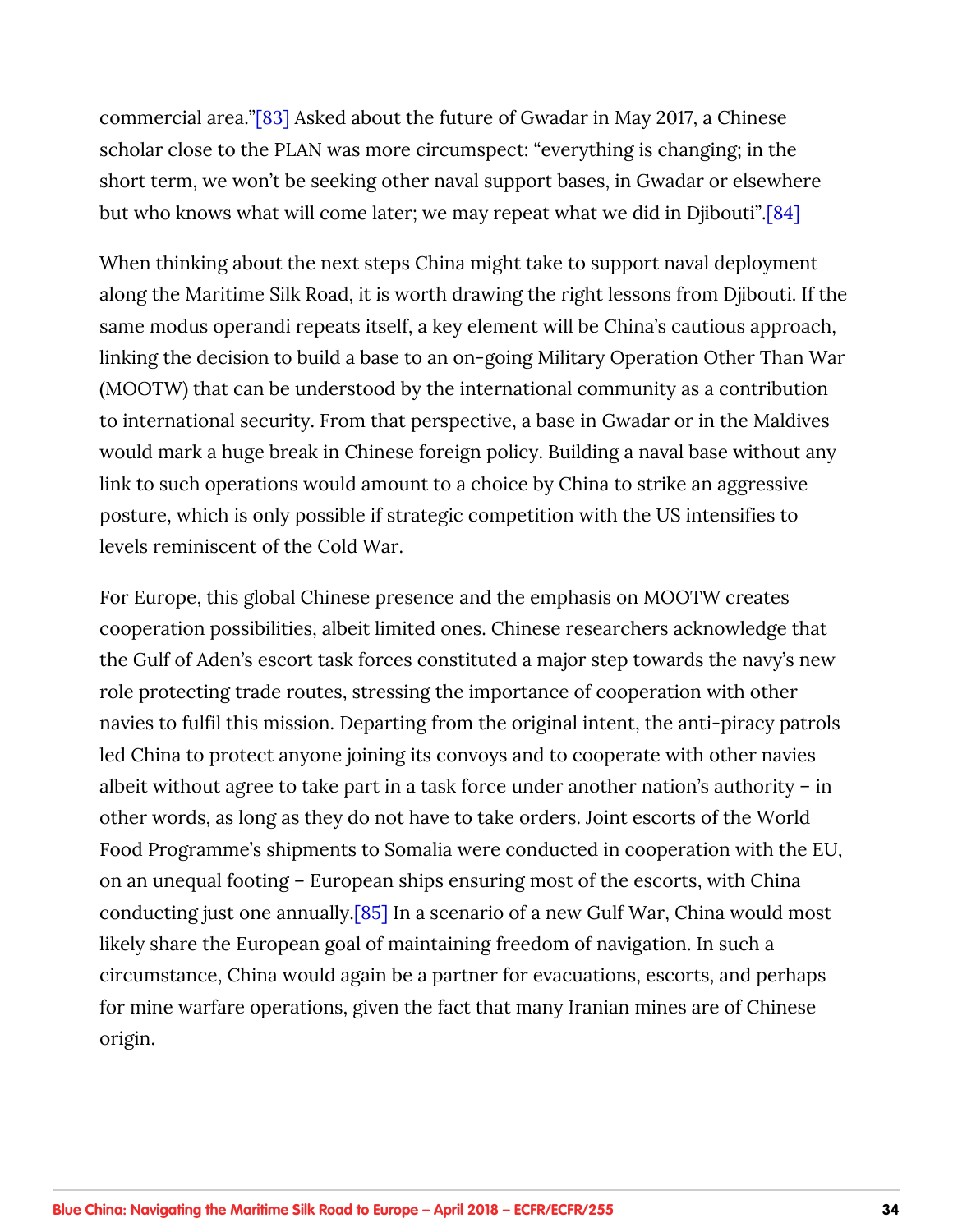<span id="page-34-0"></span>Would China use naval forces to influence events ashore in such a way as to be hostile to European interests? In October 2015, with the Liaoning aircraft carrier conducting its sea trials with barely 10 fighter aircraft available, the Lebanese and Israeli press speculated that it was heading for Syria to participate in the air strikes alongside the Russian air force, a rumour that a PLAN spokesman strongly rejected.<sup>[86]</sup> In fact. China is already able to influence events through MOOTW. Researchers from the Dalian Naval Academy and from the Wuhan Naval University of Engineering have stressed the need to project soft naval power to augment China's influence in the world. Chinese analysts described the hospital ship Peace Ark's seven deployments to the Indian Ocean, to the Philippines, to Latin America, and to west Africa – Codenamed "Mission-Harmony" – as "an ideological weapon for shaping a favourable environment for the PLAN".[\[87\]](#page-52-0) China still lacks a comprehensive maritime strategy but it wants to give the image of a peace-loving "strong maritime country" that, unlike Western hegemons, is not seeking sea power to interfere in other countries' internal affairs. The Academy of Military Science makes it clear that MOOTW are important for testing equipment and boosting the navy's capabilities and that international security cooperation by the navy provides opportunities to reinforce the country's "power of discourse and influence in international maritime security affairs".[\[88\]](#page-52-0) But unlike the Soviet Union in the cold war days, Beijing has so far displayed no intention of confronting other navies on the high seas, outside of the two island chains in the western Pacific where China's defined core interests – Taiwan and maritime sovereignty issues – are at stake and where Beijing seeks to weaken the US presence, and ultimately gain dominance.

#### *2.5 Responding to intensified strategic competition in the Indo-Pacific*

Notwithstanding fundamental differences between the Chinese and Soviet navies' behaviours, Beijing's maritime ambitions are not expanding in a global vacuum. Increasingly, they justify the formation of a coalition in the form of quadrilateral cooperation between the US, India, Japan, and Australia to balance China's rising influence in the Indo-Pacific. The idea is not new but it gained sudden traction in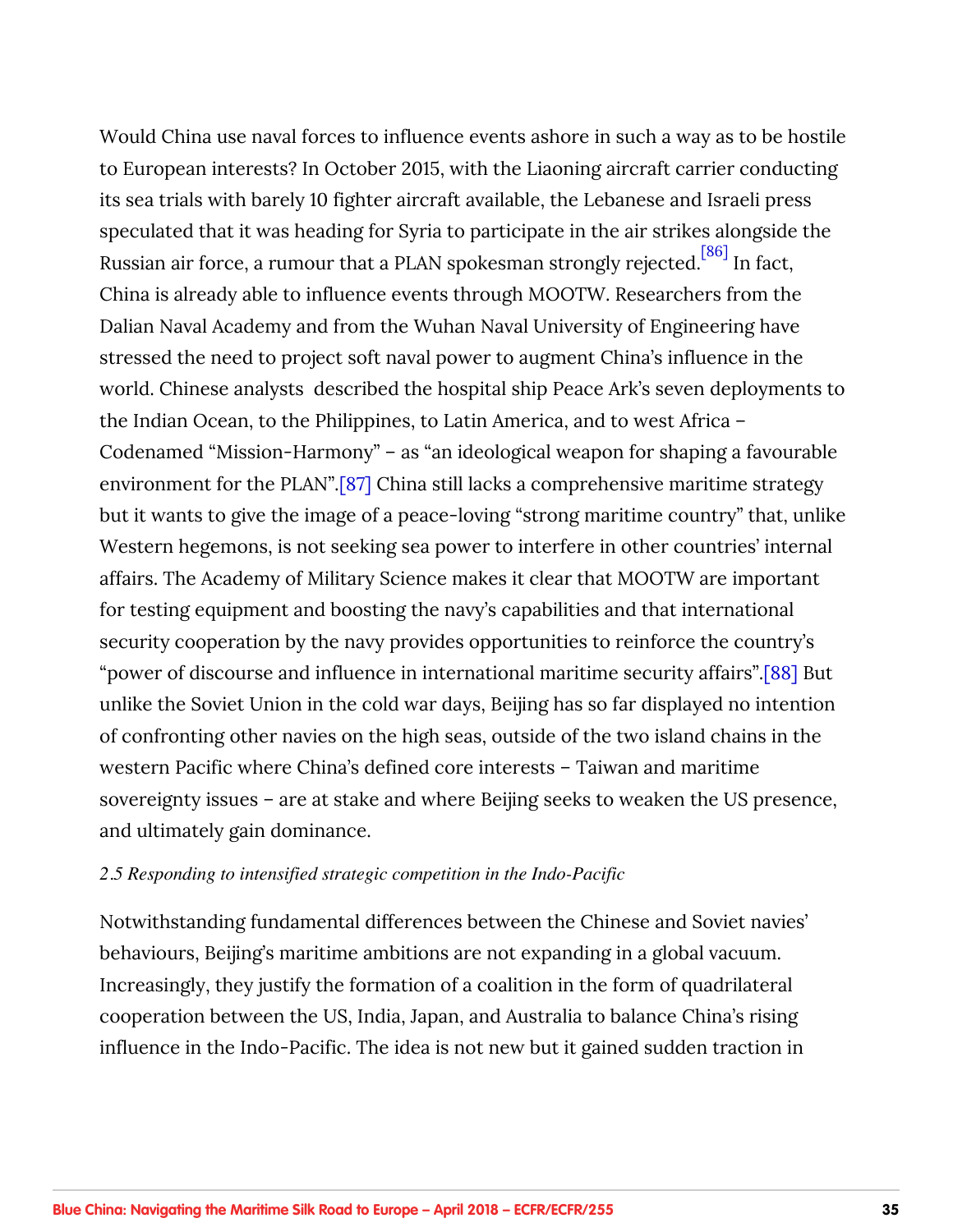<span id="page-35-0"></span>2017, acquiring its own acronym: the Quad.

The first move has been the adoption of new terminology: the "free and open Indo-Pacific". According to Rory Medcalf, an early advocate of the Indo-Pacific concept, the Maritime Silk Road is an "Indo-Pacific with Chinese characteristics", as it unites these two regions in a single geopolitical space and seeks to define their strategic dynamic. [\[89\]](#page-52-0) The commanders-in-chief of the four navies appeared together at the Raisina Dialogue in Delhi in January 2018.<sup>[90]</sup> Talks are taking place about the feasibility of an alternative scheme to the BRI to finance infrastructure[.\[91\]](#page-53-0) India and Japan have already cooperated successfully to prevent China from financing infrastructure in Bangladesh[.\[92\]](#page-53-0) A consortium led by Sumitomo won the contract for building a port and a coal-fired power plant in the Matarbari district, with the largest loan ever provided by the Japan International Cooperation Agency.[\[93\]](#page-53-0) Japan's involvement makes up for India's lack of financial power to relieve Colombo from the burden of is Chinese debt.

The quadrilateral cooperation has clearly emerged in order to oppose China's BRI and preserve a "free and open Indo-Pacific".[\[94\]](#page-53-0) It aims at a future international order, focused on the maritime domain with radical divergences of interpretation over UNCLOS in the South China Sea which are also shared by European nations. It echoes the Trump administration's much tougher stance on China. The December 2017 National Security Strategy described China (and Russia) as challenging "American power, influence, and interests" and "attempting to erode American security and prosperity"[.\[95\]](#page-53-0)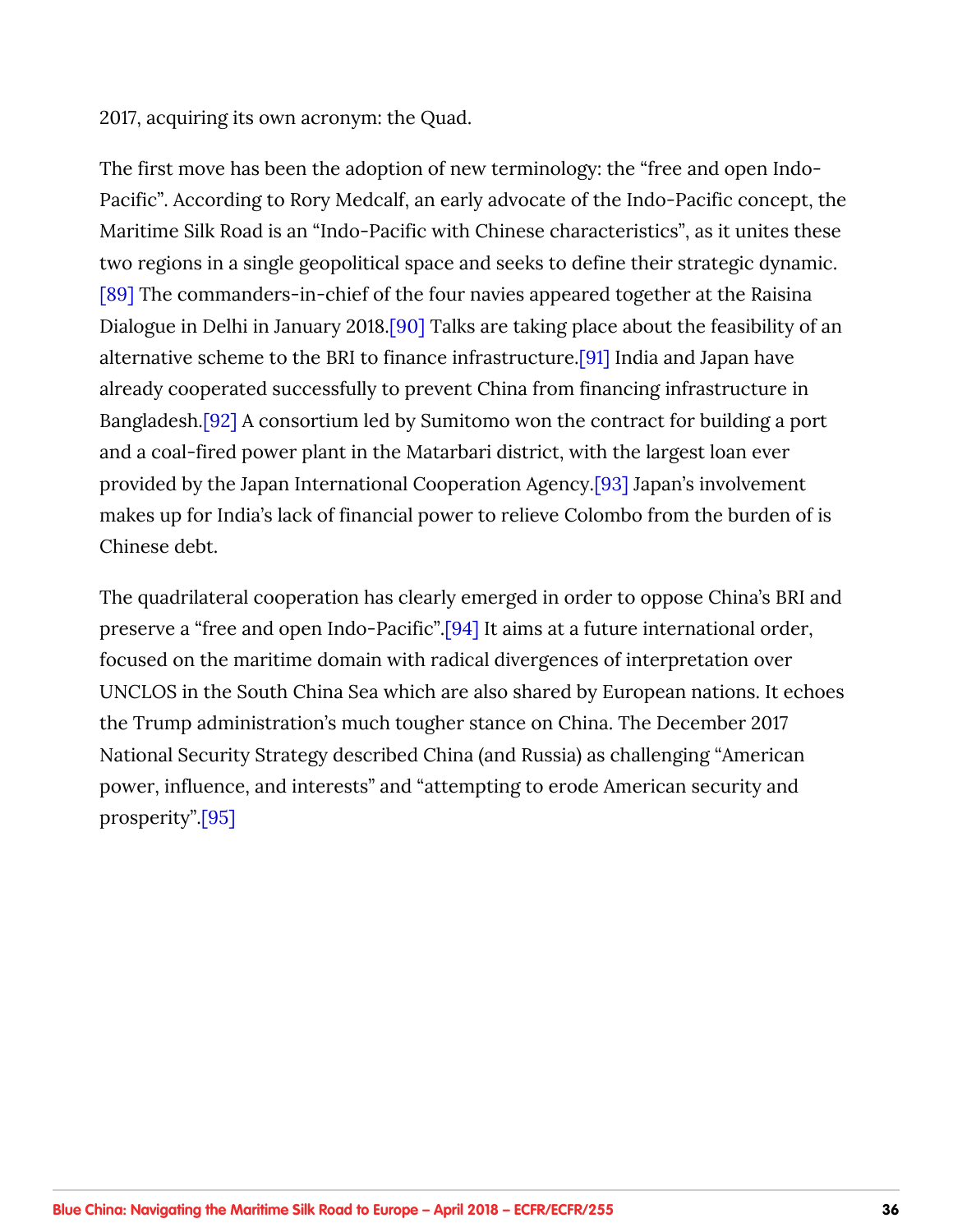<span id="page-36-0"></span>China has responded by calling the Quad a "quadrilateral alliance" (四国联盟), even though the Quad only includes two bilateral alliance treaties, linking the US with both Japan and Australia. In the words of a Chinese Academy of Social Sciences scholar, "Regardless of how much the four countries vow to protect the international liberal order, its norms including freedom of navigation, the essence of their strategy is to balance China".[\[96\]](#page-53-0) Notably, the word "containment" (遏制) has reappeared in Chinese publications[.\[97\]](#page-53-0)

While Chinese diplomatic language denounces a "cold war mentality", there is so far no concrete evidence that China will seek an upfront confrontation with the Quad. In fact, the current modus operandi of avoiding direct confrontation while consolidating Chinese strategic positions wherever possible – in Djibouti, in the Indian Ocean and in the South China Sea – might be sustainable in the short to medium term.

The Maldives is emerging as a test case for China-India relations and the credibility of "free and open" Indo-Pacific quadrilateral cooperation[.\[98\]](#page-54-0) As in Sri Lanka, the size of the Maldives' debt to China is extremely divisive politically. In February 2018, this led to a major domestic crisis, with the pro-China president, Adbullah Yameen, ordering the arrest of members of the opposition parliamentary group and of the Supreme Court after the leader-in-exile of the opposition attacked him over his dealings with China. The Maldives' political crisis led nationalistic media outlets in Beijing suggest that the deployment of Chinese warships in the Indian Ocean had prevented New Delhi from intervening. From an Indian perspective, the question is whether India should deal with the issue of Chinese influence in its backyard now – "when it has the means to enforce its will on the Maldives" – or continue with non-interference[.\[99\]](#page-54-0) The rumours that a PLAN task force was in the vicinity of the Maldives at the peak of the crisis in order to deter India from intervening militarily, as it did in 1988, proved untrue. The Chinese flotilla was in the Indian Ocean for a scheduled exercise. But the episode will certainly lead both China and India to step up their game in the archipelagic state.

Another issue is the future of the Russian-Chinese strategic partnership. Although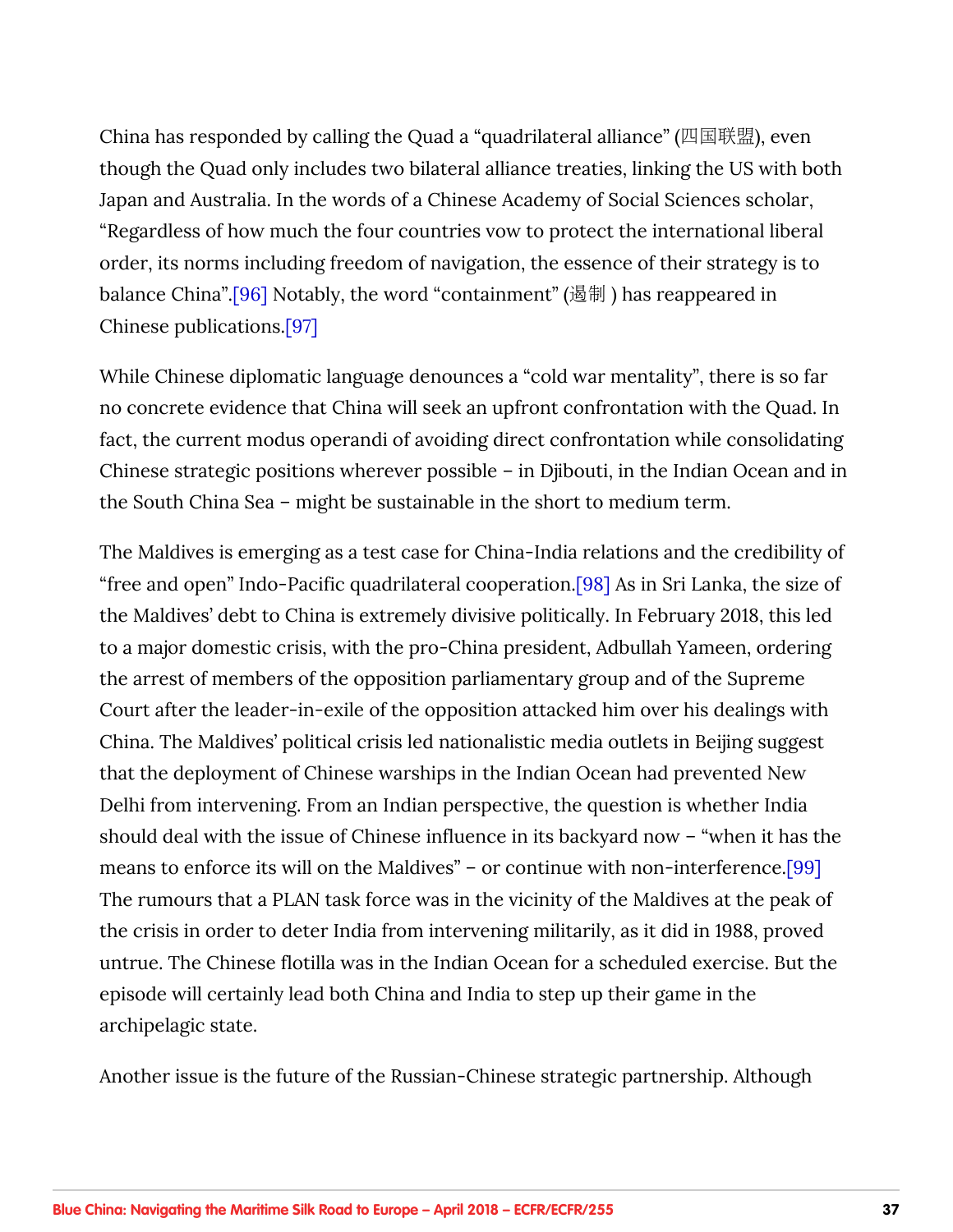<span id="page-37-0"></span>Chinese experts deny the possibility of an alliance with Russia, owing to a range of factors, including a lack of strategic trust, Russia's ongoing confrontation with the West has led Moscow to a spectacular rapprochement with Beijing[.\[100\]](#page-54-0) Their common assessment that the West's promotion of democracy in the Middle East, especially through the military intervention in Libya in 2011, has been a major cause of chaos in the Muslim world, is a key determinant of the current dynamic in Sino-Russian relations. The two countries frame this in terms of defending "strategic stability" – Russian analysts depict it as a response to US ballistic missile defence and the West ignoring Russian concerns over NATO's expansion to former Soviet states. [\[101\]](#page-54-0) Some Russian analysts even suggest that Moscow and Beijing may contemplate a joint naval task force in order to deter future Western initiatives. If the Quad takes the form of an anti-China NATO extension, Russia and China might be tempted to form an anti-NATO alliance. Such a development would be tempered by Russia's good relations with India and Vietnam, two frontline Chinese antagonists. But as cooperation around the Quad idea progresses, the four countries may realise that they should not neglect the Russia factor.

Undoubtedly, this wider strategic context will impose itself upon Europe. A bipolar structure has not yet fully emerged in the Indo-Pacific region. In Brussels, engagement with China remains the dominant approach. The priority today, under a new wave of European realism, is to rebalance the trade and investment relationship with China.<sup>[102]</sup> Any question of 'joining' the Quad is not urgent, and has most relevance for large EU member states with long-range naval capabilities – France and the UK, already active proponents of freedom of navigation. These two countries signal their position to China's side by sailing through the South China Sea, even though they avoid challenging China directly in the 12 nautical miles zone inside the artificial features in the Spratly Islands. In Europe, the debate on taking sides is only just starting.

#### **3. Conclusion and policy recommendations**

China's policies on facilitating the growth of its blue economy and its construction of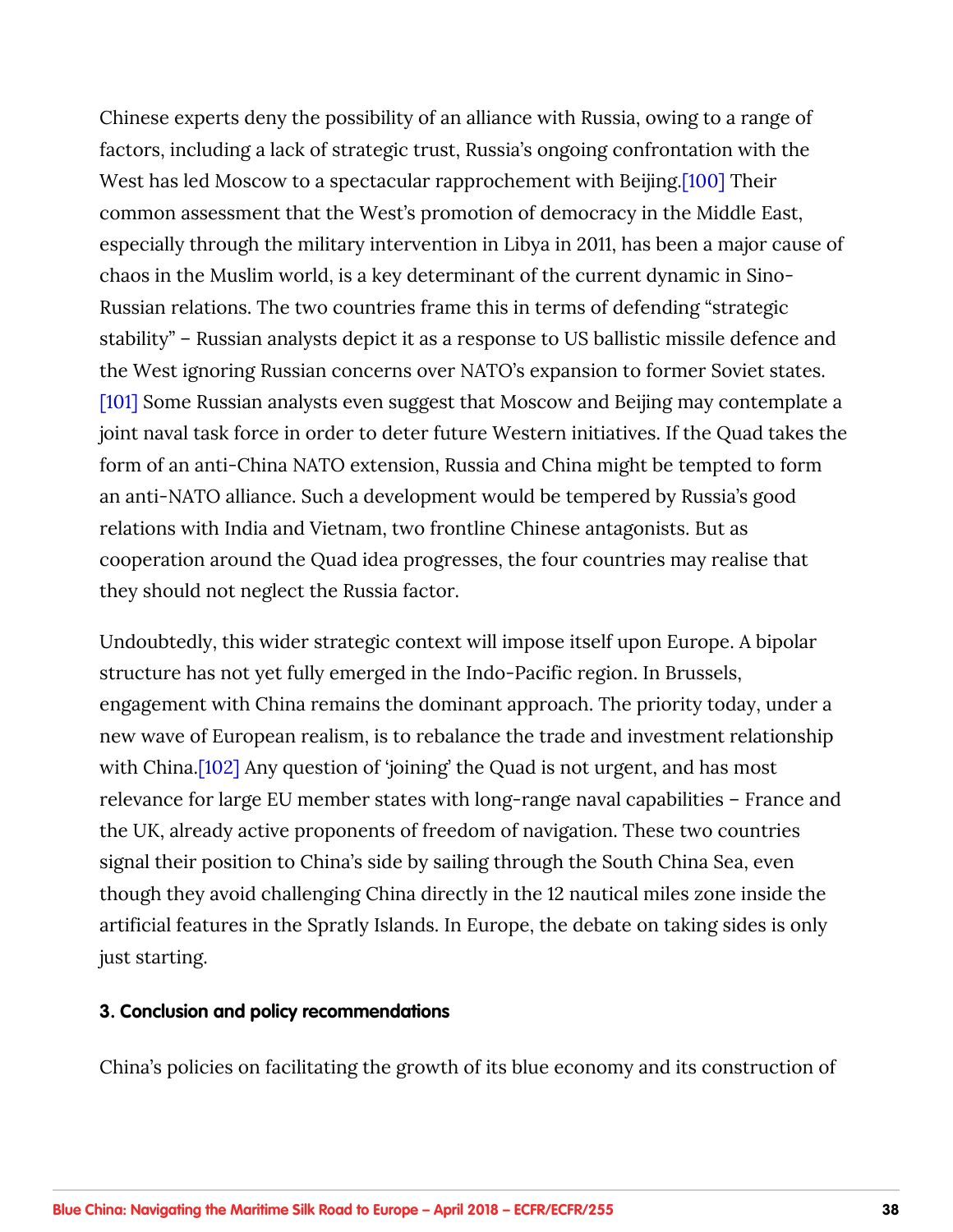a powerful navy are transforming the global maritime environment in which Europeans operate. Both sides seek prosperity and security, and this can create opportunities. But overall the Maritime Silk Road presents Europe with serious challenges, and it will heighten the competition element in Europe-China relations. Europe should not turn its back on the opportunities that exist but it should not turn a blind eye to the challenges either.

- **The EU should put in place an EU-wide investment-screening system, and soon.**  Chinese investment in European ports can be unproblematic – until a critical size is reached. This point is reached when the scale of one project in a single country leads to excessive political influence, although this can also come about through the gradual establishment of a position of dominance which threatens fair competition. In third countries, the growth of Chinese influence through port infrastructure leaves no space for a 'win-win' game between Europe and China. In an ideal scenario, a greater Chinese economic presence in unstable states could lead to EU-China crisis management cooperation. But the absence of any significant achievements in this area so far indicates that such an outcome is unlikely. As a result, the EU and its member states should draw a clear line for themselves between investment that helps meet European longterm interests and investment that negatively affects Europe's competitiveness. Besides introducing an EU-wide screening policy, equally important is the need for reflection within the EU institutions and among member states about how investment-screening should apply to the maritime domain and the blue economy. For internal use, the EU could produce a "white list" of areas where cooperation with China can operate on a basis of reciprocity. The EU should make clear to China that reciprocity should be the basis for investment exchanges in the blue economy. Experts understand that reciprocity is about fairness and non-discrimination, but there is a risk of misinterpretation on the Chinese side. Europeans should seek to mitigate this through clear explanations.
- **Europe should look and learn from China's blue economy as an engine of growth and wealth.** Europe should emulate China's strong and well-funded policies on developing shipbuilding, deep sea exploration, offshore oil and gas exploration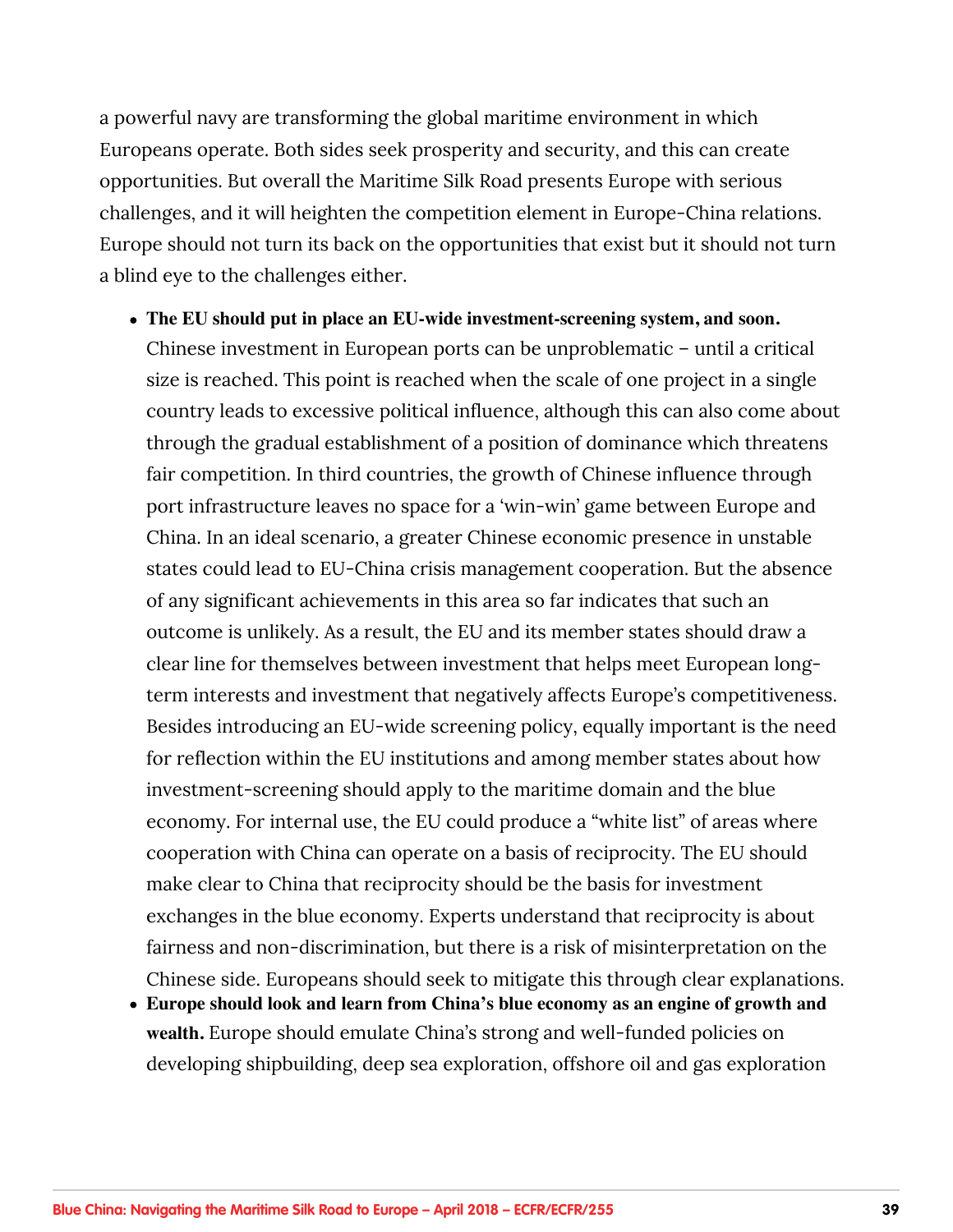<span id="page-39-0"></span>and exploitation, shipping, and on the availability of Chinese corporations and policy banks in supporting infrastructure projects worldwide. The EU and EU member states should encourage innovation in order to preserve a European niche of expertise in key sectors of the blue economy. That said, Europeans should keep in mind that a key Chinese weakness is the risk of public resources being wasted because of non-performing loans.

- **EU member states with naval forces should respond to the trend of an increasingly proactive China by setting a perimeter for engagement in the maritime domain[.\[103\]](#page-54-0)** China is a potential partner for three types of naval operation. Two have already formed part of Sino-European cooperation: civilian evacuations and humanitarian escorts. The third – mine countermeasures – would likely come about as a response to terrorism or a war in the Persian Gulf that neither China nor Europe want. Djibouti offers an opportunity to engage with China in the near term, given the presence of several European militaries and of an EU task force in the Gulf of Aden. As a minimum, France, the UK, Germany, Italy, and Spain should exchange liaison officers with the PLAN command in the new base through their own military presence in Djibouti. As a trust-building exercise, they should offer an upgrade in military engagement with China through Djibouti on the PLA's three priorities (peacekeeping, escorts, and humanitarian assistance), starting with the exchange of threat assessments. The annual limited-scale joint exercise conducted by the PLAN task force and the EU's Operation Atalanta could also be upgraded to practise in the areas of evacuations and mine countermeasures.
- **Europe's naval presence in the Indo-Pacific should focus on the defence of international law principles and on the promotion of peace in conflict resolution.** In addition to the limited engagement with the PLAN described above, European countries should also step up their naval diplomacy and exercises with other regional actors. Europe already exerts influence through the sale of naval equipment to Australia, Singapore, India, South Korea, and Malaysia, although economic interests are arguably a more important driver for these exports than strategic considerations. Europeans should view their presence and defence cooperation as a contribution to preserving peace in the Indo-Pacific region through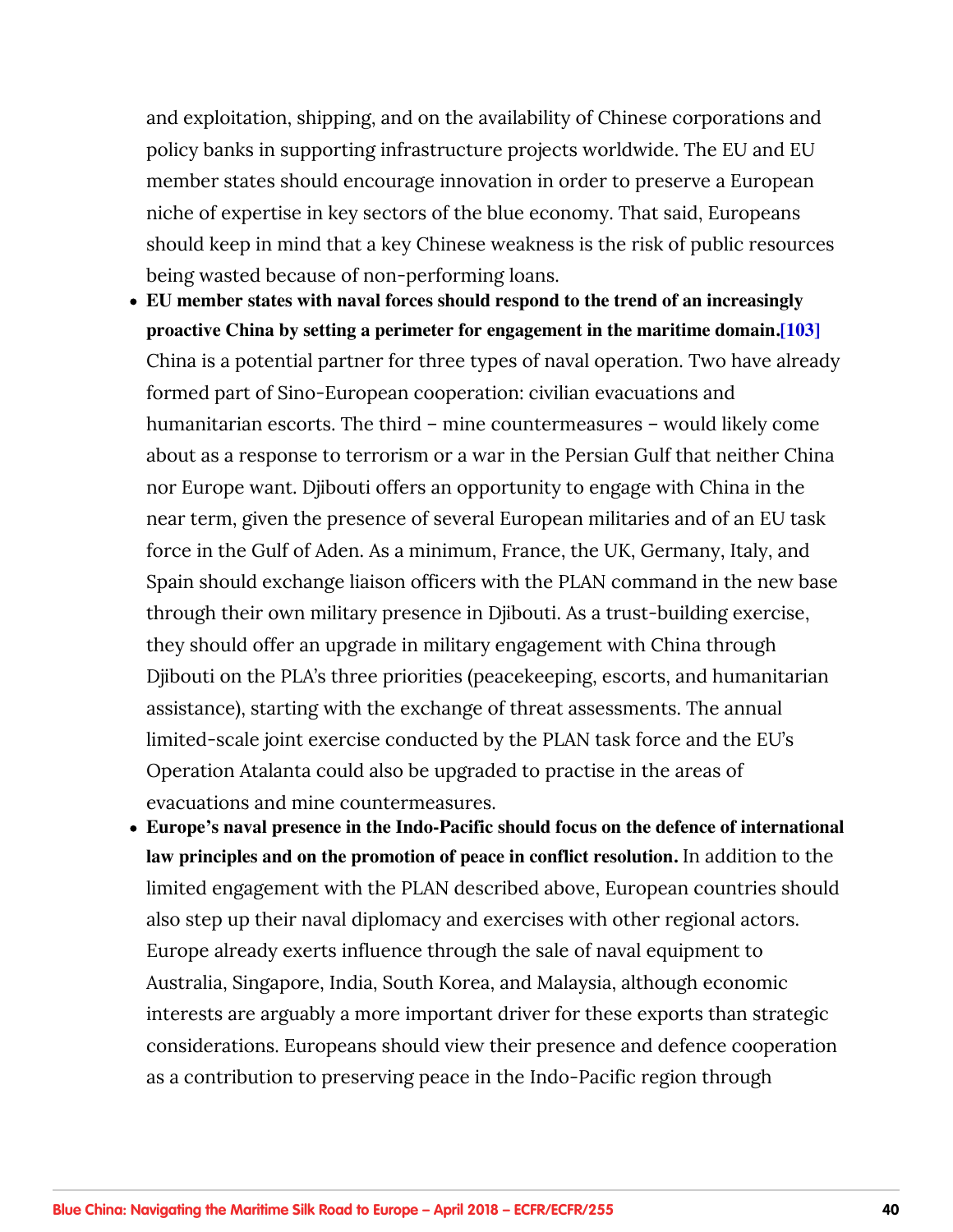<span id="page-40-0"></span>achieving strategic balance.

This analysis of the Maritime Silk Road reveals that Europe will increasingly need to consider its approach to China as a matter of grand strategy, and not as a collection of specific policy responses around competition and cooperation with Beijing. Nothing has yet forced Europe to pick a side between China and a US-led counterbalancing coalition in the Indo-Pacific region. But the time will come when it will have to decide, and this may not be a time of Europe's own choosing. With Xi Jinping in power for the foreseeable future, pursuing a national strategy transparently aiming for global leadership, the international environment is evolving inexorably towards more bipolarity. In this context, what happens on, by, and beneath, the world's seas will be crucial in the international race for power and influence.



Conseil Supérieur de la Formation et de la Recherche Stratégiques

[\[1\]](#page-2-0) State Oceanic Administration,2016 (ᬁ᪪࠴๒ዱ(, *2016 Ocean Development Report*, Chapter 15, p. 239, Beijing, Haiyang Press, 2016 (hereafter, State Oceanic Administration, "2016 Ocean Development Report").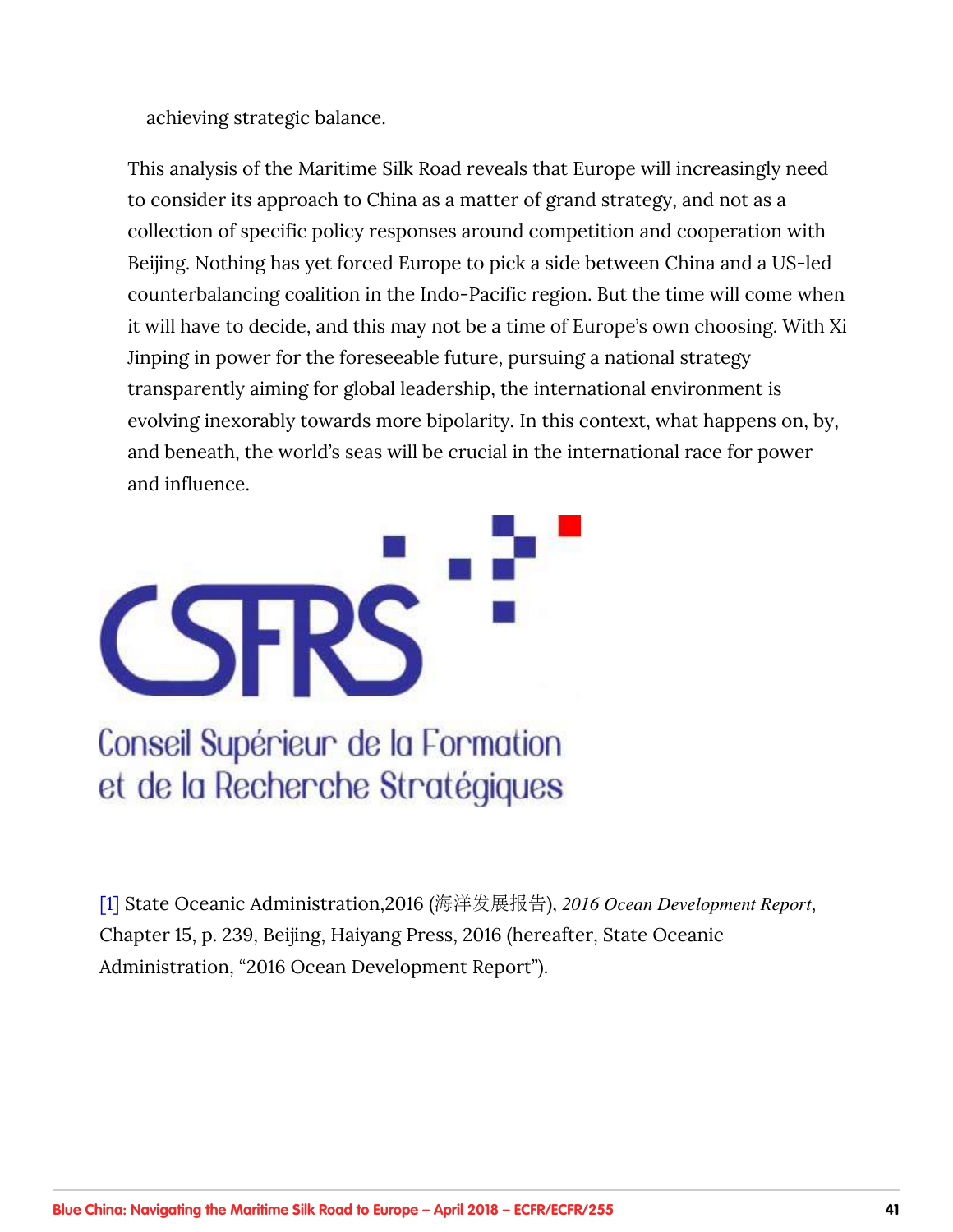<span id="page-41-0"></span>[\[2\]](#page-2-0) State Oceanic Administration, 2017 (ᬁ᪪࠴๒ዱ(, *2017 Ocean Development Report*, Chapter 5, p. 69, Beijing, Haiyang Press, 2017.

[\[3\]](#page-3-0) "Full text of Xi Jinping's report at nineteenth CPC National Congress, Secure a Decisive Victory in Building a Moderately Prosperous Society in All Respects and Strive for the Great Success of Socialism with Chinese Characteristics for a New Era", 18 October 2017, available at

[http://www.chinadaily.com.cn/china/nineteenthcpcnationalcongress/2017-](http://www.chinadaily.com.cn/china/19thcpcnationalcongress/2017-11/04/content_34115212.htm) [11/04/content\\_34115212.htm](http://www.chinadaily.com.cn/china/19thcpcnationalcongress/2017-11/04/content_34115212.htm).

[\[4\]](#page-3-0) Liu Jixian, (大力推进新时代海上力量建设(势所必然)), (Pushing hard the construction of a maritime force in the new era is necessary), *People's Daily*, 11 February 2018, available at [http://paper.people.com.cn/rmrb/html/2018-](http://paper.people.com.cn/rmrb/html/2018-02/11/nw.D110000renmrb_20180211_4-05.htm) [02/11/nw.D110000renmrb\\_20180211\\_4-05.htm](http://paper.people.com.cn/rmrb/html/2018-02/11/nw.D110000renmrb_20180211_4-05.htm).

[\[5\]](#page-5-0) "China's new 'Silk Road' cannot be one-way, France's Macron says", *Reuters*, 8 January 2018, available at [https://www.reuters.com/article/us-china-france/chinas](https://www.reuters.com/article/us-china-france/chinas-new-silk-road-cannot-be-one-way-frances-macron-says-idUSKBN1EX0FU)[new-silk-road-cannot-be-one-way-frances-macron-says-idUSKBN1EX0FU](https://www.reuters.com/article/us-china-france/chinas-new-silk-road-cannot-be-one-way-frances-macron-says-idUSKBN1EX0FU).

[\[6\]](#page-5-0) "May resists pressure to endorse China's 'new silk road' project", *Financial Times*, 31 January 2018.

[\[7\]](#page-5-0) "China undermining us 'with sticks and carrots': Outgoing German minister", the *Age*, 19 February 2018, available at [https://www.theage.com.au/world/europe/china](https://www.theage.com.au/world/europe/china-undermining-us-with-sticks-and-carrots-outgoing-german-minister-20180219-p4z0s6.html)[undermining-us-with-sticks-and-carrots-outgoing-german-minister-20180219](https://www.theage.com.au/world/europe/china-undermining-us-with-sticks-and-carrots-outgoing-german-minister-20180219-p4z0s6.html) [p4z0s6.html.](https://www.theage.com.au/world/europe/china-undermining-us-with-sticks-and-carrots-outgoing-german-minister-20180219-p4z0s6.html)

[\[8\]](#page-6-0) "EU backs away from trade statement in blow to China's Modern Silk Road Plan", the *Guardian*, 15 May 2017, available at [https://www.theguardian.com/world/2017/may/15/eu-china-summit-bejing-xi](https://www.theguardian.com/world/2017/may/15/eu-china-summit-bejing-xi-jinping-belt-and-road)[jinping-belt-and-road](https://www.theguardian.com/world/2017/may/15/eu-china-summit-bejing-xi-jinping-belt-and-road)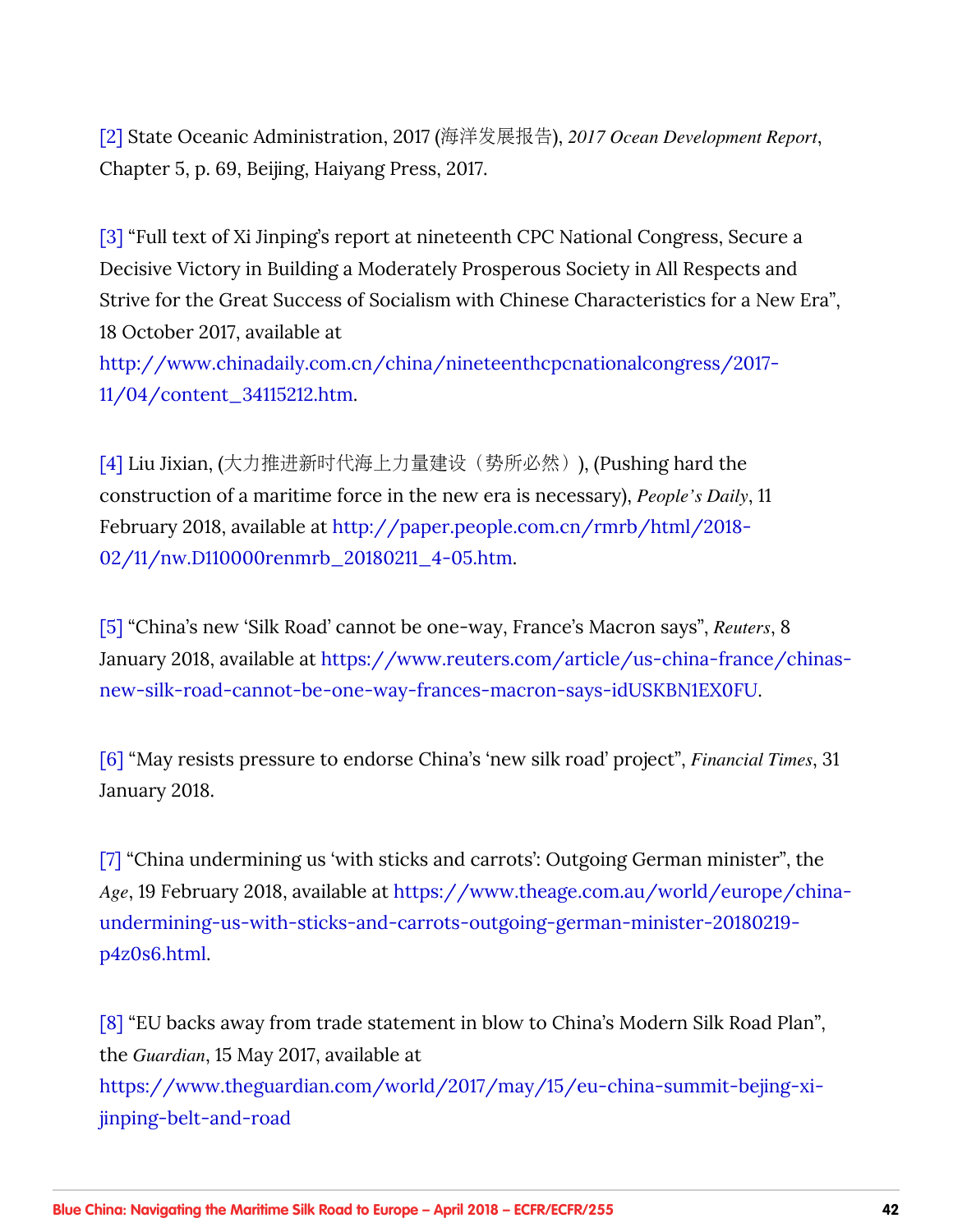[\[9\]](#page-7-0) "Germany wants more guarantees from China over 'Silk Road' trade plan", *Deutsche Welle*, 14 May 2017, available at [http://www.dw.com/en/germany-wants-more](http://www.dw.com/en/germany-wants-more-guarantees-from-china-over-silk-road-trade-plan/a-38833936)[guarantees-from-china-over-silk-road-trade-plan/a-38833936](http://www.dw.com/en/germany-wants-more-guarantees-from-china-over-silk-road-trade-plan/a-38833936).

[\[10\]](#page-7-0) Kerin Hope, "Greece wraps up port privatisation after three years", *Financial Times* , 23 February 2018, available at [https://www.ft.com/content/066442a0-1897-11e8-](https://www.ft.com/content/066442a0-1897-11e8-9376-4a6390addb44) [9376-4a6390addb44](https://www.ft.com/content/066442a0-1897-11e8-9376-4a6390addb44).

[\[11\]](#page-7-0) Authors' interview with a European diplomat, Brussels, January 2018. "Chinese contractors grab lion's share of Silk Road projects", *Financial Times*, 24 January 2018, available at [https://www.ft.com/content/76b1be0c-0113-11e8-9650-9c0ad2d7c5b5.](https://www.ft.com/content/76b1be0c-0113-11e8-9650-9c0ad2d7c5b5)

[\[12\]](#page-8-0) "Wang Yi: Report to nineteenth CPC National Congress is the Most Authoritative Textbook to Understand China", Foreign Ministry of the PRC, 24 January 2018, available at [http://www.fmprc.gov.cn/mfa\\_eng/zxxx\\_662805/t1528706.shtml.](http://www.fmprc.gov.cn/mfa_eng/zxxx_662805/t1528706.shtml)

[\[13\]](#page-8-0) Authors' interviews, Beijing, Shanghai, 2017.

<span id="page-42-0"></span>.

[\[14\]](#page-8-0) Nadège Rolland, "China's Belt and Road Initiative, Underwhelming or Game-Changer?", *The Washington Quarterly*, vol. 40, no. 1, pp. 127-142.

[\[15\]](#page-8-0) Yu Hongjun, ("新时代中国特色大国外交的指导思想和总体布局") (General strategic organization and guiding thought for great power diplomacy with Chinese characteristics in the New Era), *Ai Sixiang*, 26 February 2018, available at <http://www.aisixiang.com/data/108550.html>.

[\[16\]](#page-8-0) Jia Yu, ('中国海洋发展战略面临的机遇和挑战') (Opportunities and challenges for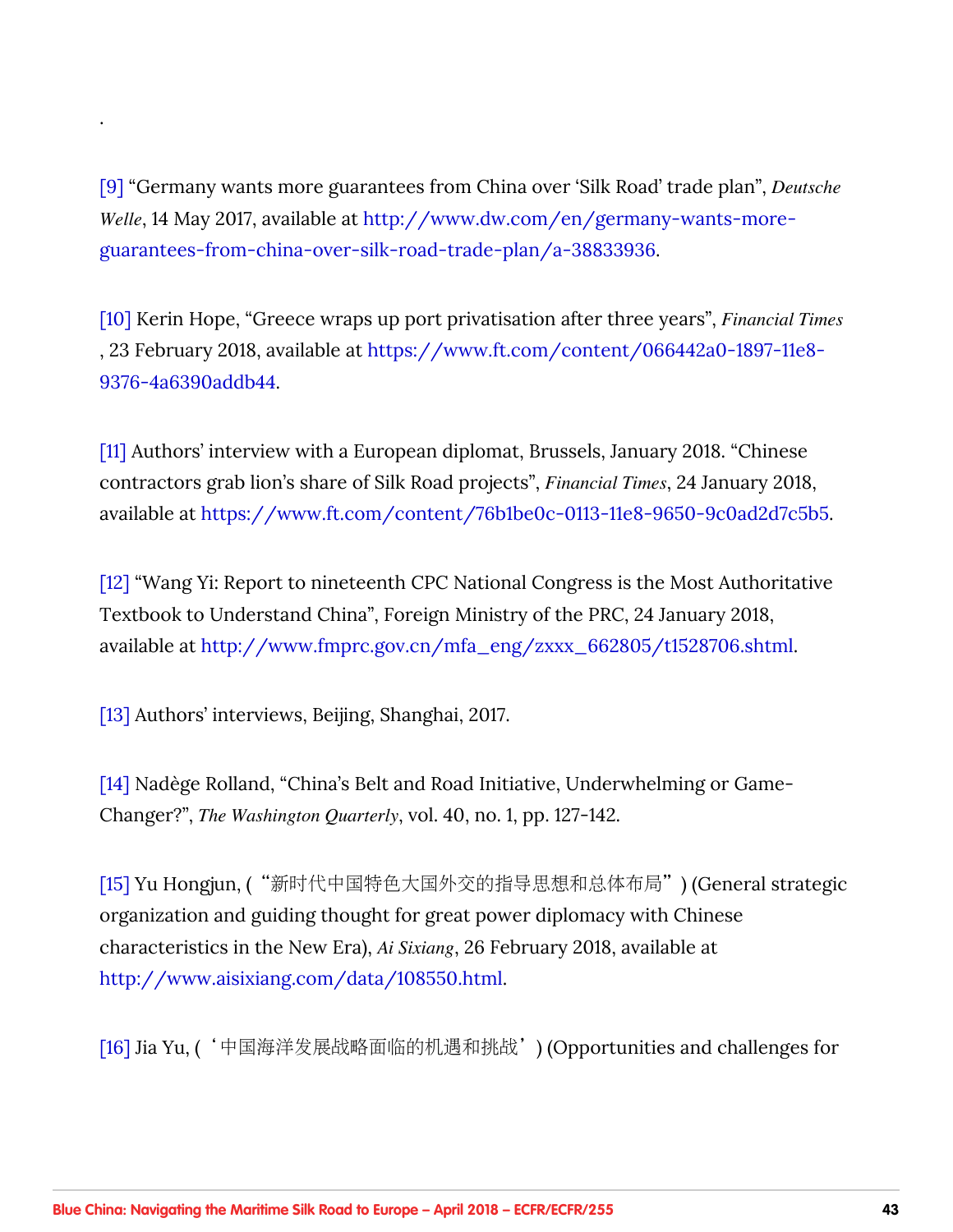<span id="page-43-0"></span>China's maritime development strategy), in Jia Yu (ed.), ('海洋发展战略文集') (Maritime Development Strategy, a collection of studies), Beijing, Maritime Press, 2017, pp. 7-23.

[\[17\]](#page-9-0) State Oceanic Administration, National Development and Reform Commission, ( '全国海洋经济发展"十三五"规划') (Development plan for the Marine Economy During the Thirteenth Five-Year plan), May 2017. The year 2021 is the hundredth anniversary of the foundation of the Chinese Communist Party and 2049 the hundredth anniversary of the foundation of the People's Republic of China (hereafter, State Oceanic Administration, "Development plan for the Marine Economy During the Thirteenth Five-Year plan").

[\[18\]](#page-9-0) State Oceanic Administration, "Development plan for the Marine Economy During the  $13^{th}$  Five-Year plan".

[\[19\]](#page-9-0) State Oceanic Administration, National Development and Reform Commission, "Vision for Maritime Cooperation under the Belt and Road Initiative", *Xinhua*, 20 June 2017 (hereafter, State Oceanic Administration, "Vision for Maritime Cooperation under the Belt and Road Initiative").

[\[20\]](#page-9-0) 'Explaining the three great national strategies in the 2016 State Council work report', (2016《政府工作报告》解读: "三大战略"引领区域发展新格局), Renmin Ribao, 16 March 2016, available at [http://www.gov.cn/xinwen/2016-](http://www.gov.cn/xinwen/2016-03/16/content_5053966.htm) [03/16/content\\_5053966.htm](http://www.gov.cn/xinwen/2016-03/16/content_5053966.htm).

[\[21\]](#page-10-0) State Oceanic Administration and National Development and Reform Commission , "Vision for Maritime Cooperation under the Belt and Road Initiative".

[\[22\]](#page-10-0) Wang Fang, ('中国海洋强国的理论于实践') (China as a strong maritime country, theory and reality), in Jia Yu (ed), '海洋发展战略文集') (Maritime Development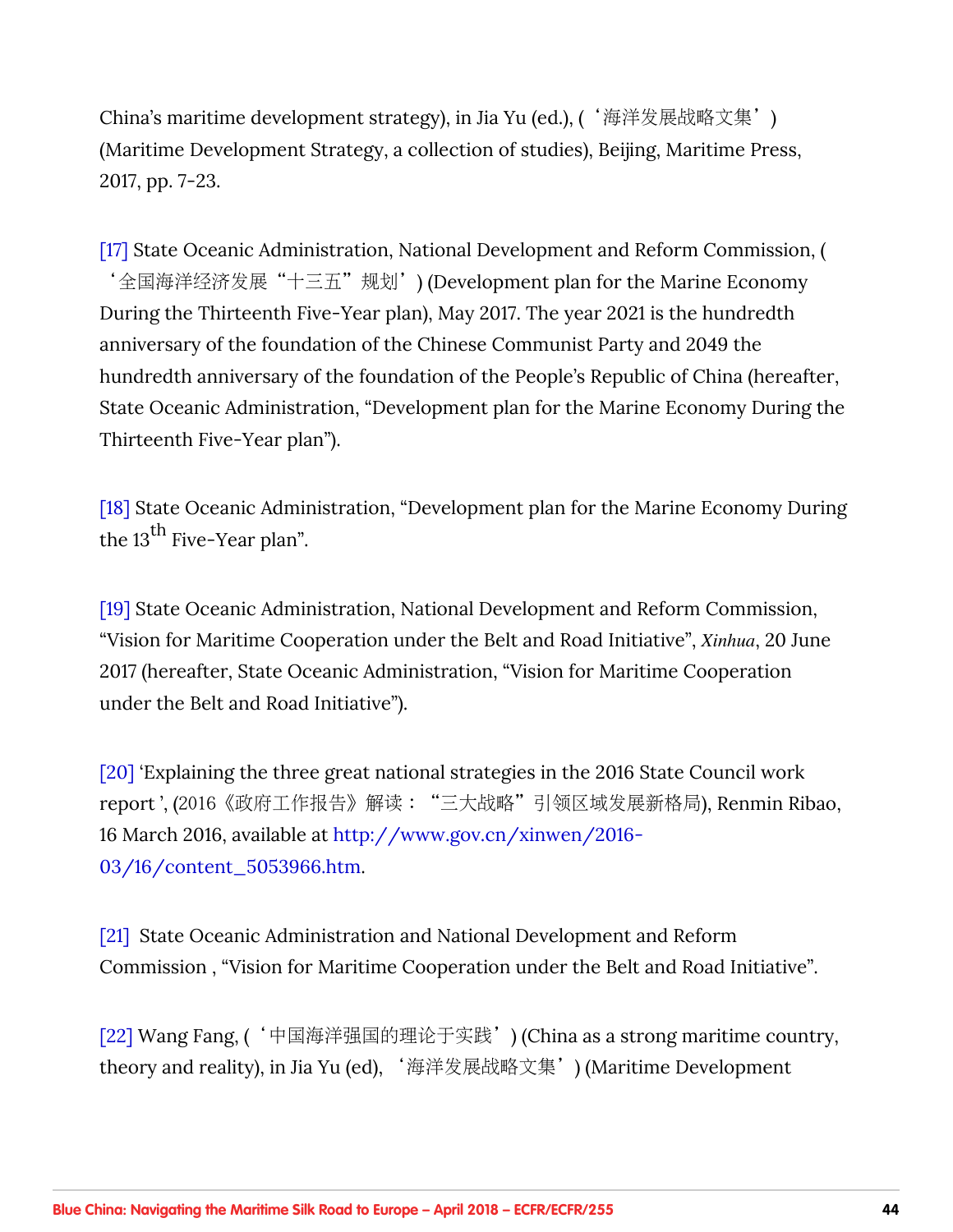<span id="page-44-0"></span>Strategy, a collection of studies), Beijing, Maritime Press, 2017, p. 65.

[\[23\]](#page-10-0) Authors' interview, China, May 2017.

[\[24\]](#page-10-0) Authors' interview, China, May 2017.

[\[25\]](#page-10-0) "President Xi says China will not export its political system", *Reuters*, 1 December 2017, available at [https://www.reuters.com/article/us-china-parties/president-xi](https://www.reuters.com/article/us-china-parties/president-xi-says-china-will-not-export-its-political-system-idUSKBN1DV4UM)[says-china-will-not-export-its-political-system-idUSKBN1DV4UM.](https://www.reuters.com/article/us-china-parties/president-xi-says-china-will-not-export-its-political-system-idUSKBN1DV4UM)

[\[26\]](#page-10-0) For example, a People's Daily commentary: "Editorial: China's political and institutional advantages", *People's Daily*, 26 February 2018, available at <http://en.people.cn/n3/2018/0226/c90000-9430147.html>.

[\[27\]](#page-11-0) Authors' interview, China, May 2017.

[\[28\]](#page-11-0) State Oceanic Administration, National Development and Reform Commission, "Vision for Maritime Cooperation under the Belt and Road Initiative", 20 June 2017.

[\[29\]](#page-11-0) 2017 Ocean Development Report, p. 249.

[\[30\]](#page-11-0) Jonathan Holslag, "China's roads to influence", *Asian Survey*, Vol. 50, No. 4 (July/August 2010), pp. 641-662.

[\[31\]](#page-12-0) Source: Eurostat. DS-043327 - EXTRA EU Trade Since 2000 By Mode of Transport (HS2-HS4).

[\[32\]](#page-12-0) Shanghai Shipping Exchange, ('中国出口集装箱运输市场周度报告') (Weekly Report on China's Container Export Market), February 2018, available at http://info.chineseshipping.com.cn/cninfo/MarketReport/Container/CCFIWeek/201802/t2018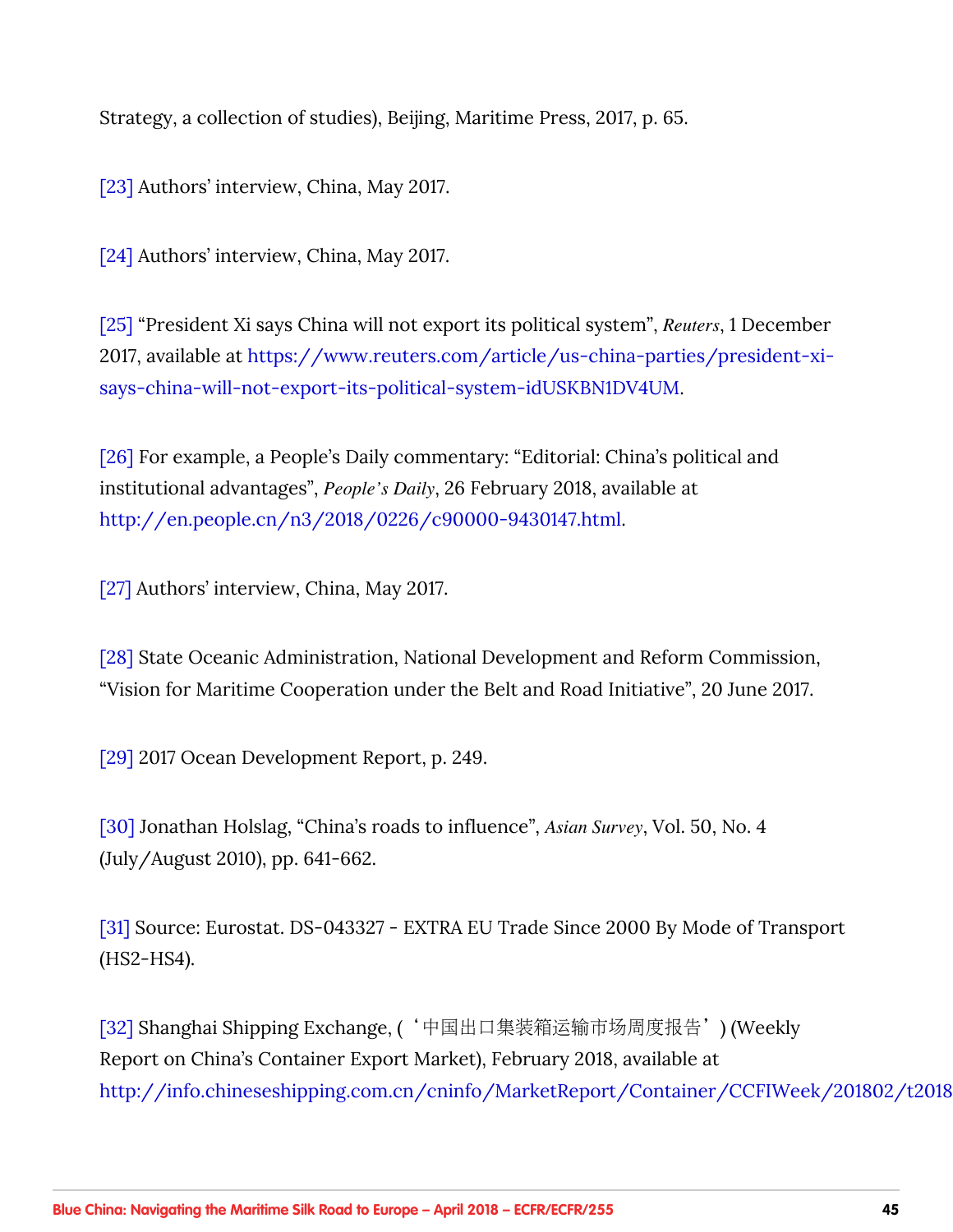[\[33\]](#page-12-0) "China-Europe rail freight, in it for the long haul", International Rail Journal, 17 January 2018, available at [http://www.railjournal.com/index.php/freight/china](http://www.railjournal.com/index.php/freight/china-europe-rail-freight-in-it-for-the-long-haul.html)[europe-rail-freight-in-it-for-the-long-haul.html](http://www.railjournal.com/index.php/freight/china-europe-rail-freight-in-it-for-the-long-haul.html).

<span id="page-45-0"></span>.

[\[34\]](#page-13-0) Jiang Bao, Li Jian, and Gong Chunxia, (海上丝绸之路上的航运与贸易关联度研究), (Study on the relations

between trade and navigation on the Maritime Silk Road), *World Economy Studies*, vol. 7, 2015.

[\[35\]](#page-13-0) (许立荣独家披露中国远洋海运发展战略: 从被动迎战到主动参与国际竞争), (Xu Lirong reveals China's long-term far seas strategy, from passive to active participation in international competition), *21 Shiji Jingji Baodao*, 29 September 2016, available at [http://epaper.21jingji.com/html/2016-02/29/content\\_33055.htm.](http://epaper.21jingji.com/html/2016-02/29/content_33055.htm)

[\[36\]](#page-14-0) Thierry Pairault, "La route maritime de la soie et les terminaux portuaires en Méditerranée", forthcoming 2018 in Monde chinois - Nouvelle Asie.

[\[37\]](#page-14-0) State Oceanic Administration, 2016 Ocean Development Report, p.106.

[\[38\]](#page-15-0) "Interview with Dostain Khan Jamaldini", China-Pakistan Institute, 23 January 2017, available at [http://www.cpecinfo.com/news/interview-with-dostain-khan](http://www.cpecinfo.com/news/interview-with-dostain-khan-jamaldini/MTA0Mw)[jamaldini/MTA0Mw.](http://www.cpecinfo.com/news/interview-with-dostain-khan-jamaldini/MTA0Mw)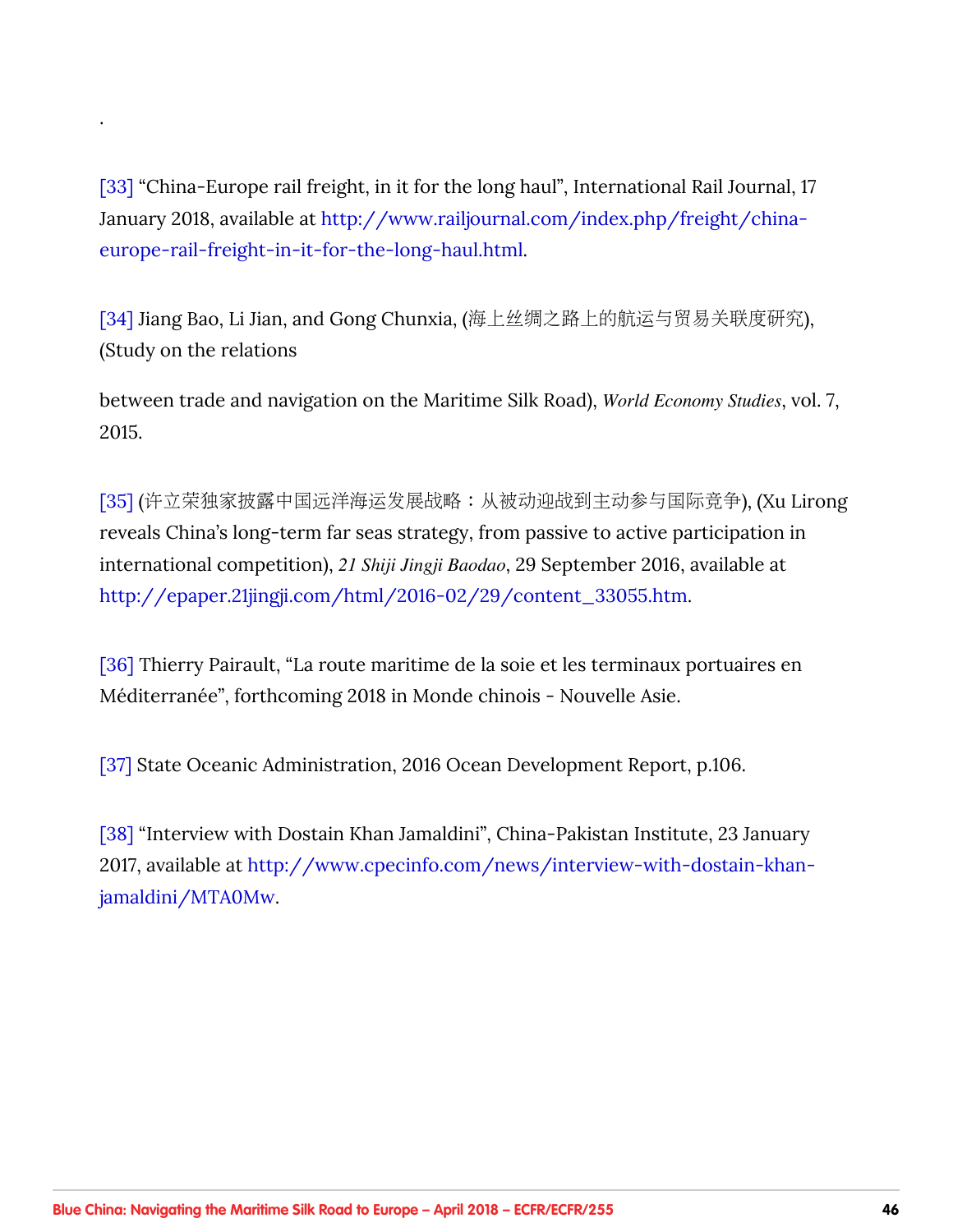<span id="page-46-0"></span>[\[39\]](#page-15-0) "China plans to build Djibouti facility to allow naval flotilla to dock at first overseas base", *South China Morning Post*, 27 September 2017, available at [http://www.scmp.com/news/china/diplomacy-defence/article/2112926/china](http://www.scmp.com/news/china/diplomacy-defence/article/2112926/china-plans-build-djibouti-facility-allow-naval)[plans-build-djibouti-facility-allow-naval](http://www.scmp.com/news/china/diplomacy-defence/article/2112926/china-plans-build-djibouti-facility-allow-naval).

[\[40\]](#page-15-0) Plamen Tonchev and Polyxeni Davarinou, "Chinese Investment in Greece and the big picture in China-Greece Relations", Institute of International Economic Relations, Athens, December 2017, available at [http://idos.gr/wp](http://idos.gr/wp-content/uploads/2017/12/Chinese-Investment-in-Greece_4-12-2017.pdf)[content/uploads/2017/12/Chinese-Investment-in-Greece\\_4-12-2017.pdf](http://idos.gr/wp-content/uploads/2017/12/Chinese-Investment-in-Greece_4-12-2017.pdf).

[\[41\]](#page-15-0) "Greece's Piraeus port enters new era with increasing handling capacity", *Hellenic Shipping News*, 28 February 2018, [http://www.hellenicshippingnews.com/greeces](http://www.hellenicshippingnews.com/greeces-piraeus-port-enters-new-era-with-increasing-handling-capacity/)[piraeus-port-enters-new-era-with-increasing-handling-capacity/](http://www.hellenicshippingnews.com/greeces-piraeus-port-enters-new-era-with-increasing-handling-capacity/).

[\[42\]](#page-16-0) Robin Emmott and Angeliki Koutantou, "Greece blocks EU statement on China human rights at U.N.", *Reuters*, 18 June 2017, available at [https://www.reuters.com/article/us-eu-un-rights/greece-blocks-eu-statement](https://www.reuters.com/article/us-eu-un-rights/greece-blocks-eu-statement-on-china-human-rights-at-u-n-idUSKBN1990FP)[on-china-human-rights-at-u-n-idUSKBN1990FP.](https://www.reuters.com/article/us-eu-un-rights/greece-blocks-eu-statement-on-china-human-rights-at-u-n-idUSKBN1990FP)

[\[43\]](#page-16-0) Brahma Chellaney, "China ensnares vulnerable states in a debt-trap", *Nikkei Asian Review*, 20 February 2018, available at [https://asia.nikkei.com/Viewpoints/Brahma-](https://asia.nikkei.com/Viewpoints/Brahma-Chellaney/China-ensnares-vulnerable-states-in-a-debt-trap)[Chellaney/China-ensnares-vulnerable-states-in-a-debt-trap.](https://asia.nikkei.com/Viewpoints/Brahma-Chellaney/China-ensnares-vulnerable-states-in-a-debt-trap)

[\[44\]](#page-17-0) "Chinese investors cancel plans for massive deep-water port in Sweden", *GBTimes* , 31 January 2018, available at [https://gbtimes.com/chinese-investors-cancel-plans](https://gbtimes.com/chinese-investors-cancel-plans-for-massive-deep-water-port-in-sweden)[for-massive-deep-water-port-in-sweden](https://gbtimes.com/chinese-investors-cancel-plans-for-massive-deep-water-port-in-sweden).

[\[45\]](#page-17-0) Fareed Rahman, "China Firm to Build Freight Station at Khalifa Port", *Gulf News*, 5 November 2017, available at [http://gulfnews.com/business/sectors/shipping/china](http://gulfnews.com/business/sectors/shipping/china-firm-to-build-freight-station-at-khalifa-port-1.2119263)[firm-to-build-freight-station-at-khalifa-port-1.2119263](http://gulfnews.com/business/sectors/shipping/china-firm-to-build-freight-station-at-khalifa-port-1.2119263)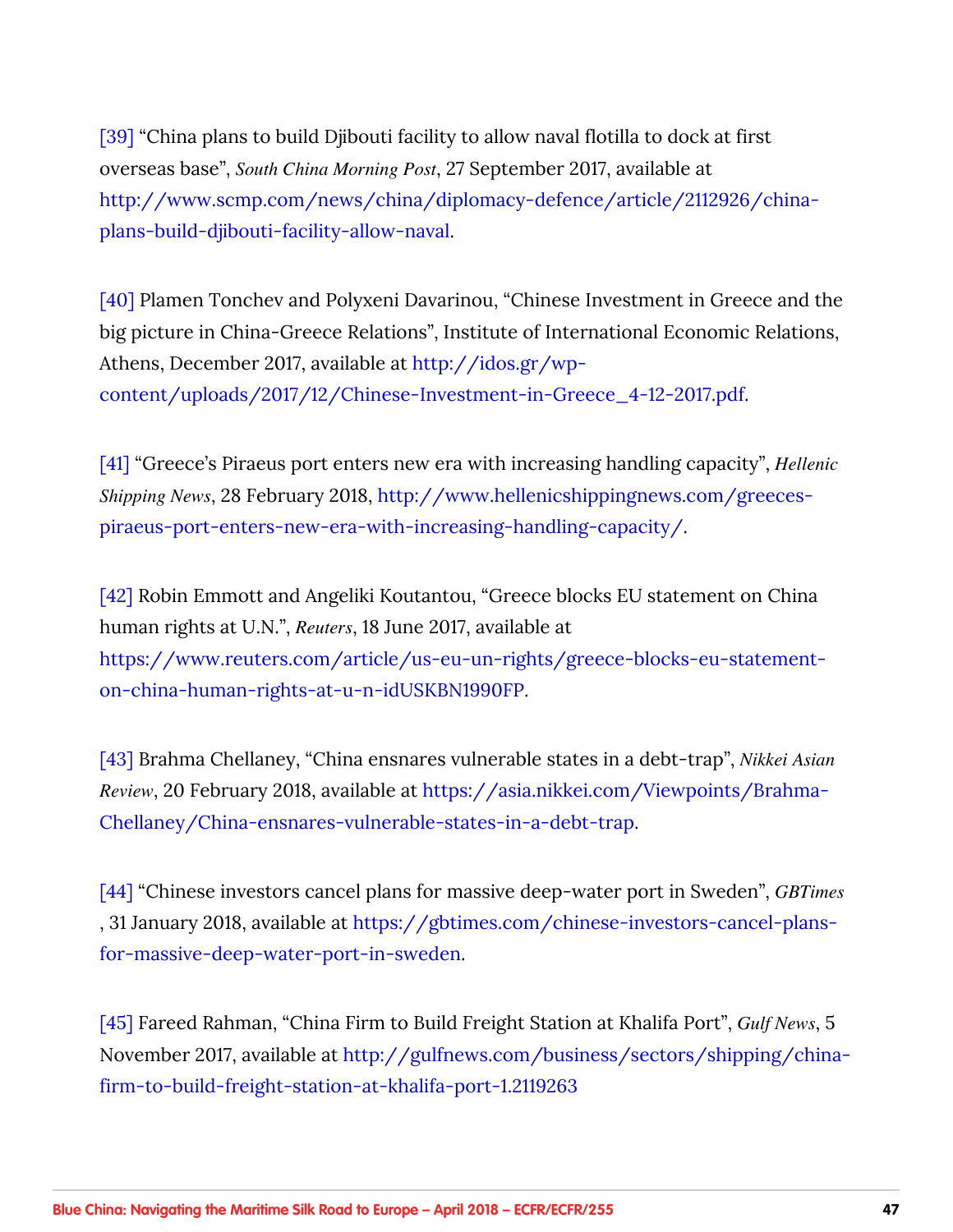[\[46\]](#page-18-0) State-owned Assets Supervision and Administration Commission of the State Council.

[\[47\]](#page-18-0) State Oceanic Administration, *2016 Ocean Development Report*, pp. 148-149.

<span id="page-47-0"></span>.

.

[\[48\]](#page-18-0) Lehman Brown, *Direct Foreign Investment in China, Current Regulations and Incentives (according to the 2017 Catalogue)*, September 2017, available at [https://www.lehmanbrown.com/wp-content/uploads/2017/09/Foreign-](https://www.lehmanbrown.com/wp-content/uploads/2017/09/Foreign-Investment-in-China-6-201709015.pdf)[Investment-in-China-6-201709015.pdf.](https://www.lehmanbrown.com/wp-content/uploads/2017/09/Foreign-Investment-in-China-6-201709015.pdf)

[\[49\]](#page-18-0) Gisele Grieger, "Why China's public procurement is an EU issue", European Parliamentary Research Service, December 2016, available at http://www.europarl.europa.eu/RegData/etudes/ATAG/2016/593571/EPRS\_ATA(2016)593571\_

[\[50\]](#page-19-0) Tai Ming Cheung et al, *Planning for Innovation, Understanding China's Plans for Technological, Energy, Industrial, and Defense Development*, A report prepared for the U.S.- China Economic and Security Review Commission, University of California, Institute on Global Conflict and Innovation, 28 July 2016, available at https://www.uscc.gov/Research/planning-innovation-understanding-china percentE2 percent80 percent99s-plans-technological-energy-industrial-and-defense.

[\[51\]](#page-19-0) State Oceanic Administration, *2016 Ocean Development Report*, pp. 97-99.

[\[52\]](#page-19-0)  "China leads in global shipbuilding industry in 2017", Hellenic Shipping News, 12 January 2018. [https://www.hellenicshippingnews.com/china-leads-in-global](https://www.hellenicshippingnews.com/china-leads-in-global-shipbuilding-industry-in-2017/)[shipbuilding-industry-in-2017/](https://www.hellenicshippingnews.com/china-leads-in-global-shipbuilding-industry-in-2017/)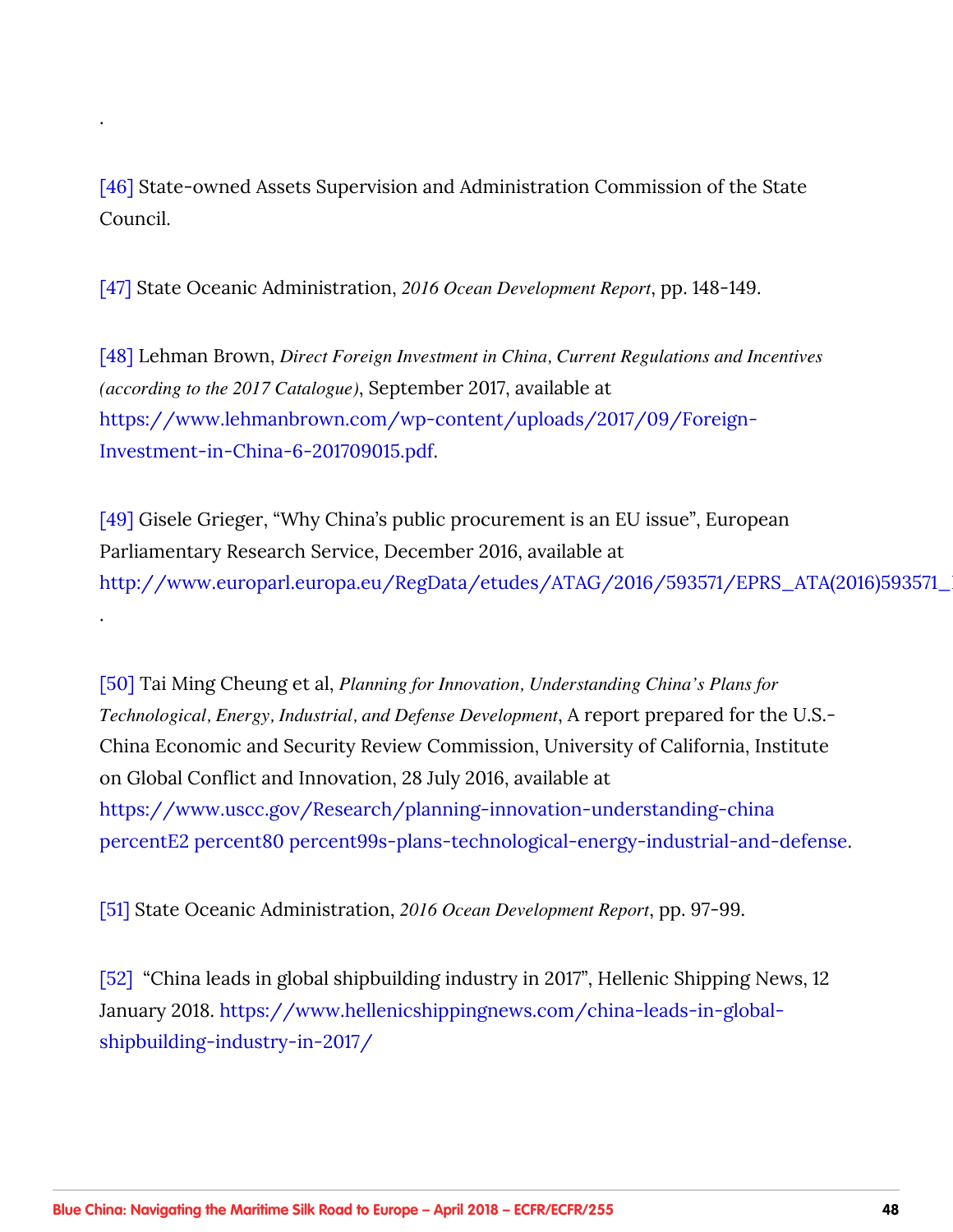<span id="page-48-0"></span>[\[53\]](#page-20-0) State Council of the PRC, ("船舶工业加快结构调整促进转型升级实施方案 (2013- $2015 \text{ H}$ ), 31 July 2013, available at [http://www.gov.cn/zwgk/2013-](http://www.gov.cn/zwgk/2013-08/04/content_2460962.htm) [08/04/content\\_2460962.htm](http://www.gov.cn/zwgk/2013-08/04/content_2460962.htm).

[\[54\]](#page-20-0) Ministry of Industry and Information Technology of the PRC, ( "工业和信息化部发布《船舶行业规范条件》解读")(Explanation regarding the adoption by MIIT of the new 'Shipbuilding industry regulatory requirements'), 13 December 2013, available at

<http://www.miit.gov.cn/n1146295/n1652858/n1653018/c3780487/content.html>.

[\[55\]](#page-20-0) Wang Hong (ed.), *Report on China's Cruise Industry*, Shanghai, Springer, 2018, p. 12.

[\[56\]](#page-21-0) Srijanee Chakraborthy, "Genting Hong Kong completes €230.6m acquisition of three German shipyards", Ship Technology, 27 April 2016, available at

[http://www.ship-technology.com/news/newsgenting-hong-kong-completes-](http://www.ship-technology.com/news/newsgenting-hong-kong-completes-2306m-acquisition-of-three-german-shipyards-4876858/)[2306m-acquisition-of-three-german-shipyards-4876858/](http://www.ship-technology.com/news/newsgenting-hong-kong-completes-2306m-acquisition-of-three-german-shipyards-4876858/).

[\[57\]](#page-21-0) "Breakthrough order for ABB Azipod® propulsion with Chinese-built Viking Line cruise ferry", ABB Press release, 9 October 2017, available at [http://www.abb.com/cawp/seitp202/c9b97350db08827ac12581b400329ee4.aspx.](http://www.abb.com/cawp/seitp202/c9b97350db08827ac12581b400329ee4.aspx)

[\[58\]](#page-21-0) "Saint-Nazaire. Commande confirmée de 4 paquebots MSC World Class", *Ouest France*, 1 June 2017 available at [http://www.ouest-france.fr/pays-de-la-loire/saint](http://www.ouest-france.fr/pays-de-la-loire/saint-nazaire-44600/saint-nazaire-commande-confirmee-de-4-paquebots-msc-world-class-5030350)[nazaire-44600/saint-nazaire-commande-confirmee-de-4-paquebots-msc-world](http://www.ouest-france.fr/pays-de-la-loire/saint-nazaire-44600/saint-nazaire-commande-confirmee-de-4-paquebots-msc-world-class-5030350)[class-5030350.](http://www.ouest-france.fr/pays-de-la-loire/saint-nazaire-44600/saint-nazaire-commande-confirmee-de-4-paquebots-msc-world-class-5030350)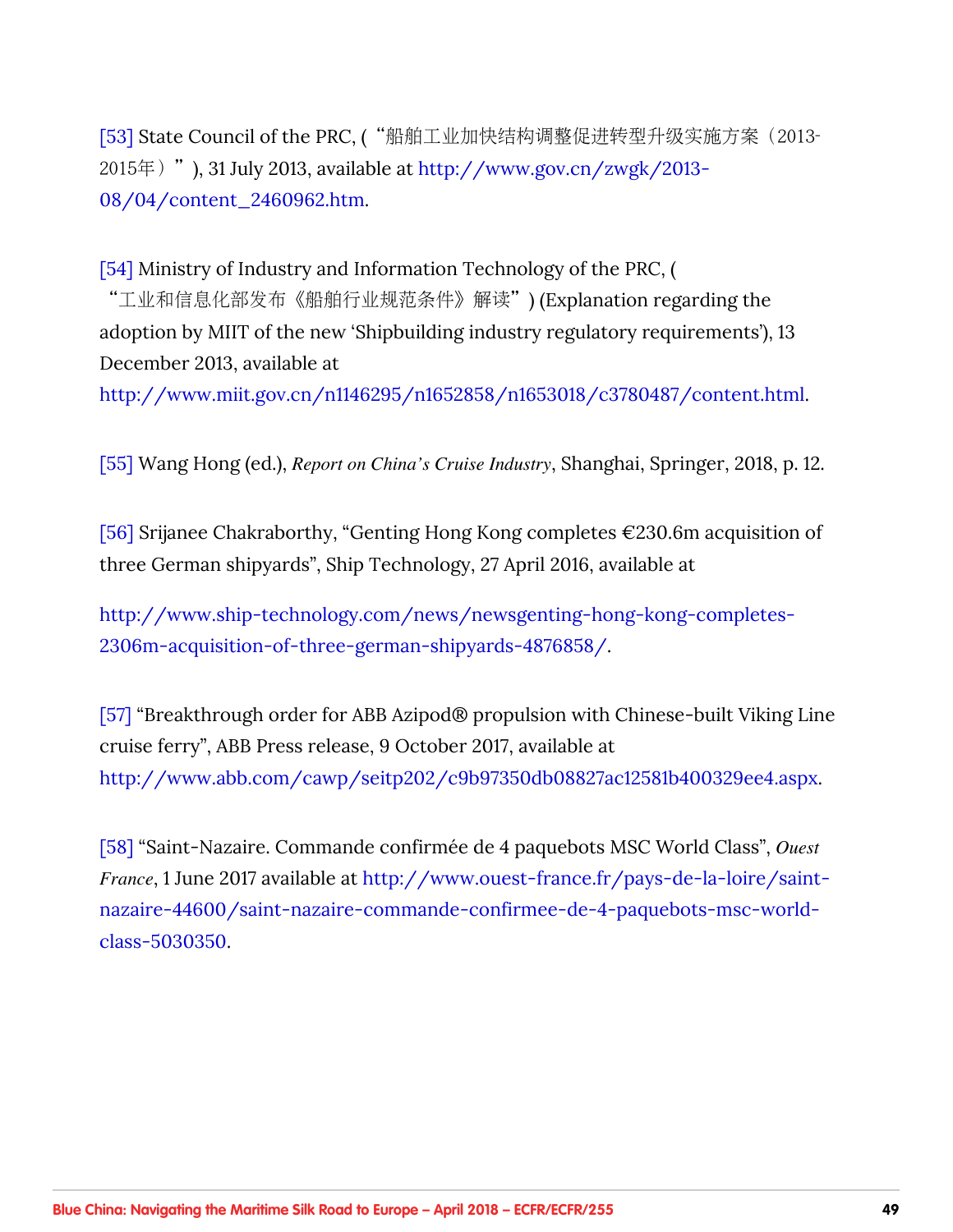<span id="page-49-0"></span>[\[59\]](#page-21-0) "Chinese Yards Step Further into Cruise Shipbuilding", *The Maritime Executive*, 3 August 2017, available at https://www.maritime-executive.com/article/chineseyards-step-further-into-cruise-shipbuilding.

[\[60\]](#page-21-0) François Godement and Abigaël Vasselier, "China at the Gates: A New Power Audit of EU-China Relations", European Council on Foreign Relations, December 2017, available at [http://www.ecfr.eu/publications/summary/china\\_eu\\_power\\_audit7242](http://www.ecfr.eu/publications/summary/china_eu_power_audit7242) , (hereafter, Godement and Vasselier, "China at the Gates: A New Power Audit of EU-China Relations").

[\[61\]A](#page-22-0)lexandre Sheldon-Duplaix, "Implications des ambitions maritimes des États puissances et des innovations navales, recherches & documents", n° 04/2018, Fondation pour la recherche stratégique, www.frstrategie.org.

[\[62\]](#page-23-0) "China - Oil and Gas", export.gov, 25 July 2017, available at <https://www.export.gov/article?id=China-Oil-and-Gas>.

[\[63\]](#page-24-0) Fang Shujia, (海洋能源开发是造船业转型的战略面面向 ")Transformation of shipbuilding industry should look into the development of the marine energy industry", Defence Industry Conversion in China, July 2014, available at <http://www.cnki.com.cn/Article/CJFDTotal-ZJZM201406008.htm>.

[\[64\]](#page-25-0) Jia Yu and Zhang Dan, *The Maritime Undertakings of China*, China Intercontinental Press, 2014, (hereafter, Jia and Zhang, *The Maritime Undertakings of China*).

[\[65\]](#page-25-0) "China building world's first deep sea mining vessel", *China Daily*, 21 September 2017, available at [http://www.chinadaily.com.cn/china/2017-](http://www.chinadaily.com.cn/china/2017-09/21/content_32302732.htm) [09/21/content\\_32302732.htm](http://www.chinadaily.com.cn/china/2017-09/21/content_32302732.htm).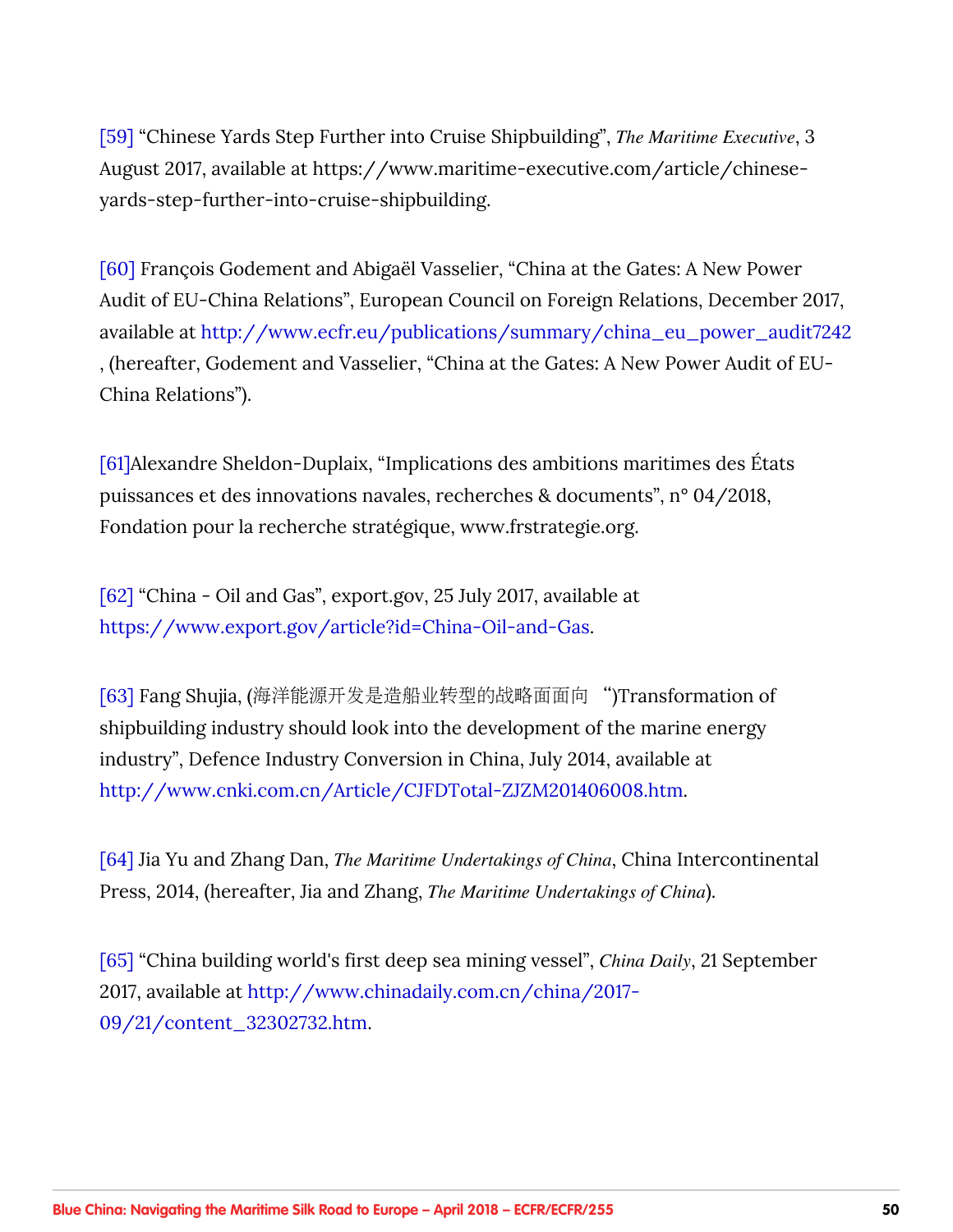<span id="page-50-0"></span>[\[66\]](#page-26-0) Authors' interview, China, May 2017.

[\[67\]](#page-26-0) Authors' interviews, China, May 2017.

[\[68\]](#page-26-0) Estimates of mineral reserves of polymetallic nodules (including manganese, copper, nickel, cobalt etc) range from 480 million to 13.5 billion tons. Jia and Zhang, *The Maritime Undertakings of China*.

[\[69\]](#page-27-0) 2016 State Oceanic Administration Yearbook.

[\[70\]](#page-27-0) The MIDAS project – Managing Impacts of Deep Sea Resource Exploitation – was a multidisciplinary research programme investigating the environmental impacts of extracting mineral and energy resources from the deep sea environment. Source: <http://www.eu-midas.net/>.

[\[71\]](#page-27-0) Helen Rosenbaum "Out of Our Depth: Mining the Ocean Floor in Papua New Guinea", Deep Sea Mining Campaign. MiningWatch Canada, CELCoR, Packard Foundation, November 2011, available at [https://www.oceanfdn.org/sites/default/files/DSM-Out-Of-Our-](https://www.oceanfdn.org/sites/default/files/DSM-Out-Of-Our-Depth.compressed.pdf)[Depth.compressed.pdf.](https://www.oceanfdn.org/sites/default/files/DSM-Out-Of-Our-Depth.compressed.pdf)

[\[72\]](#page-27-0) Authors' interviews, Beijing, May 2017.

[\[73\]](#page-28-0) SOA, 2017 (海洋发展报告), 2017 Ocean Development Report, Chapter 14, p. 225, Beijing, Haiyang Press, 2017.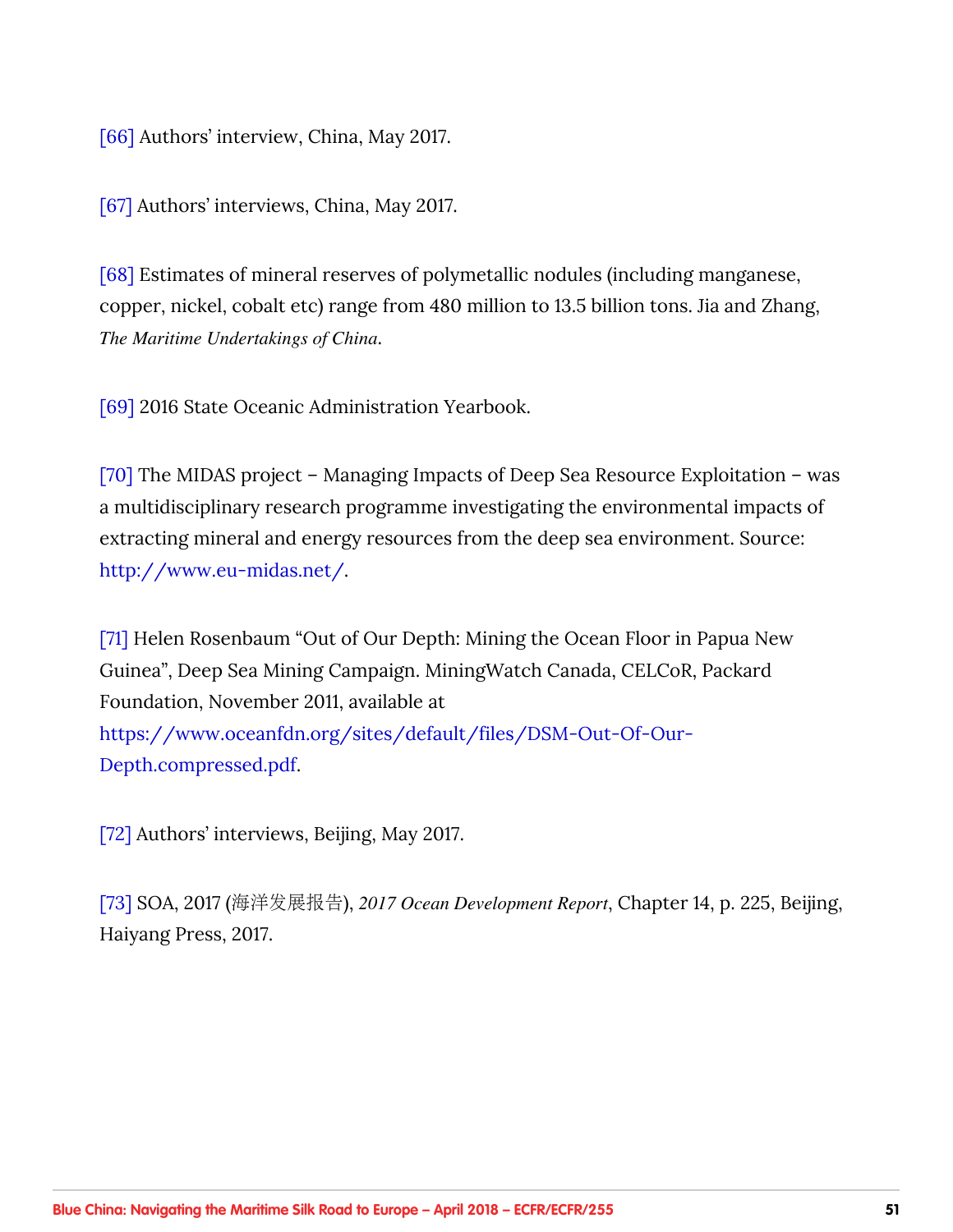<span id="page-51-0"></span>[\[74\]](#page-28-0) Information Office of the State Council of the People's Republic of China, *China's National Defense in 2010*, 31 March 2011, available at [http://www.china.org.cn/government/whitepaper/node\\_7114675.htm](http://www.china.org.cn/government/whitepaper/node_7114675.htm).

[\[75\]](#page-28-0) The State Council Information Office of the People's Republic of China, China's Military Strategy, Beijing, May 2015, available at [http://eng.mod.gov.cn/Press/2015-](http://eng.mod.gov.cn/Press/2015-05/26/content_4586805.htm) [05/26/content\\_4586805.htm](http://eng.mod.gov.cn/Press/2015-05/26/content_4586805.htm).

[\[76\]](#page-28-0) Academy of Military Science, (战略学 2013年版), "The Science of Military Strategy", 2013 edition, Military Academy Works, Beijing, 2013, p. 211 and p. 214, (hereafter, Academy of Military Science "The Science of Military Strategy").

[\[77\]](#page-30-0) "Advanced PLA navy ship to join joint drill with Russia", *Global Times*, 18 June 2017. <http://www.globaltimes.cn/content/1052224.shtml>

[\[78\]](#page-30-0) Authors' interview, Paris, January 2018.

[\[79\]](#page-31-0) "PLA base in Djibouti to help China better perform int'l obligations", *Xinhua*, 12 July 2017, available at [http://www.xinhuanet.com/english/2017-07/12/c\\_136438611.htm.](http://www.xinhuanet.com/english/2017-07/12/c_136438611.htm)

[\[80\]](#page-31-0) Authors' interviews with European diplomats, Beijing, December 2017.

[\[81\]](#page-32-0) "Foreign Minister Wang Yi Meets the Press", Foreign Ministry website, 9 March 2016, available at [http://www.fmprc.gov.cn/mfa\\_eng/zxxx\\_662805/t1346238.shtml.](http://www.fmprc.gov.cn/mfa_eng/zxxx_662805/t1346238.shtml)

[\[82\]](#page-32-0) ("中国加快建设吉布提后勤保障军事设施"), (China accelerates the construction of the Djibouti logistical base), *Dongfang Zaobao*, 28 November 2016, available at [http://www.zaobao.com.sg/special/report/politic/cnpol/story20161128-695419.](http://www.zaobao.com.sg/special/report/politic/cnpol/story20161128-695419)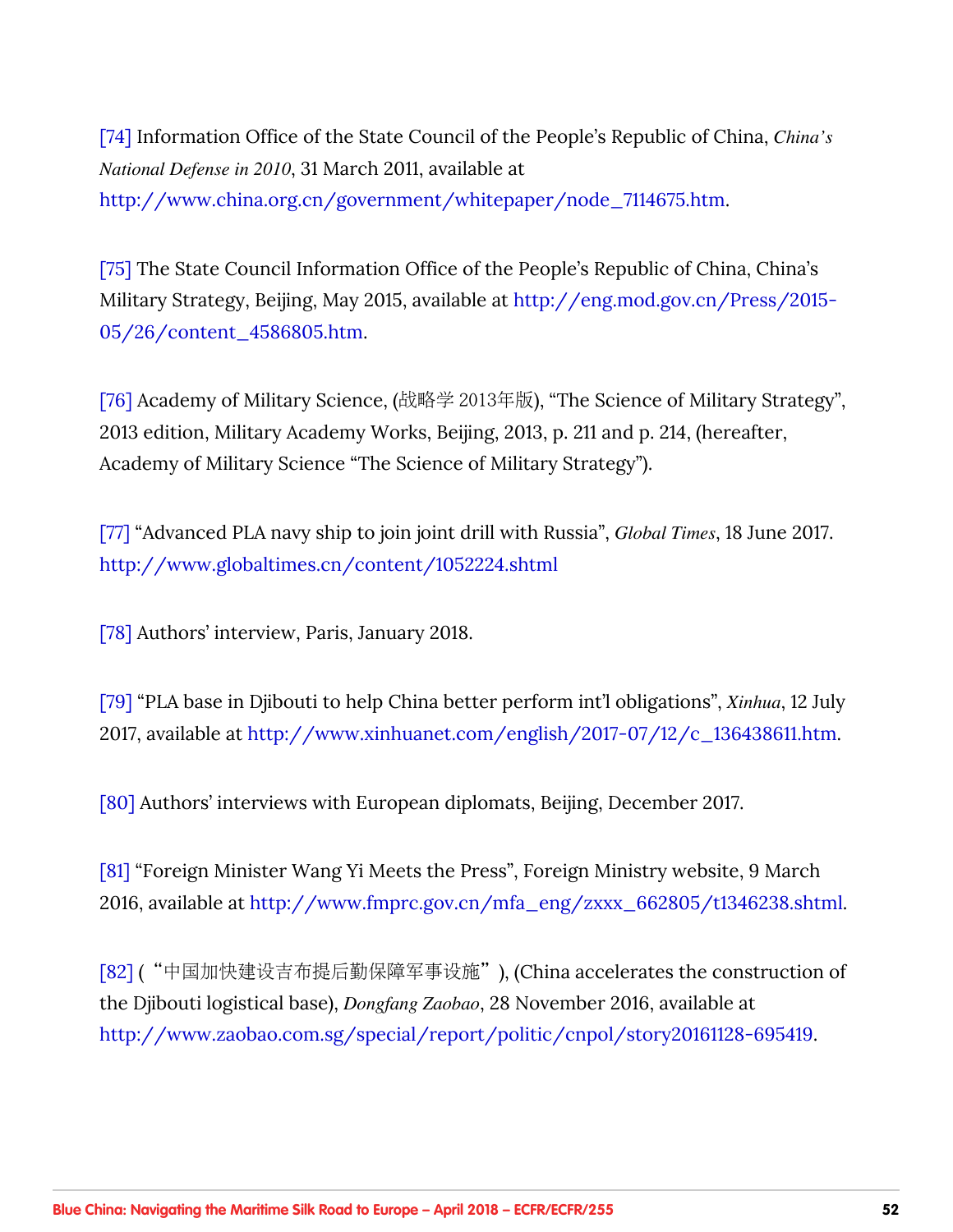<span id="page-52-0"></span>[\[83\]](#page-33-0) China-Pakistan Institute, "Interview with Dostain Khan Jamaldini", 23 January 2017, available at [http://www.cpecinfo.com/news/interview-with-dostain-khan](http://www.cpecinfo.com/news/interview-with-dostain-khan-jamaldini/MTA0Mw)[jamaldini/MTA0Mw.](http://www.cpecinfo.com/news/interview-with-dostain-khan-jamaldini/MTA0Mw)

[\[84\]](#page-33-0) Authors' interview with a senior policy analyst, Beijing, May 2017.

[\[85\]](#page-33-0) Authors' interview with a European diplomat, Brussels, December 2017.

[\[86\]](#page-34-0) *Sputnik*, "Expert Shatters Rumors About Chinese Aircraft Carrier in Syria," 28 September 2015, available at [http://sputniknews.com/world/20150928/1027641739/china-syria-aircraft-carrier](http://sputniknews.com/world/20150928/1027641739/china-syria-aircraft-carrier-rumors.html)[rumors.html.](http://sputniknews.com/world/20150928/1027641739/china-syria-aircraft-carrier-rumors.html)

[\[87\]](#page-34-0) Liu Hui and Liu Jiefeng, ("提高国际舆论影响力推进我军软实力建设"), (Enhancing our influence on the world's public opinion to develop military soft power), *Haijun Gongcheng Daxue Xuebao*, no. 4, 2011, pp. 13-16.

[\[88\]](#page-34-0) Academy of Military Science "The Science of Military Strategy", p. 218.

[\[89\]](#page-35-0) Rory Medcalf, "Goodbye Asia-Pacific. But why the sudden buzz over Indo-Pacific *?", South China Morning Post*, 31 December 2017 , available at [http://www.scmp.com/week-asia/geopolitics/article/2126210/goodbye-asia](http://www.scmp.com/week-asia/geopolitics/article/2126210/goodbye-asia-pacific-why-sudden-buzz-over-indo-pacific)[pacific-why-sudden-buzz-over-indo-pacific](http://www.scmp.com/week-asia/geopolitics/article/2126210/goodbye-asia-pacific-why-sudden-buzz-over-indo-pacific).

[\[90\]](#page-35-0) "Navy chiefs of India, Japan, Australia and US share dias [sic] at Raisina Dialogue 2018 in Delhi", *The New Indian Express*, 18 January 2018, available at [http://www.newindianexpress.com/nation/2018/jan/18/navy-chiefs-of-india](http://www.newindianexpress.com/nation/2018/jan/18/navy-chiefs-of-india-japan-australia-and-us-share-dias-at-raisina-dialogue-2018-in-delhi-1757759.html)[japan-australia-and-us-share-dias-at-raisina-dialogue-2018-in-delhi-1757759.html](http://www.newindianexpress.com/nation/2018/jan/18/navy-chiefs-of-india-japan-australia-and-us-share-dias-at-raisina-dialogue-2018-in-delhi-1757759.html).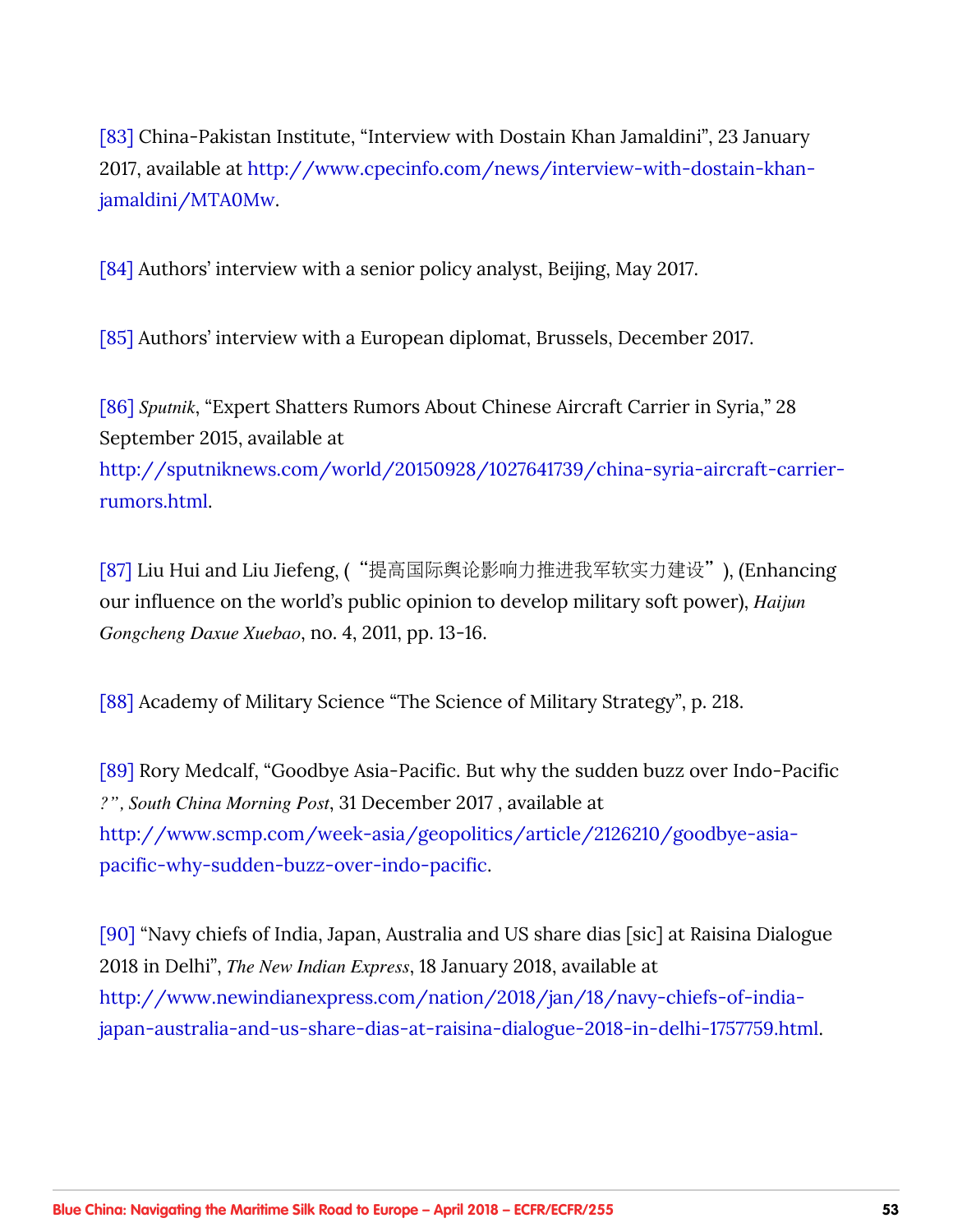<span id="page-53-0"></span>[\[91\]](#page-35-0) "Australia, U.S., India and Japan in talks to establish Belt and Road alternative: report", *Reuters*, 19 February 2018, available at [https://www.reuters.com/article/us](https://www.reuters.com/article/us-china-beltandroad-quad/australia-u-s-india-and-japan-in-talks-to-establish-belt-and-road-alternative-report-idUSKCN1G20WG)[china-beltandroad-quad/australia-u-s-india-and-japan-in-talks-to-establish-belt](https://www.reuters.com/article/us-china-beltandroad-quad/australia-u-s-india-and-japan-in-talks-to-establish-belt-and-road-alternative-report-idUSKCN1G20WG)[and-road-alternative-report-idUSKCN1G20WG.](https://www.reuters.com/article/us-china-beltandroad-quad/australia-u-s-india-and-japan-in-talks-to-establish-belt-and-road-alternative-report-idUSKCN1G20WG)

[\[92\]](#page-35-0) Andrew Small, "The Backlash to Belt and Road, A South Asian Battle Over Chinese Economic Power", Foreign Affairs, 16 February 2018, available at <https://www.foreignaffairs.com/articles/china/2018-02-16/backlash-belt-and-road>

.

[\[93\]](#page-35-0) "Japan consortium to build power station, port in Bangladesh", *Nikkei Asian Review*, 30 July 2017, available at [https://asia.nikkei.com/Politics-Economy/Economy/Japan](https://asia.nikkei.com/Politics-Economy/Economy/Japan-consortium-to-build-power-station-port-in-Bangladesh)[consortium-to-build-power-station-port-in-Bangladesh](https://asia.nikkei.com/Politics-Economy/Economy/Japan-consortium-to-build-power-station-port-in-Bangladesh).

[\[94\]](#page-35-0) Remarks by Secretary of State Rex Tillerson at the Center for Strategic and International Studies, "Defining Our Relationship With India for the Next Century", State Department, Washington, DC, 18 October 2017, available at <https://www.state.gov/secretary/remarks/2017/10/274913.htm>.

[\[95\]](#page-35-0) "National Security Strategy of the United States of America", The White House, December 2017, available at [https://www.whitehouse.gov/wp](https://www.whitehouse.gov/wp-content/uploads/2017/12/NSS-Final-12-18-2017-0905.pdf)[content/uploads/2017/12/NSS-Final-12-18-2017-0905.pdf](https://www.whitehouse.gov/wp-content/uploads/2017/12/NSS-Final-12-18-2017-0905.pdf).

[\[96\]](#page-36-0) Xiao He, ("美日印澳军事对话会:四国联盟走上正轨?" µq(Military dialogue summit between the US, Japan, India and Australia: towards a four-countries alliance?), *Xinjingbao*, 22 January 2018, available at <http://www.bjnews.com.cn/opinion/2018/01/22/473432.html>.

[\[97\]](#page-36-0) For example, in this *Youth China Daily* editorial by a scholar from the National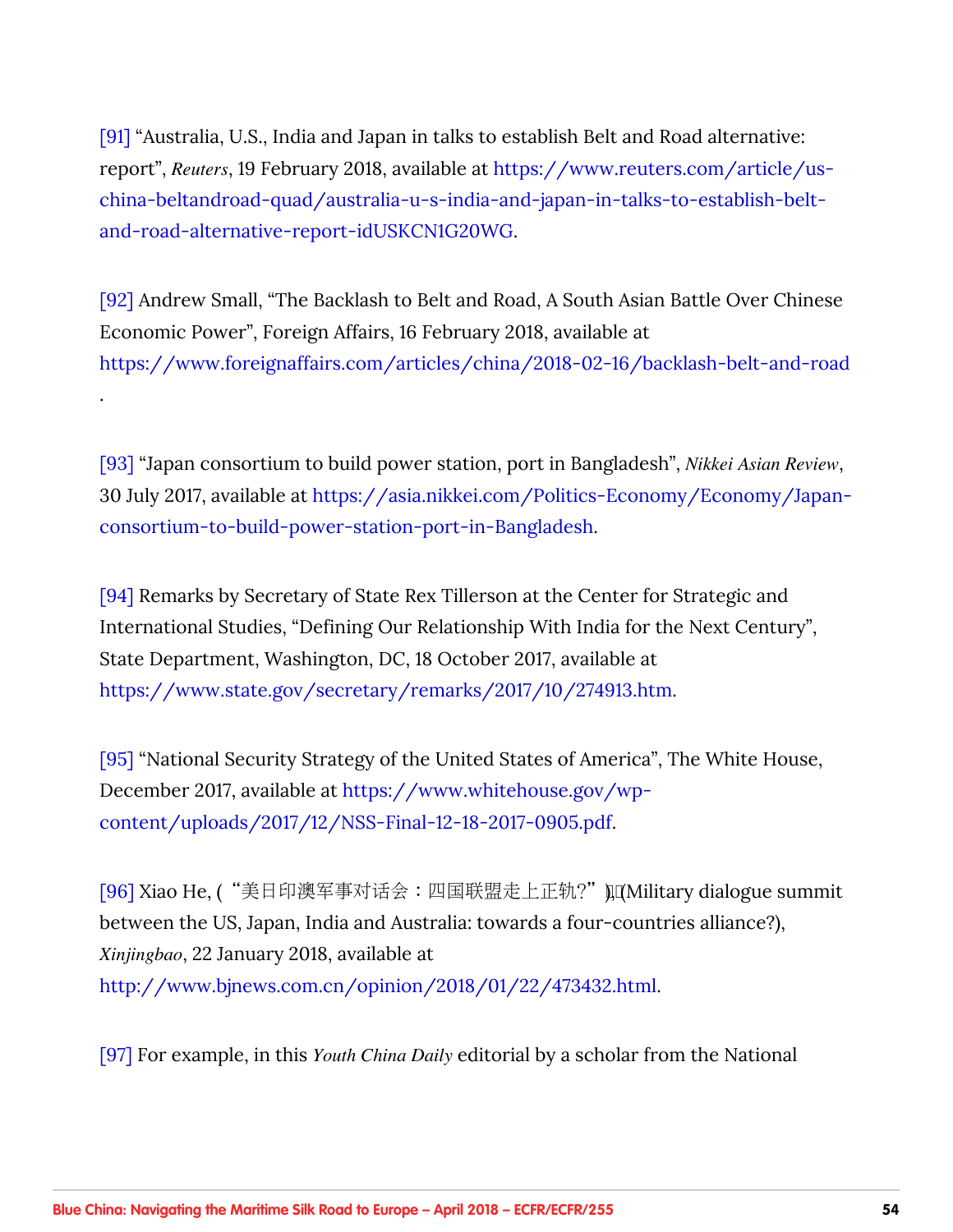<span id="page-54-0"></span>Defense Technology University, reprinted by *Xinhua*: Wu Minwen, ( "印太战略"将何去何从") (The Indo-Pacific Strategy, where do we go from here?), *Xinhua*, 22 February 2018, available at [http://www.xinhuanet.com/mil/2018-](http://www.xinhuanet.com/mil/2018-02/22/c_129814427.htm) [02/22/c\\_129814427.htm.](http://www.xinhuanet.com/mil/2018-02/22/c_129814427.htm)

[\[98\]](#page-36-0) Andrew Small, "Maldives is a test case for India's strategic economic quest, and for Trump's Indo-Pacific idea", *The Print*, 10 February 2018, available at [https://theprint.in/2018/02/10/maldives-test-case-indias-strategic-economic](https://theprint.in/2018/02/10/maldives-test-case-indias-strategic-economic-quest-trumps-indo-pacific-idea/)[quest-trumps-indo-pacific-idea/](https://theprint.in/2018/02/10/maldives-test-case-indias-strategic-economic-quest-trumps-indo-pacific-idea/).

[\[99\]](#page-36-0) Mohan Guruswamy, "India's dilemma in the Maldives: is it time to deal with Chinese influence?", *South China Morning Post*, 24 February 2018, available at [http://www.scmp.com/news/china/diplomacy-defence/article/2134327/indias](http://www.scmp.com/news/china/diplomacy-defence/article/2134327/indias-dilemma-maldives-it-time-deal-chinese-influence)[dilemma-maldives-it-time-deal-chinese-influence](http://www.scmp.com/news/china/diplomacy-defence/article/2134327/indias-dilemma-maldives-it-time-deal-chinese-influence).

[\[100\]](#page-37-0) Mathieu Duchâtel and François Godement, "China and Russia, Gaming the West", European Council on Foreign Relations, October 2016, available at http://www.ecfr.eu/publications/summary/china\_and\_russia\_gaming\_the\_west7166.

[\[101\]](#page-37-0) Alexander Lukin, "L'émergence de la Chine comme puissance militaire et technologique de niveau mondial", Pantheon-Sorbonne University, 26 February 2018, available at [https://chairestrategique.univ-paris1.fr/videos-et-comptes-rendus-](https://chairestrategique.univ-paris1.fr/videos-et-comptes-rendus-2018/2018/7-26022018-lemergence-de-la-chine-comme-puissance-militaire-et-technologique-de-niveau-mondial-implications-geostrategiques-et-geo-economiques-alexander-lukin/)[2018/2018/7-26022018-lemergence-de-la-chine-comme-puissance-militaire-et](https://chairestrategique.univ-paris1.fr/videos-et-comptes-rendus-2018/2018/7-26022018-lemergence-de-la-chine-comme-puissance-militaire-et-technologique-de-niveau-mondial-implications-geostrategiques-et-geo-economiques-alexander-lukin/)[technologique-de-niveau-mondial-implications-geostrategiques-et-geo](https://chairestrategique.univ-paris1.fr/videos-et-comptes-rendus-2018/2018/7-26022018-lemergence-de-la-chine-comme-puissance-militaire-et-technologique-de-niveau-mondial-implications-geostrategiques-et-geo-economiques-alexander-lukin/)[economiques-alexander-lukin/.](https://chairestrategique.univ-paris1.fr/videos-et-comptes-rendus-2018/2018/7-26022018-lemergence-de-la-chine-comme-puissance-militaire-et-technologique-de-niveau-mondial-implications-geostrategiques-et-geo-economiques-alexander-lukin/)

[\[102\]](#page-37-0) Godement and Vasselier, "China at the Gates: A New Power Audit of EU-China Relations".

[\[103\]](#page-39-0) The states are: Belgium, Finland, France, Germany, Greece, Italy, the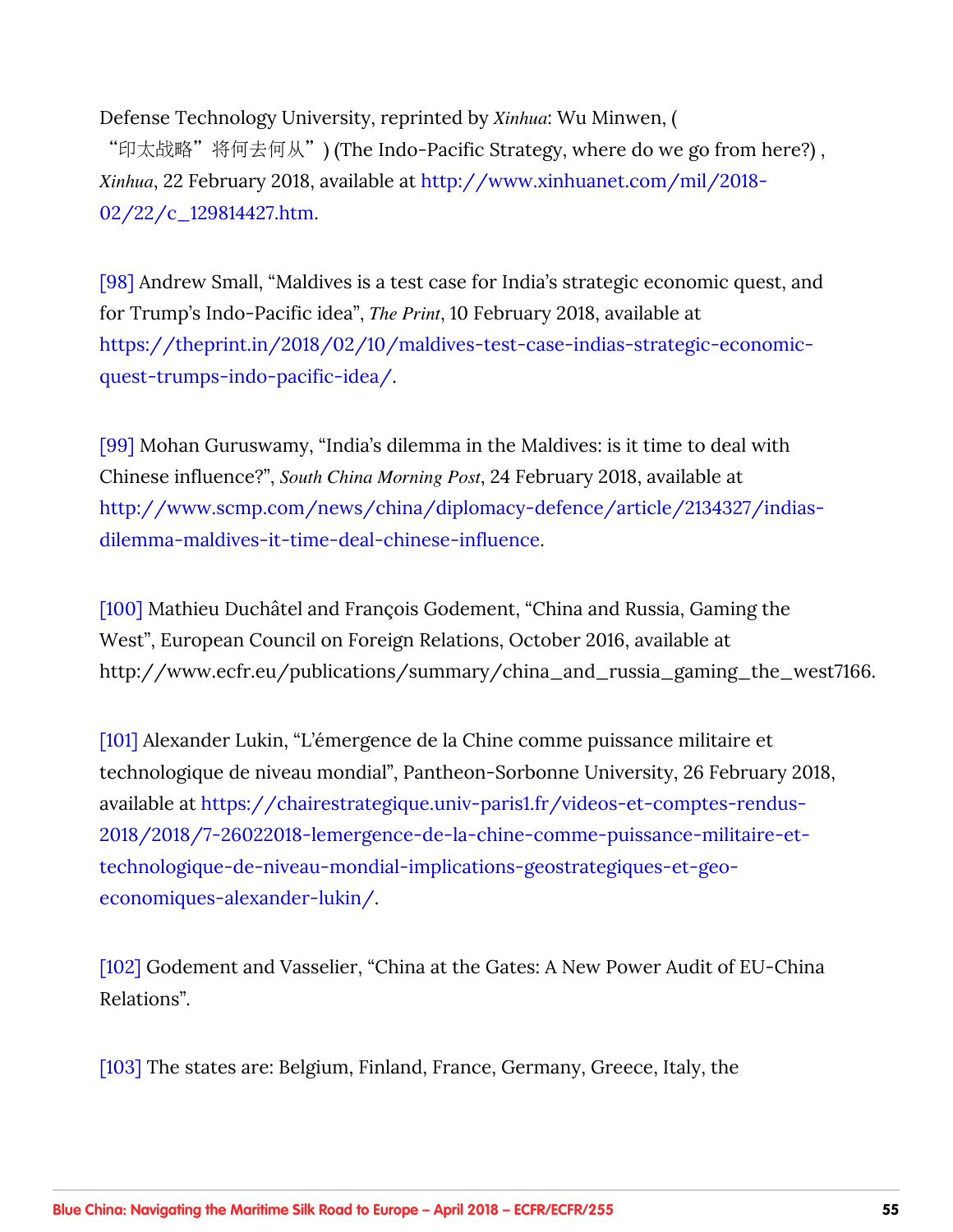#### Netherlands, Portugal, Spain, Sweden, and the UK.

The European Council on Foreign Relations (ECFR) is the first pan-European think-tank. Launched in October 2007, its objective is to conduct research and promote informed debate across Europe on the development of coherent, effective and values-based European foreign policy. ECFR has developed a strategy with three distinctive elements that define its activities:

- A pan-European Council. ECFR has brought together a distinguished Council of over two hundred Members – politicians, decision makers, thinkers and business people from the EU's member states and candidate countries – which meets once a year as a full body. Through geographical and thematic task forces, members provide ECFR staff with advice and feedback on policy ideas and help with ECFR's activities within their own countries. The Council is chaired by Carl Bildt, Emma Bonino and Mabel van Oranje.
- A physical presence in the main EU member states. ECFR, uniquely among European think-tanks, has offices in Berlin, London, Madrid, Paris, Rome, Sofia and Warsaw. Our offices are platforms for research, debate, advocacy and communications.
- Developing contagious ideas that get people talking. ECFR has brought together a team of distinguished researchers and practitioners from all over Europe to carry out innovative research and policy development projects with a pan-European focus. ECFR produces original research; publishes policy reports; hosts private meetings, public debates, and "friends of ECFR" gatherings in EU capitals; and reaches out to strategic media outlets.

ECFR is a registered charity funded by the Open Society Foundations and other generous foundations, individuals and corporate entities. These donors allow us to publish our ideas and advocate for a values-based EU foreign policy. ECFR works in partnership with other think tanks and organisations but does not make grants to individuals or institutions. www.ecfr.eu

The European Council on Foreign Relations does not take collective positions. This paper, like all publications of the European Council on Foreign Relations, represents only the views of its authors. Copyright of